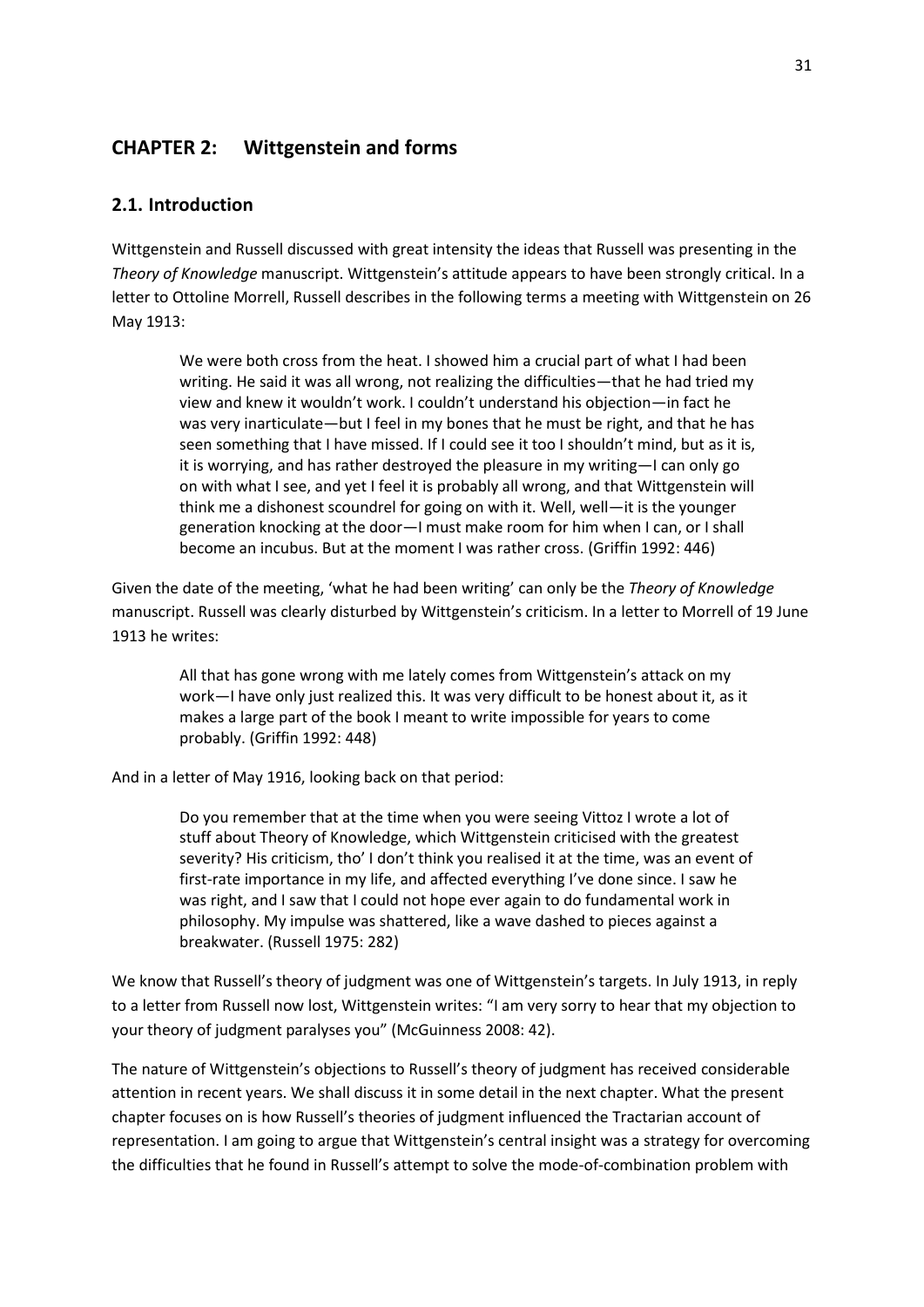the help of forms. Seeing Wittgenstein's ideas in this light gives us the best chance of understanding why he once thought that this had to be how language represents the world. I will then consider the limits that Wittgenstein's theory of representation imposes on what can be represented.

## <span id="page-1-0"></span>**2.2. Against Russell's forms**

**.** 

In the pre-Tractarian manuscripts, Wittgenstein discusses extensively the ideas that Russell deployed in connection with the theory of judgment. The tone is mainly critical, but he gives the distinct impression of seeing the appeal of Russell's ideas. His objections seem aimed at positions that he himself might be tempted to adopt. This is the spirit, in particular, of Wittgenstein's discussion of the items that play the role of forms in *Theory of Knowledge*, and of the features that they need to exhibit in order to discharge this task. Wittgenstein is convinced that they cannot play this role but it is undeniable that he is attacking a view that he once considered attractive.

We have a strong indication that Wittgenstein once supported Russell's idea in a letter of 16 January 1913:

I have changed my views on "atomic" complexes: I now think that qualities, relations (like love) etc. are all copulae! That means I for instance analyse a subject-predicate proposition, say, "Socrates is human" into "Socrates" and "something is human", (which I think is not complex). […] if I analyse the proposition Socrates is mortal into Socrates, mortality and  $(\exists x, y) \in (x,y)$  I want a theory of types to tell me that "mortality is Socrates" is nonsensical, because if I treat "mortality" as a proper name (as I did) there is nothing to prevent me to make the substitution the wrong way round. […]

Propositions which I formerly wrote  $\epsilon_2$  (a,R,b) I now write R(a,b) and analyse them into a, b and  $\frac{(\exists x,y) R(x,y)}{\text{not complex}}$ . [\(McGuinness 2008: 38\)](#page--1-2)<sup>21</sup>

I am not interested here in the view that Wittgenstein professes to endorse now, nor in the reasons that he offers for his change of mind. We will consider these issues later on. What matters for our immediate purposes is the view that Wittgenstein tells us he used to hold. On this view, the proposition that Socrates is mortal is analysed into Socrates, mortality and  $(\exists x, y) \in_1 (x,y)$ , and, by analogy, the proposition that A and B are similar would be analysed into A, B, similarity and  $(\exists x, y, z)$  $\epsilon_2$  (x, y, z). The only difference with Russell's view is that where Wittgenstein used  $(\exists x, y) \in (x,y)$ and  $(\exists x, v, z) \in (x,y, z)$ , Russell used  $(\exists x, \phi) \phi(y)$  and  $(\exists x, y, \rho)$  x  $\rho$  y. This is no doubt an important difference.<sup>22</sup> However, there are also substantial similarities between Russell's view and the view Wittgenstein used to hold. In both cases, the proposition that Socrates is human is analysed into

 $21$  The new analysis is strongly reminiscent of Frege's idea that each judgeable content includes an unsaturated constituent. Wittgenstein had visited Frege in December 1912 [\(McGuinness 2005: 164\)](#page--1-3), and this change of mind may have been prompted by this visit. In Chapters 4 and 5 we shall consider in some detail Frege's influence on some central aspects of the Tractarian account of representation and reality.

<sup>&</sup>lt;sup>22</sup> See, in this connection, a passage we have already quoted: "Take, for example, the proposition 'Socrates precedes Plato'. This has the form of a dual complex: we may naturally symbolize the form by 'xRy', where we use a different sort of letter for the relation, because the difference between a relation and its terms is a *logical* difference" [\(Russell 1984: 98\)](#page--1-4).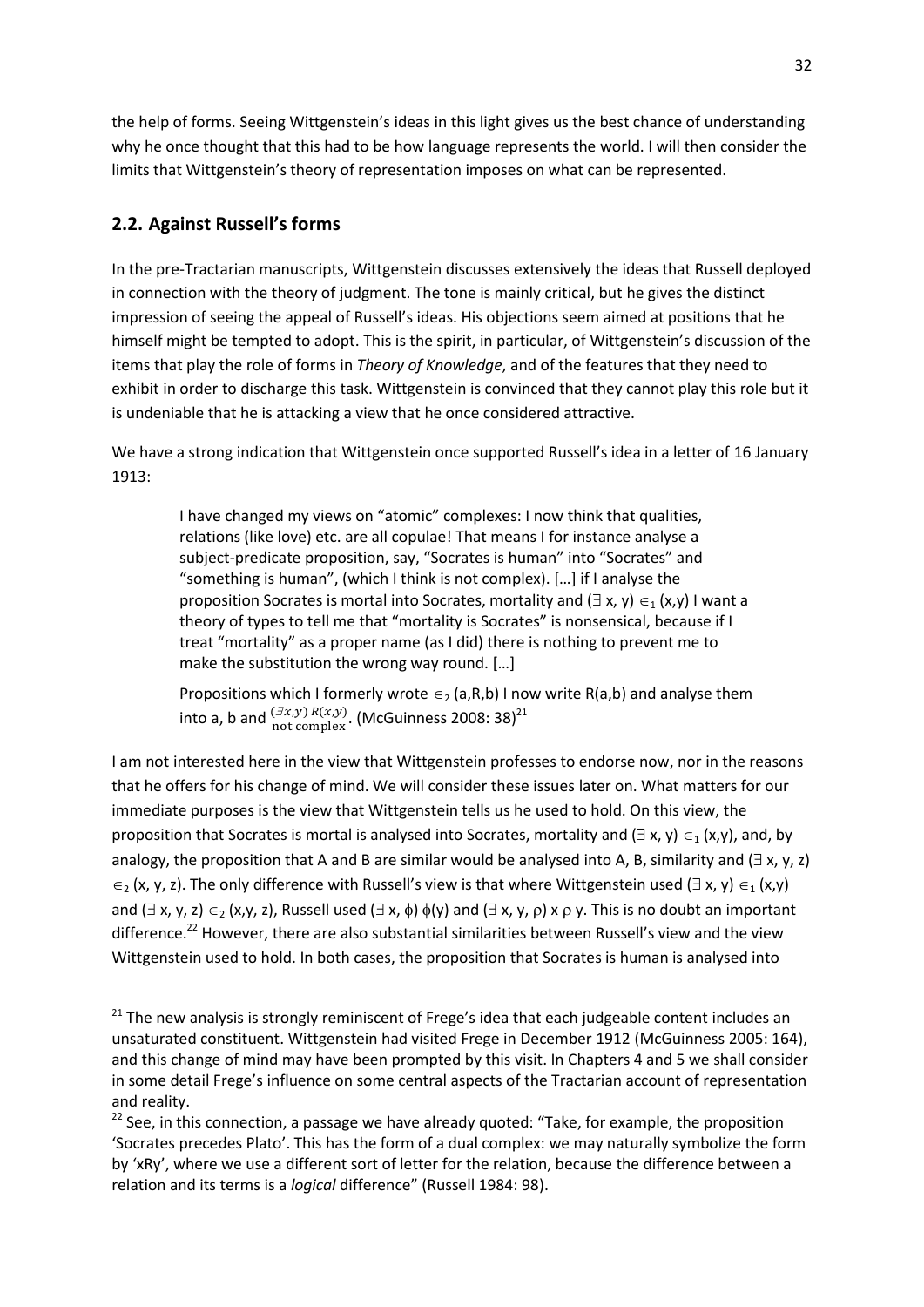Socrates, mortality and a fact in which the positions of Socrates and mortality are existentially generalised. And the proposition that A and B are similar would be analysed into A, B, similarity and a fact in which the positions of A, B and similarity are existentially generalised. Furthermore, Wittgenstein tells us, concerning the new view, that  $(\exists x) P(x)$  and  $(\exists x, y) R(x,y)$  are not complex. I think we can confidently infer that he accorded the same treatment to  $(\exists x, y) \in_1 (x,y)$  and  $(\exists x, y, z)$  $\epsilon_2$  (x, y, z). This, as we've seen, was Russell's view concerning ( $\exists x, \phi$ )  $\phi$ (y) and ( $\exists x, y, \rho$ ) x  $\rho$  y.

However, a few months later these views came under attack. Wittgenstein's first target is the idea that full existential generalisations are simple. He addresses the point in the "Notes on Logic":

It is easy to suppose that only such symbols are complex as contain names of objects, and that accordingly " $(\exists x, \phi)$ . $\phi x$ " or " $(\exists x, y)$ .xRy" must be simple. It is then natural to call the first of these the name of a form, the second the name of a relation. But in that case what is the meaning of (e.g.) " $\sim$ ( $\exists$ x,y).xRy"? Can we put "not" before a name? [\(Potter 2009: 276\)](#page--1-5)

The view under attack was, as we saw, explicitly endorsed by Russell in *Theory of Knowledge*, written five months before Wittgenstein's "Notes on Logic", as well as in Wittgenstein's own January letter. Wittgenstein alludes to an argument in support of the view he is attacking: the propositions under discussion have to be simple because they contain no names of objects. This is clearly reminiscent of Russell's own argument for the simplicity of forms, quoted in the previous chapter:

[...] such absolutely general "facts" as "something is somehow related to something" have no constituents, are unanalyzable, and must accordingly be called simple. [\(Russell 1984: 129\)](#page--1-4)

However, Wittgenstein thinks now that the view is untenable, and offers an argument against it. Focusing on " $(\exists x, \phi)$ . $\phi x$ ", he argues that if this expression is simple, then we should think of it as a name (of a form). But this, Wittgenstein argues, cannot be right. For the negation of " $(\exists x, \phi)$ . $\phi x$ " makes perfect sese, but the negation of a name is unintelligible. I am not going to discuss the cogency of Wittgenstein's argument.<sup>23</sup> My concern is to highlight Wittgenstein's rejection of Russell's view. The "Notes on Logic" leave no doubt of this:

Propositions are always complex even if they contain no names. [\(Potter 2009: 285\)](#page--1-5)

The issue is picked up again in the *Notebooks*<sup>24</sup> in October 1914, with another clear reference to Russell's discussion in *Theory of Knowledge*:

We might also say that our difficulty starts from the completely generalized proposition's not appearing to be complex.—

**.** 

It does not appear, like all other propositions, to consist of arbitrarily symbolizing component parts which are united in a logical form. It appears not to HAVE a form but itself to be a form complete in itself. [\(Wittgenstein 1979: 18\)](#page--1-6)<sup>25</sup>

<sup>23</sup> A passage of *Theory of Knowledge* may be an echo of this argument: "Why, if pure forms are simple, is it so obviously inappropriate to give them simple proper names, such as John and Peter?" [\(Russell 1984: 130\)](#page--1-4)

<sup>24</sup> Wittgenstein's *Notebooks* are three manuscript books of philosophical remarks dated from August 1914 to January 1917.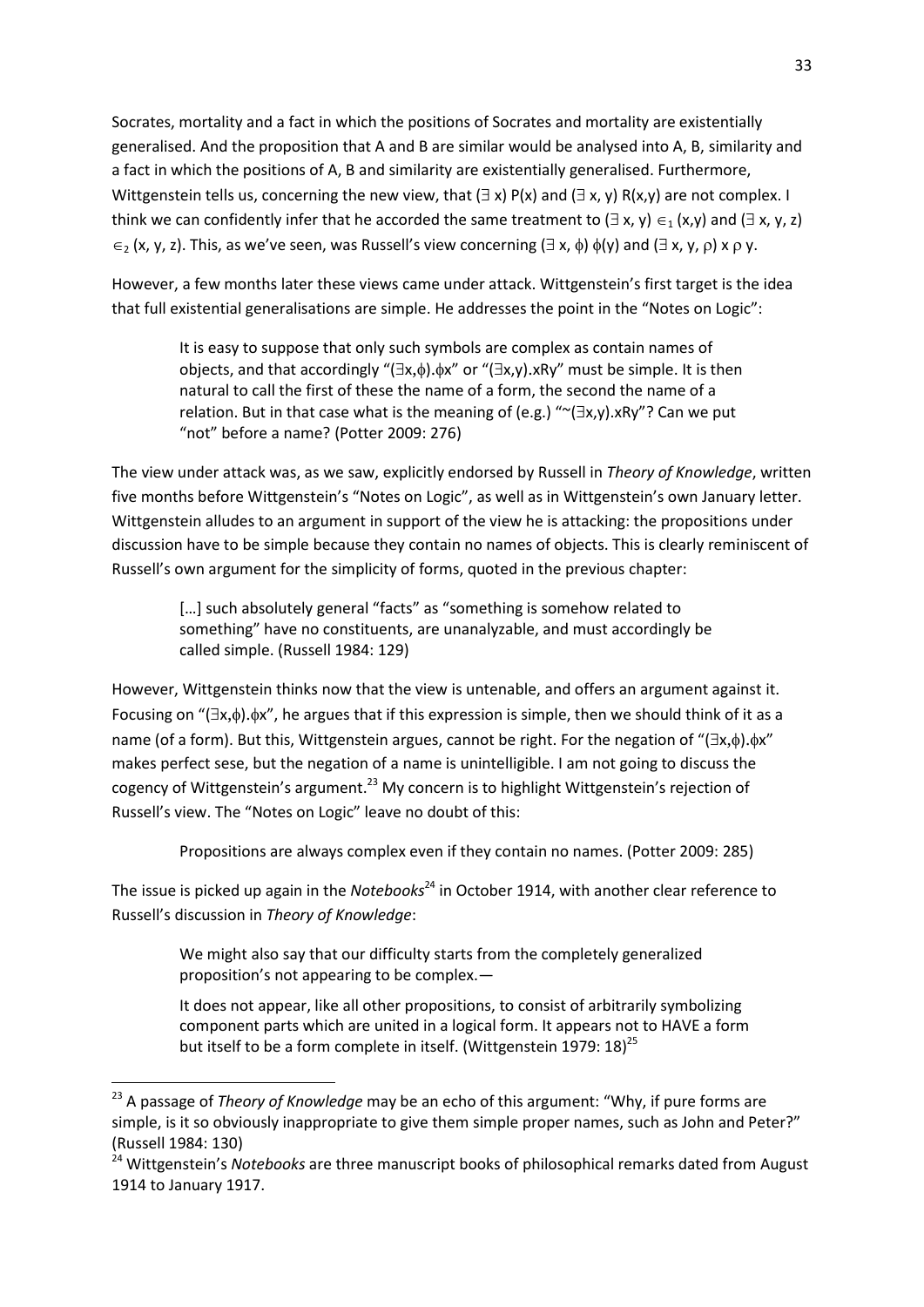Six days later we find the passage that produced the following section of the *Tractatus* [\(Wittgenstein](#page--1-6)  [1979: 22\)](#page--1-6):

5.5261 A fully generalized proposition, like every other proposition, is composite. (This is shown by the fact that in ' $(\exists x, \phi)$ . $\phi x'$  we have to mention ' $\phi'$  and 'x' separately. They both, independently, stand in signifying relations to the world, just as is the case in ungeneralized propositions.)

In sum, from the "Notes on Logic" to the *Tractatus*, Wittgenstein finds the idea that Russell's forms are simple completely untenable.

Wittgenstein is also concerned with Russell's idea that the full existential generalization of an atomic proposition cannot be false. He clearly sees the appeal of the idea that these propositions are tautologies, but he comes to the conclusion that the view is unacceptable:

Now, however, it looks as if exactly the same grounds as those I produced to shew that " $(\exists x,\phi)$ . $\phi x$ " *could* not be false would be an argument shewing that " $\sim$  $(\exists x,\phi)$ . $\phi x$ " could not be false; and here a fundamental mistake makes its appearance. For it is quite impossible to see why just the first proposition and not the second is supposed to be a tautology. But do not forget that the contradiction " $p \cdot p$ " etc. etc. cannot be true and is nevertheless itself a logical structure. [\(Wittgenstein](#page--1-6)  [1979: 13\)](#page--1-6)

Another view that he is initially attracted to is the idea that completely general propositions are not really about the world:

It is clear that we can form all the completely general propositions that are possible at all as soon as we are merely given a *language*. And that is why it is scarcely credible that such connections of signs should really say something about the world. [\(Wittgenstein 1979: 12\)](#page--1-6)

And the next day:

The proposition is supposed to give a logical model of a situation. It can surely only do this, however, because objects have been arbitrarily correlated with its elements. Now if this is not the case in the completely general proposition, then it is difficult to see how it should represent anything outside itself. [\(Wittgenstein](#page--1-6)  [1979: 12-13\)](#page--1-6)

However he comes to the conclusion that this view is mistaken. A completely general proposition, like a singular proposition, represents things in the world as being a certain way:

The possibility of inferring completely general propositions from material propositions—the fact that the former are capable of standing in *meaningful* internal relations with the latter—shews that the completely general propositions are logical constructions from situations. [\(Wittgenstein 1979: 16\)](#page--1-6)

And again:

<sup>&</sup>lt;sup>25</sup> Compare [\(Russell 1984: 114\)](#page--1-4), on 'Something has some relation to something': "At first sight it seems to have a structure, and therefore not to be simple, but it is more correct to say that it *is* a structure".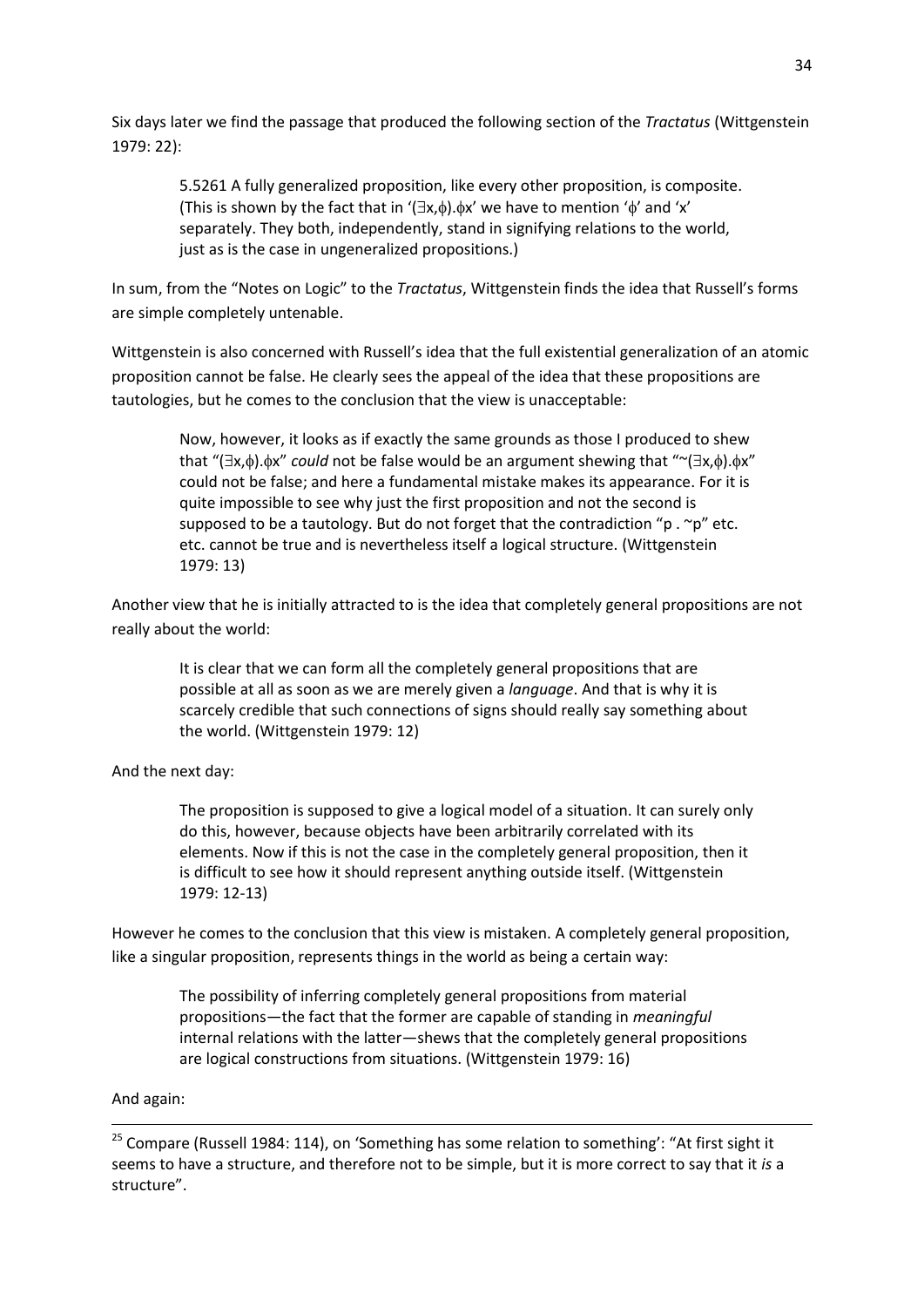If a completely generalized proposition is not completely dematerialized, then a proposition does not get dematerialized at all through generalization, as I used to think.

Whether I assert something of a particular thing or of all the things that there are, the assertion is equally material. [\(Wittgenstein 1979: 17\)](#page--1-6)

What the proposition " $(\exists x,\phi)$ . $\phi x$ " says is that there exist a predicate and an individual such that the individual instantiates the predicate. Whether this is how things stand in the world seems a thoroughly contingent matter, and the possibility of representing an object as instantiating a predicate cannot depend on whether this is how things stand in the world. But this unacceptable dependence is unavoidable if fully existentially generalised propositions are involved in representation:

I thought that the possibility of the truth of the proposition  $\phi$ a was tied up with the fact  $(\exists x,\phi)$ . $\phi x$ . But it is impossible to see why  $\phi$ a should only be possible if there is another proposition of the same form.  $\phi$ a surely does not need any precedent. (For suppose there existed only the two elementary propositions " $\phi$ a" and "ya" and that " $\phi$ a" were false: Why should this proposition make sense only if " $\psi$ a" is true?) [\(Wittgenstein 1979: 17\)](#page--1-6)

The claim that the possibility of the truth of the proposition  $\phi$  is tied up with the fact  $(\exists x, \phi)$ . $\phi$ x is clearly a version of Russell's thought that the latter is involved in understanding the former. If this thought were correct, then  $\phi$ a could be understood only if the complex  $(\exists x, \phi)$ . $\phi$ x existed—if the fact obtained. This is not a problem for Russell, since, as we've seen, he holds that "falsehood is logically impossible in these cases" [\(Russell 1984: 141\)](#page--1-4). But Wittgenstein has come to see this position as unacceptable. He makes the irresistible point that the fact  $(\exists x, \phi)$ . $\phi x$  would only obtain if for some predicate P and some object c, the proposition Pc were true.<sup>26</sup> This means that on Russell's view the possibility of understanding  $\phi$ a depends on the truth of another proposition of this form.<sup>27</sup> But this dependence is unacceptable: " $\phi$ a surely does not need a precedent".

The point is underscored by the situation that Wittgenstein envisages in the bracketed passage at the end of the quote. If Pa and Qb were the only subject-predicate propositions, and Pa were false, then since Pa would make sense only if  $(\exists x, \phi)$ . $\phi x$  existed, Pa would make sense only if Qb were true.

The difficulty is raised again seven days later:

**.** 

This is the difficulty: How can there be such a thing as the form of p if there is no situation of this form? And in that case, what does this form really consist in? [\(Wittgenstein 1979: 21\)](#page--1-6)

And an earlier passage seems to give compressed expression to a related point:

<sup>&</sup>lt;sup>26</sup> The interpretation of this passage that I am recommending requires reading "another proposition of the same form" as "another *true* proposition of the same form". On this point see [\(Pears 1977\)](#page--1-7), whose reading I am following here.

<sup>&</sup>lt;sup>27</sup> The complex  $(\exists x,\phi)$ . $\phi$ x would also exist if Pa was true, but if propositions had to acquire sense in this way, the falsehood of the proposition would be ruled out.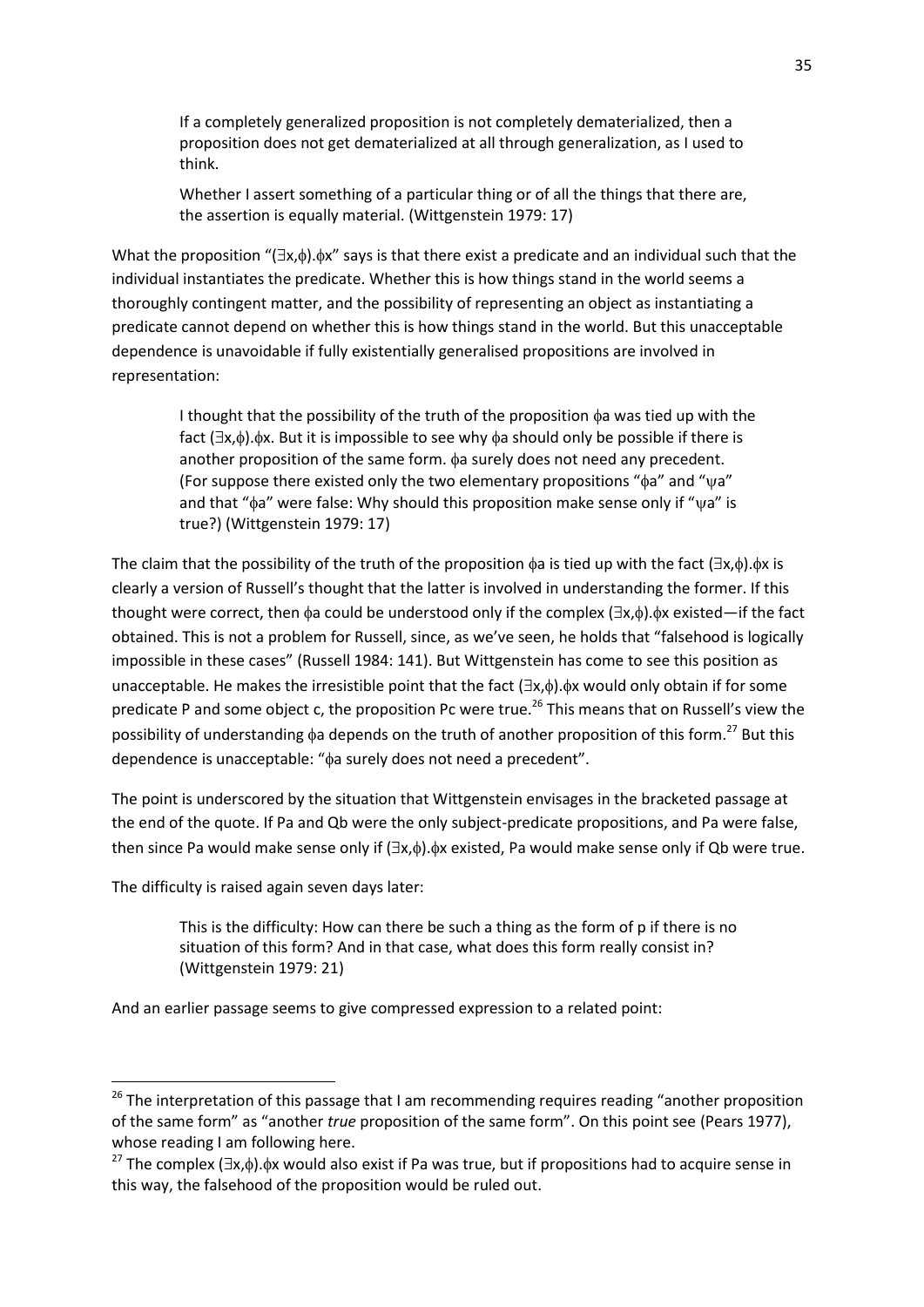If the existence of the subject-predicate *sentence* does not show everything needful, then it could surely only be shewn by the existence of some particular fact of that form. And acquaintance with that fact cannot be essential for logic. [\(Wittgenstein 1979: 3\)](#page--1-6)

As we have seen, on Russell's account of understanding the subject needs to be acquainted with the form of a proposition she understands. However, as the argument that we have just presented shows, acquaintance with the subject-predicate form would require the existence of a particular fact of that form. And this is not a plausible prerequisite for understanding of the original proposition.

In *Theory of Knowledge* there is a clear allusion to this point:

It seems plain that "aRb" has "meaning" provided R is the right sort of entity, and that the question whether R is the right sort of entity depends upon its logical character, and not upon the more or less accidental question whether instances of it actually occur. […] a given R may enter into *propositions* of the form "aRb", even if there are no complexes of this form […]. In such a case, the proposition "something has the relation R to something" will have meaning but be false. Thus this kind of proposition does not have the necessary truth that belongs to propositions such as "something has some relation to something". [\(Russell 1984:](#page--1-4)  [134\)](#page--1-4)

Here Russell is conceding that the point that I have attributed to Wittgenstein concerning the form of "aRb"—*something has some relation to something*—holds for *something has the relation R to something*: whether it is true or false clearly depends on "the more or less accidental question" whether instances of R actually occur. This circumstance poses a problem for a view according to which *something has the relation R to something* is involved in the proposition "aRb". Notice that this is the view that, according to the letter we quoted above, Wittgenstein had come to adopt by January 1913. The problem is that we want to say that a proposition of the form "aRb" makes sense even if R has no instances. But if "aRb" is analysed as involving *something has the relation R to something*, then if R had no instances, there could be no propositions of the form "aRb". I am suggesting that this is exactly the problem that Wittgenstein has raised with respect to the involvement of forms in Russell's account of understanding. However, Russell is convinced that the problem doesn't arise for forms, since, unlike *something has the relation R to something*, *something has some relation to something* is a necessary truth. Hence the involvement of the latter in understading of "aRb" does not make understanding contingent on whether some binary relation has instances.

Russell's idea that we can be acquainted with forms may also be alluded to in the following passage of the "Notes on Logic", in which Wittgenstein rejects the very idea of identifying *any* items with forms:

There is no thing which is the form of a proposition, and no name which is the name of a form. Accordingly we can also not say that a relation which in certain cases holds between things holds sometimes between forms and things. This goes against Russell's theory of judgment.[\(Potter 2009: 282\)](#page--1-5)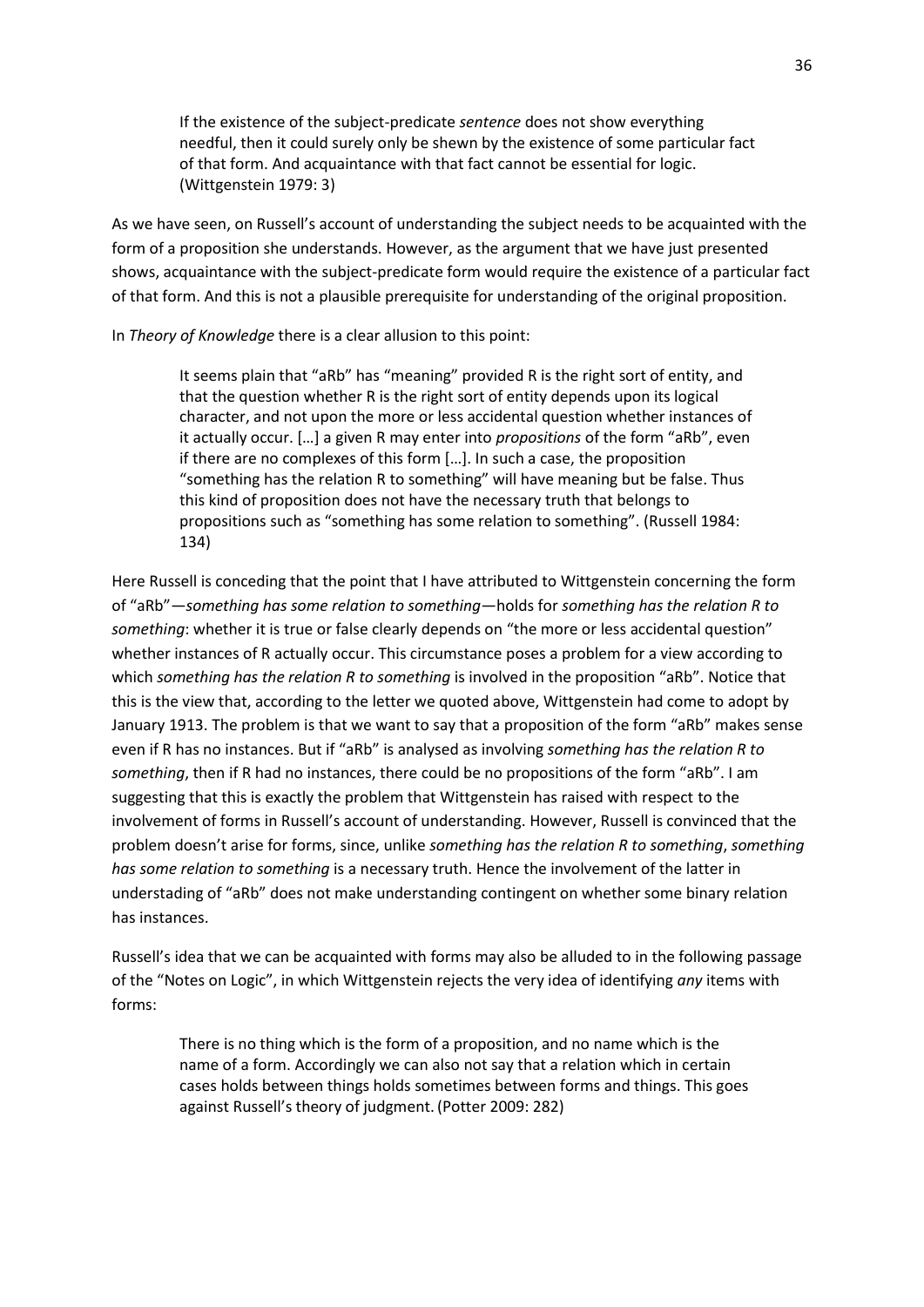My suggestion is that the relation that figures in the second sentence of the passage is Russell's relation of acquaintance. Then Wittgenstein's point would be that Russell's theory should be rejected on the grounds that it requires acquaintance with forms, and this is impossible.

The final passage that I want to consider takes issue with the very idea that forms are involved in propositions:

The reality that corresponds to the sense of the proposition can surely be nothing but its component parts, since we are surely *ignorant* of *everything* else.

If the reality corresponds to anything else as well, this can at any rate neither be denoted nor expressed; for in the first case it would be a further component, in the second the expression would be a proposition, for which the same problem would exist in turn as for the original one. [\(Wittgenstein 1979: 31\)](#page--1-6)

On the reading of this passage that I recommend, Wittgenstein is taking issue with the view that what corresponds to the sense of the proposition is its component parts *and* its form. The argument in the second paragraph is a reductio of the involvement of forms in the sense of propositions. From the assumption, towards a contradiction, that a form is involved in the sense of a proposition, a dilemma arises. Either it is an object or it is a state of affairs. But both horns lead to difficulties. If, on the one hand, it is an object, then it will have to be regarded as a further constituent of the represented state of affairs. But this, as we have seen, was rejected by Russell as leading to an infinite regress. If, on the other hand, the form is a state of affairs, then its apprehension will have to have the character of understanding, leading to a different infinite regress—the one that Russell had tried to avoid with the demand that "understanding of the pure form ought to be simpler than that of any proposition which is an example of the form" [\(Russell 1984: 129\)](#page--1-4).<sup>28</sup> I shall not try to spell out the argument in detail. The point I want to emphasize is that, for Wittgenstein, Russell has failed in his attempt to avoid the dangers that he had recognised for the introduction of forms in the theory of understanding.

## **2.3. Wittgenstein's forms**

As we saw in the previous chapter, Russell's forms were an essential ingredient of his 1913 solution to the mode-of-combination problem. In rejecting these entities, Wittgenstein is rejecting Russell's solution to the problem. Nevertheless, it would be hard to understand why Wittgenstein devoted so much effort to the assessment of Russell's forms if he didn't think the issue was important. This suggests, first, that Wittgenstein took the mode-of-combination problem seriously and, second, that he saw some merit in Russell's proposal: it might just work if only we could find entities to play the role of forms in the account. I am going to argue that this is in fact the situation. One of the central ingredients of the theory of representation put forward in the *Tractatus* is a solution to the mode-ofcombination problem. Furthermore, Wittgenstein's solution to the problem incorporates a central idea of Russell's proposal.

I have argued that one of the central aspects of Russell's solution to the mode-of-combination problem is the idea that each episode of understanding or judgment has to produce a mental complex. Then the way in which the constituents of the represented complex have to be combined

 $28$  See [§1.8,](#page--1-8) above.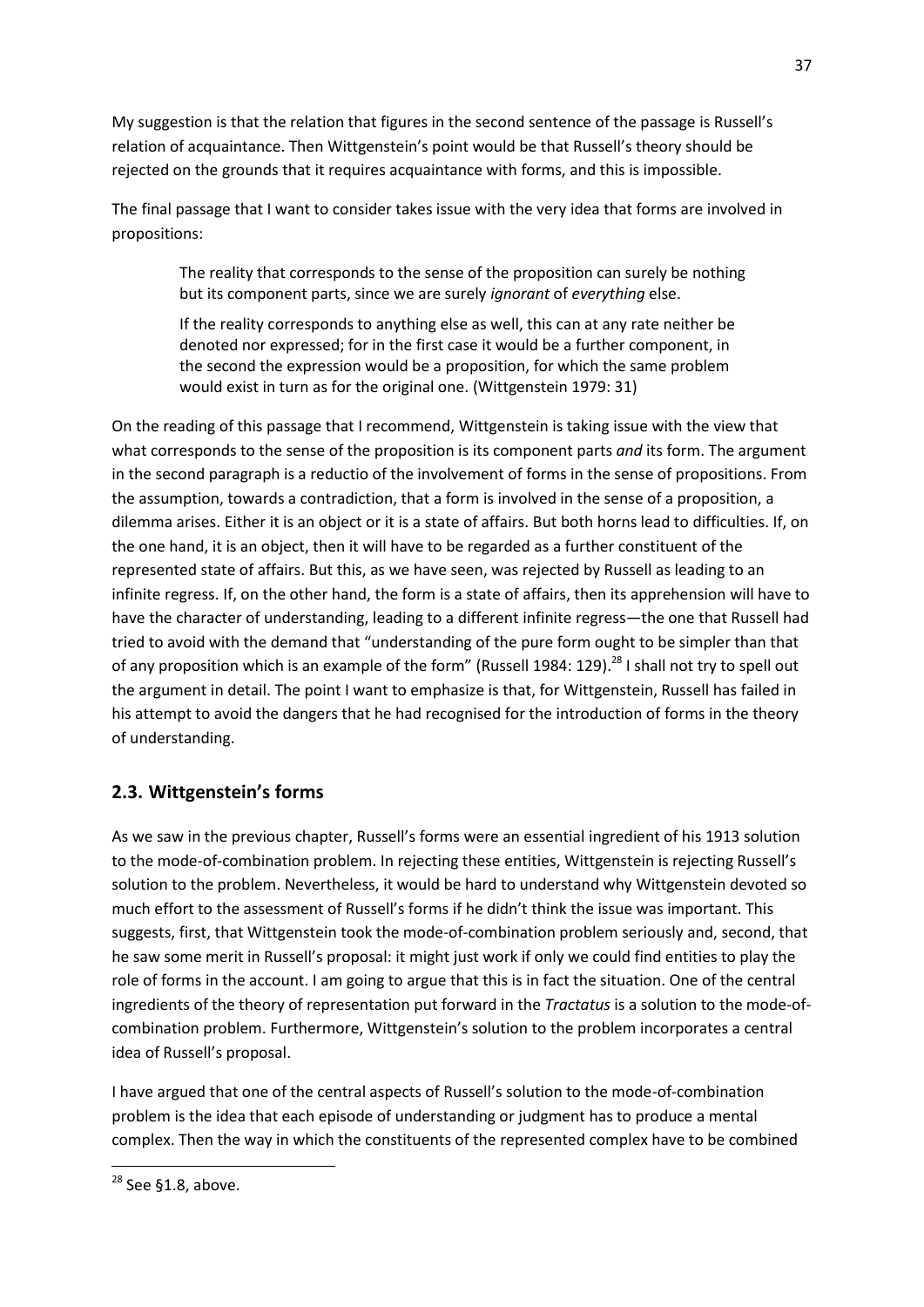with one another (the way things in the world have to be combined with one another to make the judgment or what is understood true) will be determined by the way in which the constituents of the complex produced in thought are combined with one another. Approaching the mode-ofcombination problem in this way is intended to block the infinite regress that we face if we try to solve the problem in terms of awareness of a form.

We saw that the simplest version of this general strategy would be to contend that an episode of judgment or understanding produces in thought the represented complex. However, Russell realizes that this is not a viable option: The mind doesn't in general have the power to produce the represented complex, and even if this difficulty could be overcome we would end up with an account of judgment and understanding in which falsehood is ruled out. Russell's solution to this difficulty is to introduce forms as additional relata in the complexes that are produced in thought when we judge or understand.

Now, according to Wittgenstein, the last move of this strategy is not available. The entities that Russell wants to use as additional relata in mental complexes are not up to the task, and nothing else will do the job: "There is no thing which is the form of a proposition". If we accept this result, rescuing Russell's general strategy for dealing with the mode-of-combination problem will require another account of the mental complex that determines the way in which the constituents of the represented complex would have to be combined with one another.

I want to suggest that this is the route that Wittgenstein takes. Faced with the impossibility of invoking forms, he puts forward an alternative account of the combination that determines how the constituents of the represented complex have to be combined with one another. His idea is very simple: an episode of mental or linguistic representation incorporates a complex, just as in Russell's version of the strategy. But whereas in Russell's version the constituents of the representing complex are the constituents of the represented complex plus the form of the represented complex, in Wittgenstein's version the constituents of the representing complex are completely different from the constituents of the represented complex. However, while the representing complex and the represented complex have different constituents, their modes of combination are the same: the way in which the constituents of the represented complex would have to be combined with one another is the way in which the constituents of the representing complex are actually combined with one another. Thus the mode of combination of the representing complex determines the mode of combination of the represented complex. But because the two complexes have different constituents, the existence of the representing complex is in principle compatible with the nonexistence of the represented complex. In this way, falsehood can be accommodated. This solution to the mode-of-combination problem is, I submit, the central idea of Wittgenstein's picture theory of representation. The pictures, thoughts and propositions of the *Tractatus* are the representing complexes in the strategy that I have sketched.

## **2.4. Pictorial representation**

The notion of pictorial representation is characterised concisely in the following sections of the *Tractatus*: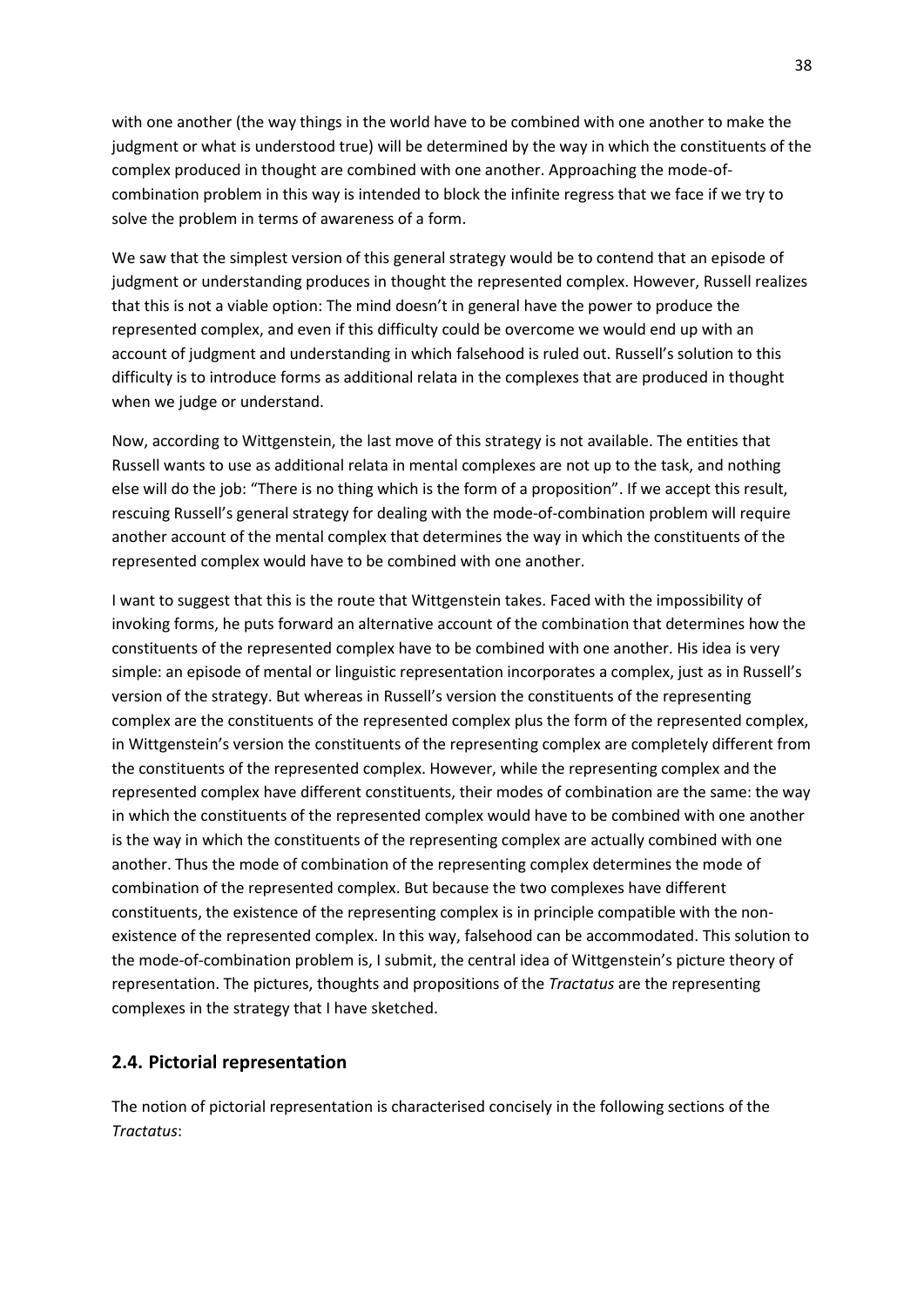2.14 What constitutes a picture is that its elements are related to one another in a determinate way.

2.141 A picture is a fact.

2.15 The fact that the elements of a picture are related to one another in a determinate way represents that things are related to one another in the same way.

We can see this passage as presenting a method for representing things as related to one another in a certain way, including a solution to the mode-of-combination problem. The method consists in using a fact as our representing item. And the reason why the method works is that in a fact its constituents are combined with one another in a determinate way. This is why a picture has to be a fact. We are told (section 2 of the *Tractatus*) that a fact is "the existence of states of affairs". We shall discuss in more detail later on how the connection between facts and states of affairs is to be understood, but for the purposes of understanding Wittgenstein's presentation of the picture theory, we can usefully and harmlessly simplify matters by assuming that a fact is an obtaining state of affairs.

Now a state of affairs (2.01) is "a combination of objects (things)". Hence a state of affairs (and, by our simplifying assumption, a fact) exemplifies a mode of combination:

2.031 In a state of affairs objects stand in a determinate relation to one another.

The constituents of a fact are combined with one another in a certain way. This is what enables them to represent things as combined with one another in a certain way. The way in which the objects in the world are represented as combined with one another is the way in which the constituents of the picturing fact are actually combined with one another. That is, the way in which the objects in the world have to be combined with one another in order for the picture to be correct is *identical* with the way in which the constituents of the picturing fact are actually combined with one another:

2.16 If a fact is to be a picture, it must have something in common with what it depicts.

2.161 There must be something identical in a picture and what it depicts, to enable the one to be a picture of the other at all.

What has to be identical in a picture and what it depicts is the pictorial form of the picturing fact:

2.17 What a picture must have in common with reality, in order to be able to depict it—correctly or incorrectly—in the way that it does, is its pictorial form.

In the *Prototractatus*, pictorial form had been characterized directly as the way in which the constituents of the picturing fact are combined with one another.<sup>29</sup> There, the first paragraph of section 2.15 of the *Tractatus*, quoted above, is followed by:

This connexion of the elements of a picture is called its pictorial form. [\(Wittgenstein 1971: 2.15101\)](#page--1-9)

<sup>29</sup> The text known as *Prototractatus* is a preliminary version of the *Tractatus*. According to Brian McGuinness it was composed between 1915 and 1918 [\(McGuinness 1989\)](#page--1-10). But see [\(Kang 2005\)](#page--1-11).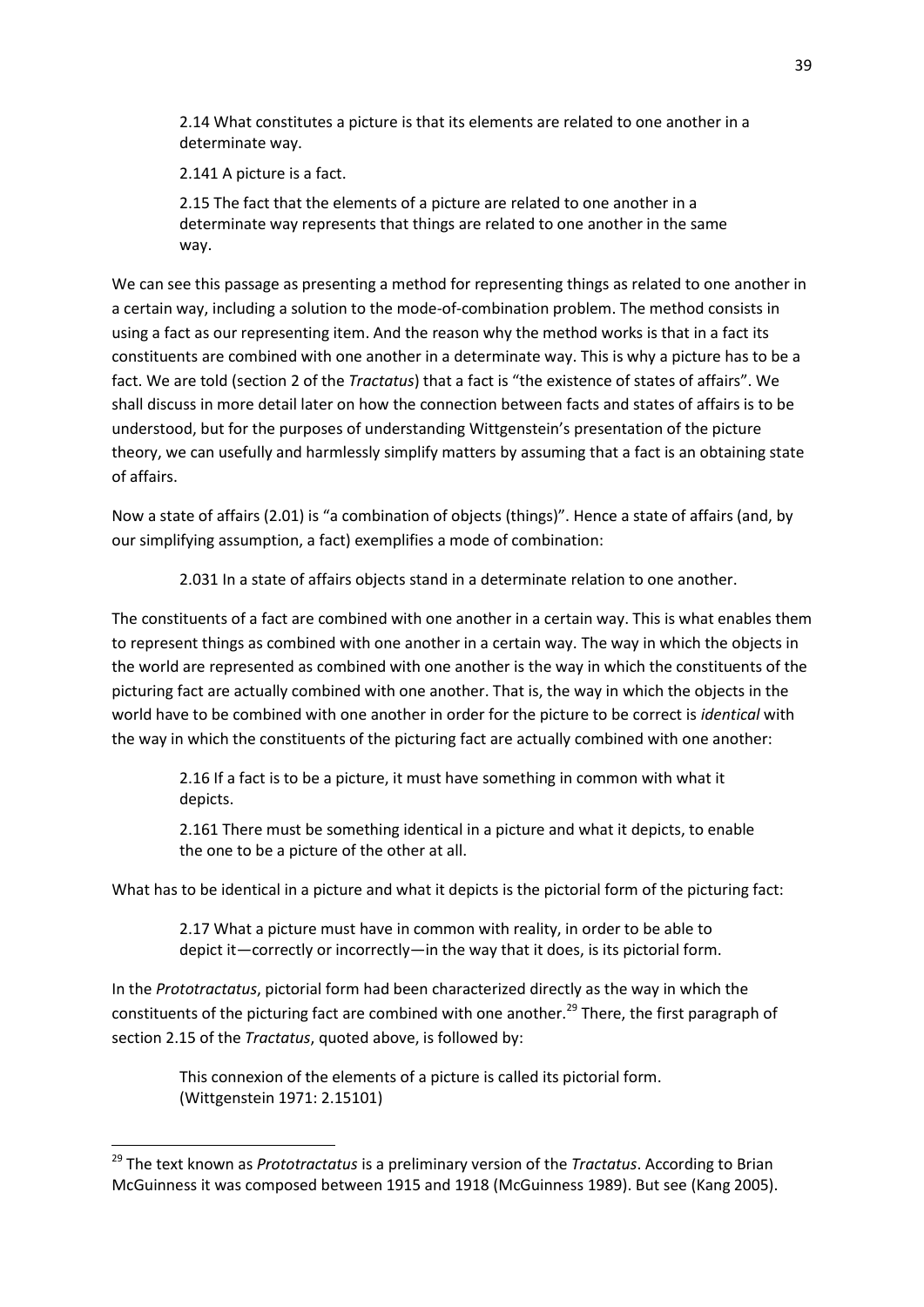However, the way in which the constituents of a state of affairs are combined with one another is referred to as the *structure* of the state of affairs:

The determinate way in which objects are connected in a state of affairs is the structure of the state of affairs. [\(Wittgenstein 1971: 2.032\)](#page--1-9)

This terminology is somewhat confusing, since the way in which the constituents of the picture are combined with one another is called its form, but the way in which the constituents of the fact that serves as a picture are combined with one another is called its structure.

In the *Tractatus* the difficulty is resolved. Now both facts and pictures have both form and structure. Thus, for states of affairs, section 2.032 of the *Prototractatus* is replaced with:

2.032 The determinate way in which objects are connected in a state of affairs is the structure of the state of affairs.

2.033 Form is the possibility of structure.

And for pictures, instead of section 2.15101 of the *Prototractatus*, the first paragraph of section 2.15 of the *Tractatus* is now followed by:

#### 2.15 […]

Let us call this connexion of its elements the structure of the picture, and let us call the possibility of this structure the pictorial form of the picture.

2.151 Pictorial form is the possibility that things are related to one another in the same way as the elements of the picture.

The pictorial form of a picture is the form of the fact it consists in.

Pictorial forms, Wittgenstein tells us, can be of different types:

2.171 A picture can depict any reality whose form it has. A spatial picture can depict anything spatial, a coloured one anything coloured, etc.

I.e. the constituents of the picturing fact can be combined with one another, e.g., spatially or chromatically. When they are combined spatially, they can represent objects in the world as arranged in that same spatial combination. When they are combined chromatically, they can represent objects as arranged in that chromatic combination.

Let's consider how the proposal would work in specific examples. Suppose that, as a matter of fact, a bottle is behind a cup. Then the fact that the bottle is behind the cup could serve as a spatial picture. Its constituents, the bottle and the cup, are combined with one another in a spatial way—by the relation x *is behind* y. If we now make the bottle stand for, say, a pencil, and the cup for, say, a sharpener, the picture will represent the pencil as being behind the sharpener (se[e Figure 1\)](#page-10-0). The (spatial) way in which bottle and cup are actually combined with one another in the picturing fact is the way in which the pencil and the sharpener are represented as combined with one another.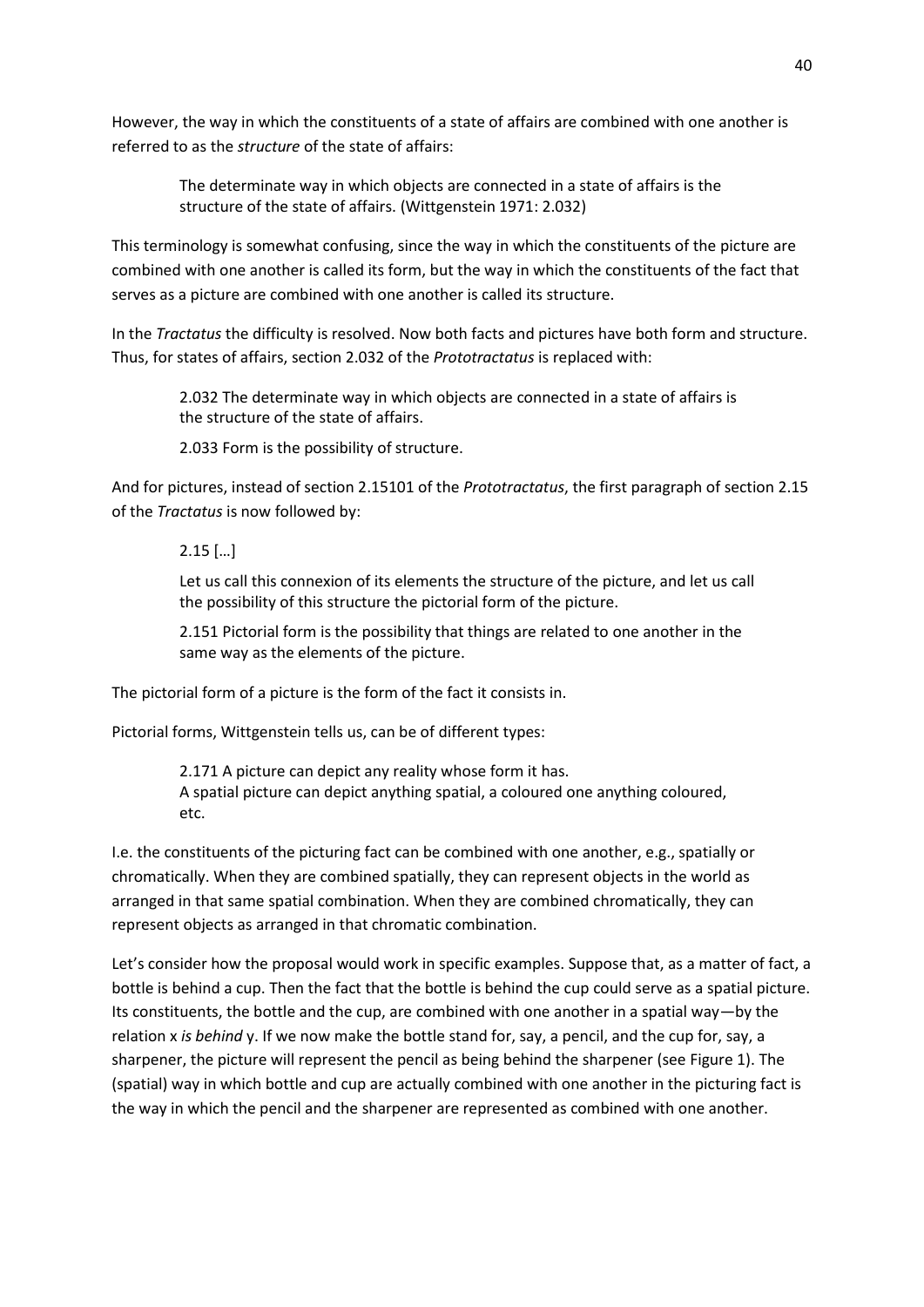



<span id="page-10-0"></span>Suppose now that as a matter of fact a table is darker than a chair. Then the fact that the table is darker than the chair could serve as a chromatic picture. Its constituents, the table and the chair, are combined with one another in a chromatic way—by the relation *darker than*. If we now make the table stand for a shoe and the chair for a tie, this picture will represent the shoe as being darker than the tie (se[e Figure 2\)](#page-10-1). The (chromatic) way in which table and chair are actually combined with one another in the picturing fact is the way in which the shoe and the tie are represented as combined with one another.





<span id="page-10-1"></span>One virtue of this proposal is that it has no problem making room for the possibility of false or incorrect pictures. The bottle is behind the cup, but the pencil may or may not be behind the sharpener. The table is darker than the chair, but the shoe may or may not be darker than the tie.

Wittgenstein displays prominently this feature of the account:

2.173 A picture represents its subject from a position outside it. (Its standpoint is its representational form.) That is why a picture represents its subject correctly or incorrectly.

And again:

2.21 A picture agrees with reality or fails to agree; it is correct or incorrect, true or false.

2.22 What a picture represents it represents independently of its truth or falsity, by means of its pictorial form.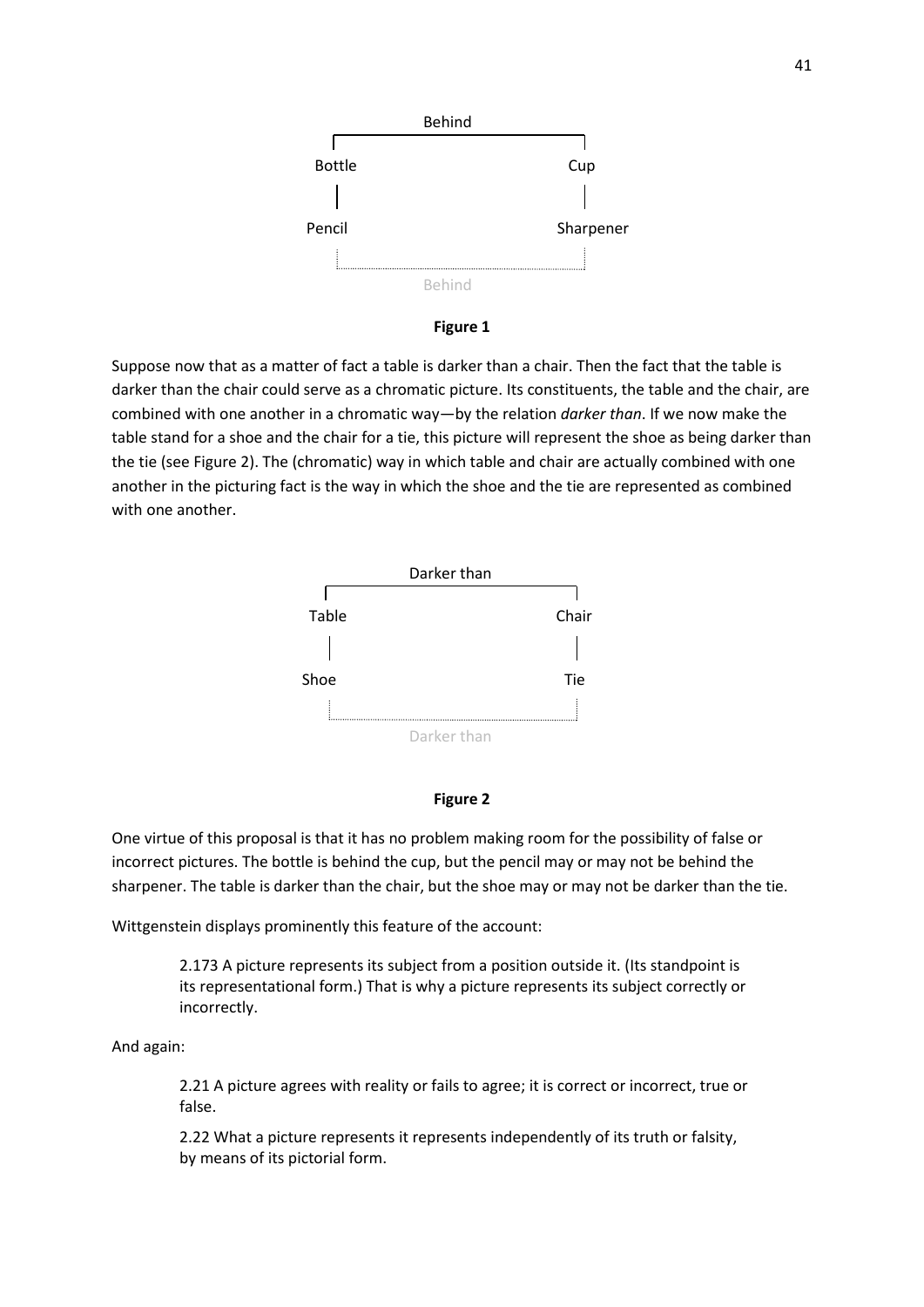In making this point, Wittgenstein must have in mind a contrast with an alternative account of representation for which falsehood is a problem. I suggest that what he has in mind is Russell's dualrelation theory and the version of the multiple-relation theory in which the constituents of the represented complex are synthesized in thought when we judge or understand. Russell had tried to overcome the shortcomings of this position by introducing forms as constituents of the representing combinations. Wittgenstein came to the conclusion that this strategy couldn't work. His picture theory of representation is his alternative proposal for solving the problem.

Making a fact function as a picture requires singling out the objects that are represented as combined with one another. In some cases, all that's required is that we pair the picturing fact with a collection of objects. Thus, e.g., in order to use the fact that the bottle and the cup are close to each other to represent the pencil and the sharpener as being close to each other, all we need to do is pair the picturing fact with the pencil and the sharpener. However, in other cases this won't do. In order to use the fact that the bottle is behind the cup to represent the pencil as being behind the sharpener, it's not enough to pair the representing fact with the pencil and the sharpener. For this won't tell us whether we are representing the pencil as being behind the sharpener or the sharpener as being behind the pencil. This is, of course, Russell's problem of order.

In order for the picture theory to solve this problem, each constituent of the picturing fact has to be paired with an individual object. This pairing determines which position each object is supposed to occupy in the represented complex. Thus, pairing the bottle with the pencil and the cup with the sharpener will make the fact that the bottle is behind the cup represent the pencil as being behind the sharpener, instead of representing the sharpener as being behind the pencil. Wittgenstein presents these pairings as a central aspect of the proposal:

- 2.13 In a picture objects have the elements of the picture corresponding to them.
- 2.131 In a picture the elements of the picture are the representatives of objects.

He refers to these pairings of picture elements with the objects to which they correspond as the *pictorial relationship*:

> 2.1514 The pictorial relationship consists of the correlations of the picture's elements with things.

Thus the pictorial relationship can be seen as Wittgenstein's solution to the problem of order.<sup>30</sup> But I have argued that this problem is not the fundamental motivation for the picture theory. This is provided by the mode-of-combination problem, which Wittgenstein solves with the notion of pictorial form—i.e. with the contention that a picture is a fact that represents objects as combined with one another in the same way in which its constituents are actually combined with one another.

<sup>&</sup>lt;sup>30</sup> I am not claiming that Wittgenstein decided to pair picture constituents with objects instead of pictures with set of objects with the intention of solving Russell's problem. My claim is simply that the need to deal with this problem (and, as far as I can see, nothing else) is what, as a matter of fact, makes the route Wittgenstein takes preferable to the alternative.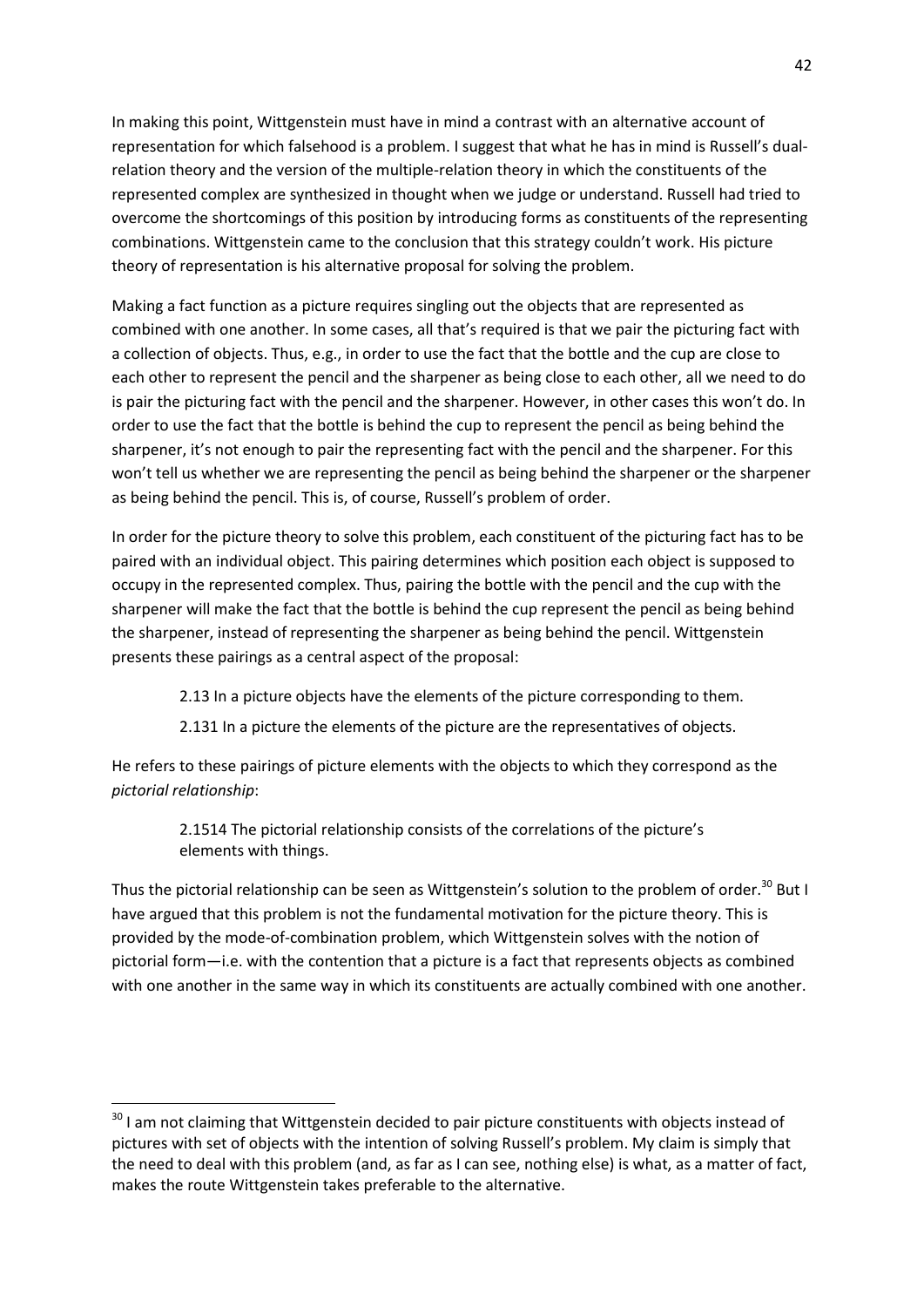### <span id="page-12-0"></span>**2.5. Logical pictures**

Wittgenstein now introduces a special kind of pictures—logical pictures, and a special kind of pictorial form—logical form:

> 2.18 What any picture, of whatever form, must have in common with reality, in order to be able to depict it—correctly or incorrectly—in any way at all, is logical form, i.e. the form of reality.

2.181 A picture whose pictorial form is logical form is called a logical picture.

2.182 Every picture is at the same time a logical one. (On the other hand, not every picture is, for example, a spatial one.)

We can understand these ideas if we reflect on an ambiguity in the notion of the way in which the constituents of a fact are combined with one another. On the one hand, we can analyse the fact that the bottle is behind the cup, as we have done, as having the bottle and the cup as its constituents, which are combined with one another by the relation x *is behind* y. But on the other hand, the same fact can be analysed as having the bottle, the cup and the relation x *is behind* y as its constituents, now combined with one another by the binary-instantiation relation. Notice that the contrast between these analyses corresponds to the contrast that Wittgenstein presented in his letter of January 1913, quoted earlier, i.e. between R(a,b) and  $\epsilon_2$ (a,R,b). If we restrict ourselves to facts that have the kind of structure that Russell contemplated for atomic complexes—i.e. n objects combined into a unit by an n-place relation, then every fact will be analysable in both ways. Let me refer to the analysis in which the relating relation is treated as the mode of combination as the *lower-level* analysis, and to the analysis in which the relating relation is treated as one of the constituents as the *higher-level* analysis.

The examples of pictorial representation that we have considered so far use a lower-level analysis of the picturing fact: thus, e.g., in the fact that the bottle is behind the cup, bottle and cup were treated as the constituents of the fact, and the relation x *is behind* y as the way in which the constituents of the fact are put together. Hence when this fact was used as a picture, it represented objects in the world as combined with one another by the relation x *is behind* y.

But the same fact can receive a higher-level analysis. Now the bottle, the cup and the relation x *is behind* y are treated as the constituents of the fact, and the binary-instantiation relation as the way in which the constituents are combined with one another. When the fact is analysed in this way, it can still be used as a picture. Now, in addition to correlating the bottle and the cup with objects, say, with the pencil and the sharpener, as before, we need to correlate the relation x *is behind* y with a relation, e.g. with the relation x *is heavier than* y. Then the pencil, the sharpener and the relation *heavier than* will be represented as combined with one another in the same way in which the constituents of the picturing fact are combined with one another, i.e. by the binary-instantiation relation (se[e Figure 3\)](#page-13-0). As a result, the pencil and the sharpener will be represented as combined with one another by the *heavier than* relation. In other words, the pencil will be represented as heavier than the sharpener.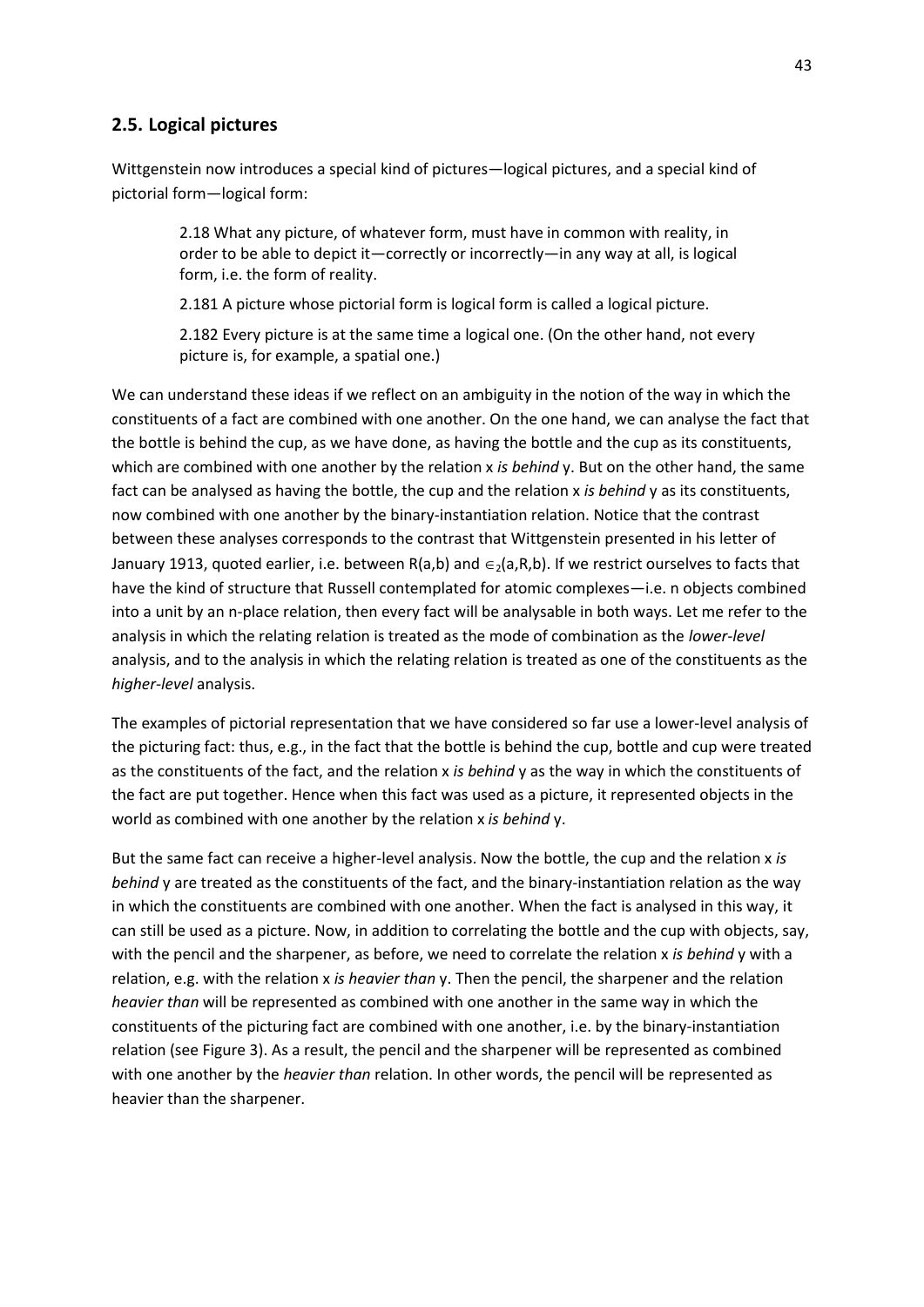



<span id="page-13-0"></span>This is how I propose to understand Wittgenstein's notions of logical form and logical picture. The way in which the constituents of a fact are combined with one another when we adopt a higherlevel analysis is the logical form of the fact. And when we use a fact as a picture according to its higher-level analysis, we are using it as a logical picture. We can also understand in this way why every picture is at the same time a logical picture. When the fact that the bottle is behind the cup is used as a spatial picture, it represents the pencil and the sharpener as combined with one another by the *behind* relation. But the same instance of picturing can be characterised at the higher level: the pencil, the sharpener and the *behind* relation are represented as combined with one another as the bottle, the cup and (again) the *behind* relation are combined with one another in the picturing fact, i.e. by the binary-instantiation relation. A picture is only logical when the relating relation of the picturing fact is taken to stand for a different relation, as when the fact that the bottle is behind the cup is used to represent the pencil as *heavier than* the sharpener.

Notice that this reading enables us to understand the relationship between the structure and form of a picturing fact and its pictorial structure and form. The form of the fact will be ambiguous between the two levels of analysis, but this ambiguity will not be present in its pictorial form. Which of the two levels of analysis represents its pictorial form will be determined by the level at which its constituents are correlated with things in the world.

This construal of logical picturing faces some serious obstacles. The first problem is that in accepting that a fact can receive a higher-level analysis, we seem to be committing ourselves to the existence of an entity along the lines of a Russellian form that is responsible for combining the constituents of the fact into a unit. If this is right, then it is highly unlikely that Wittgenstein would accept the legitimacy of higher-level analyses, since, as we have seen, he is firmly opposed to the idea that facts are held together by Russellian forms. Hence he wouldn't be able to treat my construal of logical picturing as a legitimate model of representation.

However, higher-level analyses don't need to carry this ontological commitment. In accepting that a fact can receive a higher-level analysis we don't need to commit ourselves to the existence of an entity—the logical form (binary instantiation, in our example)—that is responsible for the unity of the fact. Instead, we could view logical forms simply as common features of different facts, without ascribing to them an independent ontological status or treating them as the source of the unity of facts. As we shall see in Chapter 4, this is precisely the conception of logical form put forward in the *Tractatus*. Hence Wittgenstein can countenance the higher-level analyses required by my construal of logical picturing without reinstating Russellian forms by a different name.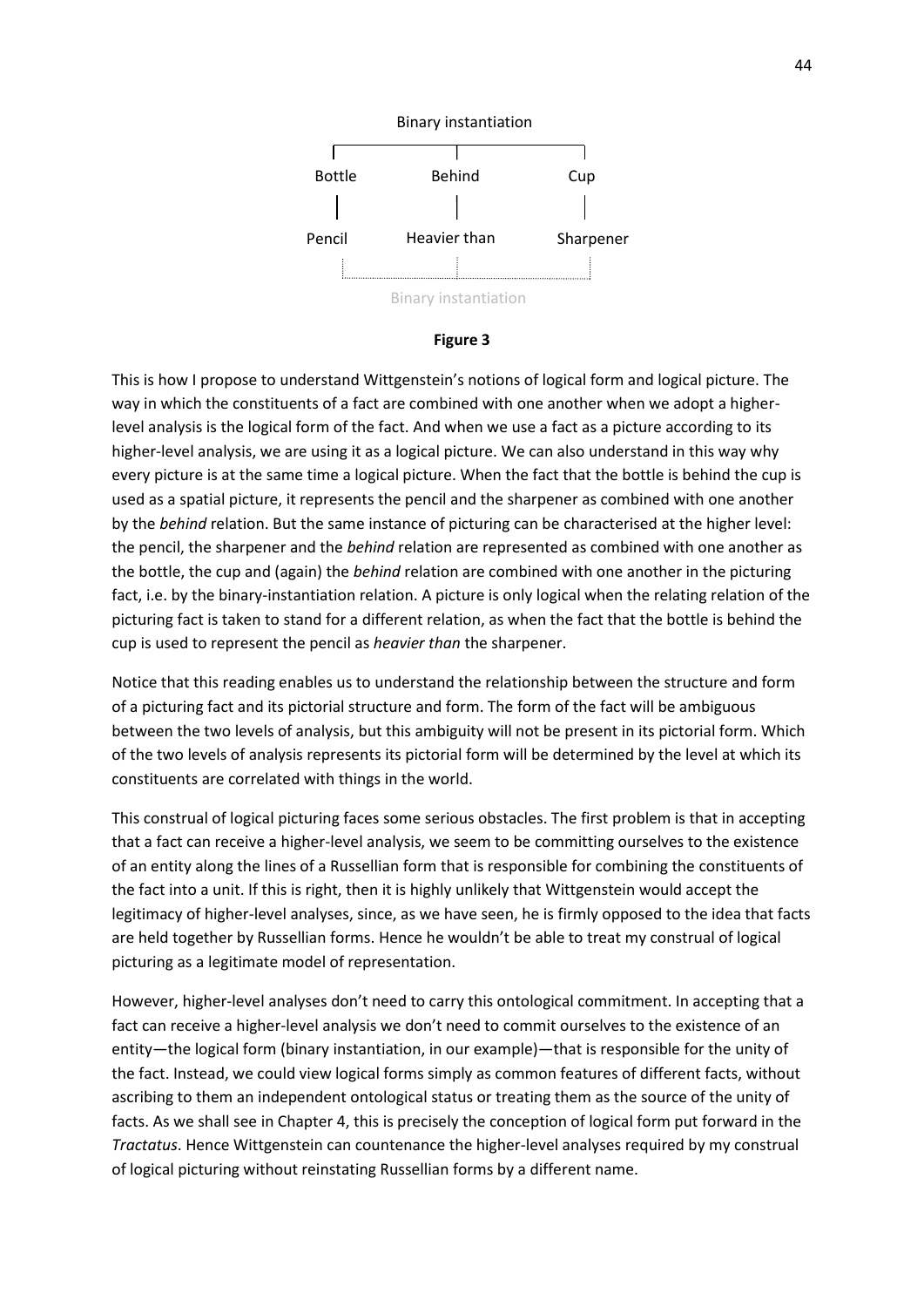Another obstacle to my construal is the letter of January 1913 already quoted. There, as we saw, he declares having abandoned the analysis of complexes of the form aRb into a, b, R and  $(\exists x, y, z) \in_2 (x, z)$  $y$ , z) (call this the *discarded analysis*) in favour of an analysis into a, b and  $(\exists x, y)$  R(x, y). And the discarded analysis sounds very much like what I'm calling *higher-level analysis*. This would count as an objection to my construal of logical picturing if it was possible to provide an alternative construal of the notion that was compatible with the rejection of the discarded analysis. I am going to argue that this is not the case. On the contrary, any plausible construal of the notion will face the same conflict.

Notice, that, as I've just argued, accepting higher-level analyses doesn't force us to accept the ontological commitment to a Russellian form that the discarded analysis appears to carry. But even when we leave this to one side the tension persists. A feature of the discarded analysis of "Socrates is mortal" that Wittgenstein professes to have abandoned is that it treats "mortality" 'as a proper name'. In the case of, say, "A and B are similar", the discarded analysis would treat "similarity" as a proper name. I take it that the general point can be formulated by saying that on the discarded analysis the relational constituent of the represented complex, just as its *relata*, is arbitrarily correlated with one of the constituents of the representing complex.

Clearly this is a consequence of logical picturing, on my construal. When we represent the pencil as being behind the sharpener with a spatial picture consisting in the bottle being behind the cup, the relational constituent of the represented complex is not treated 'as a proper name'. However, when we represent the pencil as being heavier than the sharpener with the logical picture consisting in the bottle being behind the cup the relational component of the represented complex *is* being treated as a proper name. The *heavier than* relation, just as the pencil and the sharpener, is arbitrarily correlated with one of the constituents of the picturing fact.

I want to argue that this conflict with the January 1913 letter cannot count as an objection to my construal of logical picturing because no plausible construal of the notion can avoid it. The reason is that, as we are about to see, Wittgenstein wants to use the notion of logical picturing to explain linguistic representation: propositions are logical pictures. Now suppose that in a proposition representing the pencil as being heavier than the sharpener the *heavier than* relation could not be arbitrarily correlated with a constituent of the proposition. As far as I can see, this could only be achieved if the constituents of the proposition were themselves connected by the *heavier than* relation—if the 'proper name' standing for the pencil were literally heavier than the 'proper name' standing for the sharpener. But this is clearly not how language works. The constituents of propositions only bear to one another a very restricted range of relations—e.g. contiguity, precedence, concatenation, etc. Propositions can represent objects as combined with one another in ways in which the constituents of propositions could not possibly be combined. The only plausible account of how language achieves this is by arbitrarily correlating the relational component of the represented complex with a constituent of the proposition. Hence if, as Wittgenstein asserts, propositions are logical pictures, logical picturing, on any plausible construal, will have to exhibit this feature.

In sum, in the January 1913 letter, Wittgenstein appears to reject the view that the relational component of the represented complex can be arbitrarily correlated with a constituent of the proposition. On my construal of logical picturing, the relational component of the represented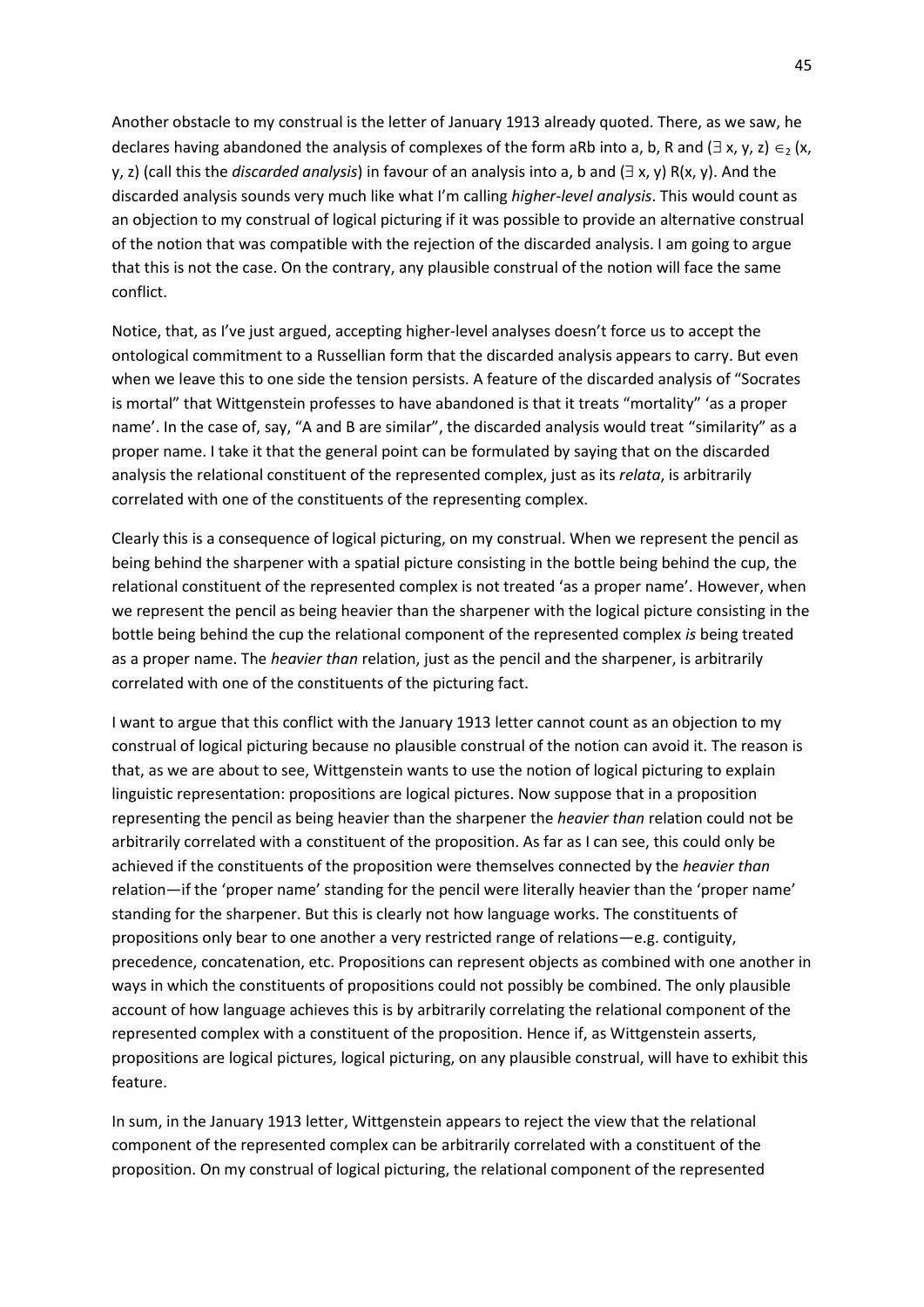complex is arbitrarily correlated with a constituent of the logical picture. But so long as propositions are logical pictures, any plausible construal of the notion will have to have this consequence. Hence the conflict between logical picturing and the January 1913 letter is a genuine conflict, not generated by my construal of the former. It either represents a tension in Wittgenstein's thought or a change in his views subsequent to writing the letter. I shall not try to adjudicate between these hypotheses.

A similar situation arises concerning the views expressed in the following passage of the "Notes Dictated to Moore": 31

> It is very important to realize that when you have two different relations  $(a,b)<sub>R</sub>$ ,  $(c,d)$ <sub>s</sub> this does *not* establish a correlation between a and c, and b and d, or a and d, and b and c: there is no correlation whatsoever thus established. Of course, in the case of two pairs of terms united by the *same* relation, there is a correlation. This shews that the theory which held that a relational fact contained the terms and relations united by a *copula*  $(\epsilon_2)$  is untrue; for if this were so there would be a correspondence between the terms of different relations. [\(Wittgenstein 1979:](#page--1-6)  [117-18\)](#page--1-6)

On my construal, logical picturing violates the demand expressed here. When we picture the pencil as being heavier than the sharpener with the fact that the bottle is behind the cup, a correlation is established or presupposed between the bottle and the pencil, on the one hand, and the cup and the sharpener, on the other, even though *behind* and *heavier than* are different relations.

However, once again, any plausible construal of logical picturing will have this consequence. As I've just argued, in a logical picture the relational component of the represented complex will have to be arbitrarily correlated with a component of the picturing fact. And yet, it wouldn't count as a picture, in Wittgenstein sense, unless a correlation was established between the remaining constituents of the represented complex and constituents of the picturing fact. Logical picturing, on any plausible construal, cannot satisfy the demand expressed by this passage.

We can now use this account of the Tractarian notion of pictorial representation to throw some light on the claim made in section 2.18, quoted above, concerning logical form and the possibility of depiction. On a natural interpretation of the passage, it claims that there has to be a harmony between the form of reality and the form of the pictures with which we represent it. This demand can then be satisfied in two ways, depending on whether we take reality or our pictures to be the leading partner in the relationship. On the one hand, the passage can be read as claiming that reality has a logical form that our pictures will have to replicate if they are to be able to represent it. On the other hand, the harmony might be secured in the opposite direction. On this reading, our pictures would have a form that limits the reality that they can represent—we can only represent those aspects of reality that share their logical form with our pictures.

I want to suggest that neither of these readings is satisfactory. They both rest on a conception according to which there are two realms—reality and our pictorial representations of it—that need to be harmonised. But this conception is totally alien to the picture theory. In the *Tractatus*, pictures are facts—actual combinations of objects in the world. There can be no question of whether or not

<sup>&</sup>lt;sup>31</sup> Wittgenstein moved from Cambridge to Skjolden (Norway) in October 1913. In March 1914 G.E. Moore visited him there. These notes were produced during that visit.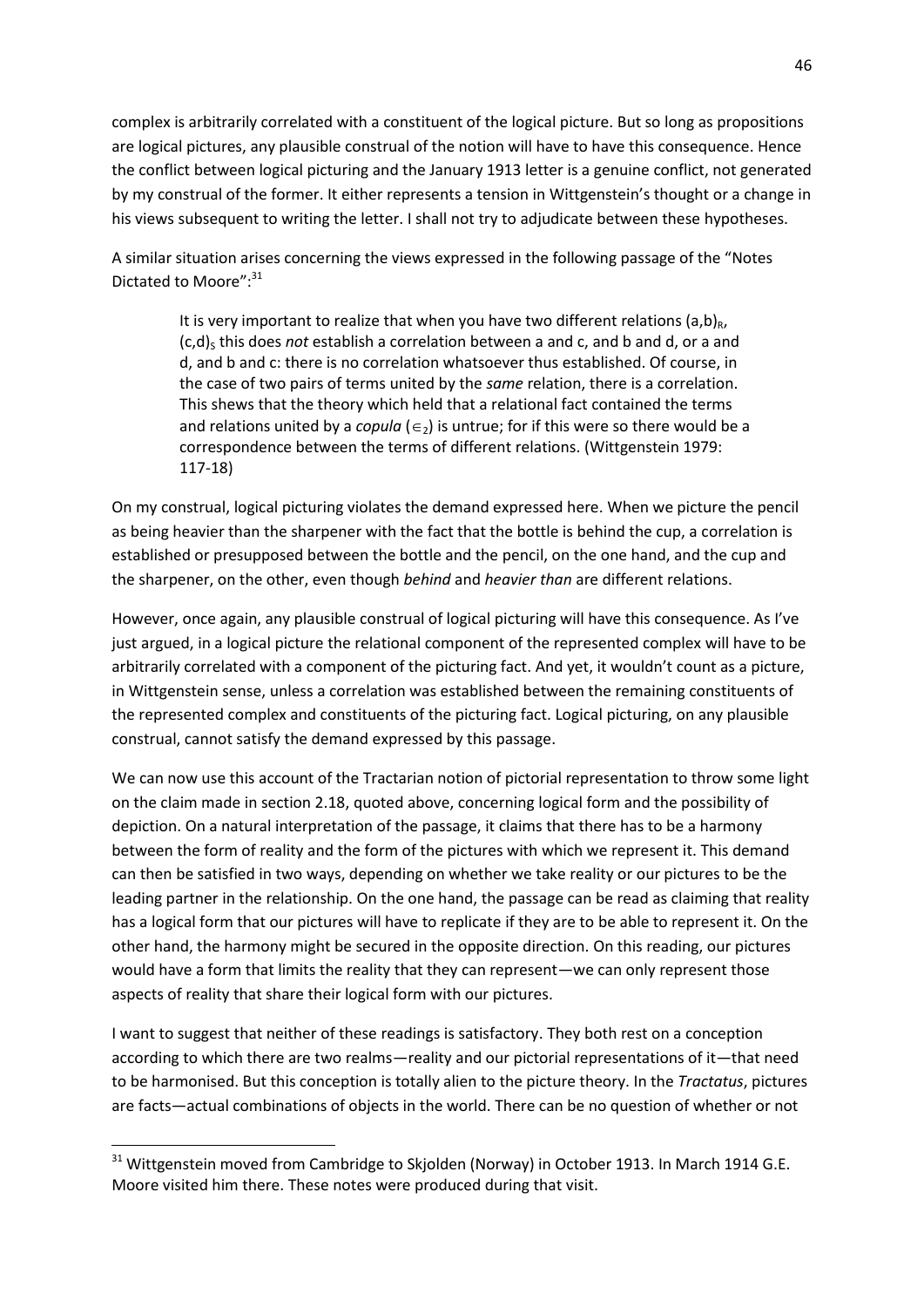their form coincides with that of reality. The logical form of our pictures is the logical form of reality because our pictures are part of reality.<sup>32</sup>

The harmony that 2.18 talks about is the harmony between how things are and how we can represent them as being. A picture is a fact, whose constituents are actually combined with one another in a certain way. It can only depict objects as combined with one another in *that* way. Hence, in general, we can only depict things as combined with one another in ways in which (other) things are actually combined with one another. Only modes of combination that are actual can be represented pictorially. Thus, e.g., if, as Russell thought (but, as we shall see, not Wittgenstein), every (atomic) fact that the world contains consists in the instantiation of an n-place relation by n objects, then we can only represent the world pictorially as consisting of instantiations of n-place relations by n objects. We can represent objects as combined with one another in ways in which *these* objects are not actually combined with one another: false representation is possible. However, we cannot represent objects as combined with one another in ways in which *no* objects are actually combined with one another: illogical representation is impossible.<sup>33</sup>

One consequence of this is that Wittgenstein's proposal is open to one of the objections that he raised against Russell's appeal to logical forms: we won't be able to represent a as instantiating P unless there is an object b and a predicate Q such that b actually instantiates  $Q^{34}$ 

# **2.6. The two youths in the fairy-tale, their two horses and their lilies**

I have so far taken Wittgenstein literally when he declares that in pictorial representation objects are represented as combined with one another in *the same way* as the constituents of the picturing fact are combined with one another. This rules out pictures in which objects are represented as combined with one another in a way that is different from but correlated with the way in which the constituents of the picturing fact are combined with one another. This restriction appears much less severe once we realize that pictorial representation can take place at the logical level. As we have seen, when we use the fact that the bottle is behind the cup to represent the pencil as heavier than the sharpener we are not violating the restriction. We may not be representing the pencil and the sharpener as combined with one another in the same way in which the bottle and the cup are combined with one another in the picturing fact, but we *are* representing the pencil, the sharpener and the *heavier than* relation as combined with one another in the same way in which the bottle, the cup and the *behind* relation are combined with one another in the picturing fact.

Nevertheless, although the restriction is not as severe as it might have seemed, I want to argue that it is still a central ingredient of Wittgenstein's position. In its absence the mode-of-combination problem would not have been solved. This, as we saw, is a problem that arises for views that construe grasp of the way in which objects are combined with one another in the represented complex in terms of a relation between the subject and an object that represents the requisite mode of combination. Thus consider a view along the lines of the original version of Russell's multiple-

<sup>&</sup>lt;sup>32</sup> See [§2.11,](#page-38-0) below, for an alternative construal of the contrast between relist and idealist readings of the *Tractatus*.

<sup>&</sup>lt;sup>33</sup> More on this in §5.13, below.

 $34$  See [§2.2,](#page-1-0) above.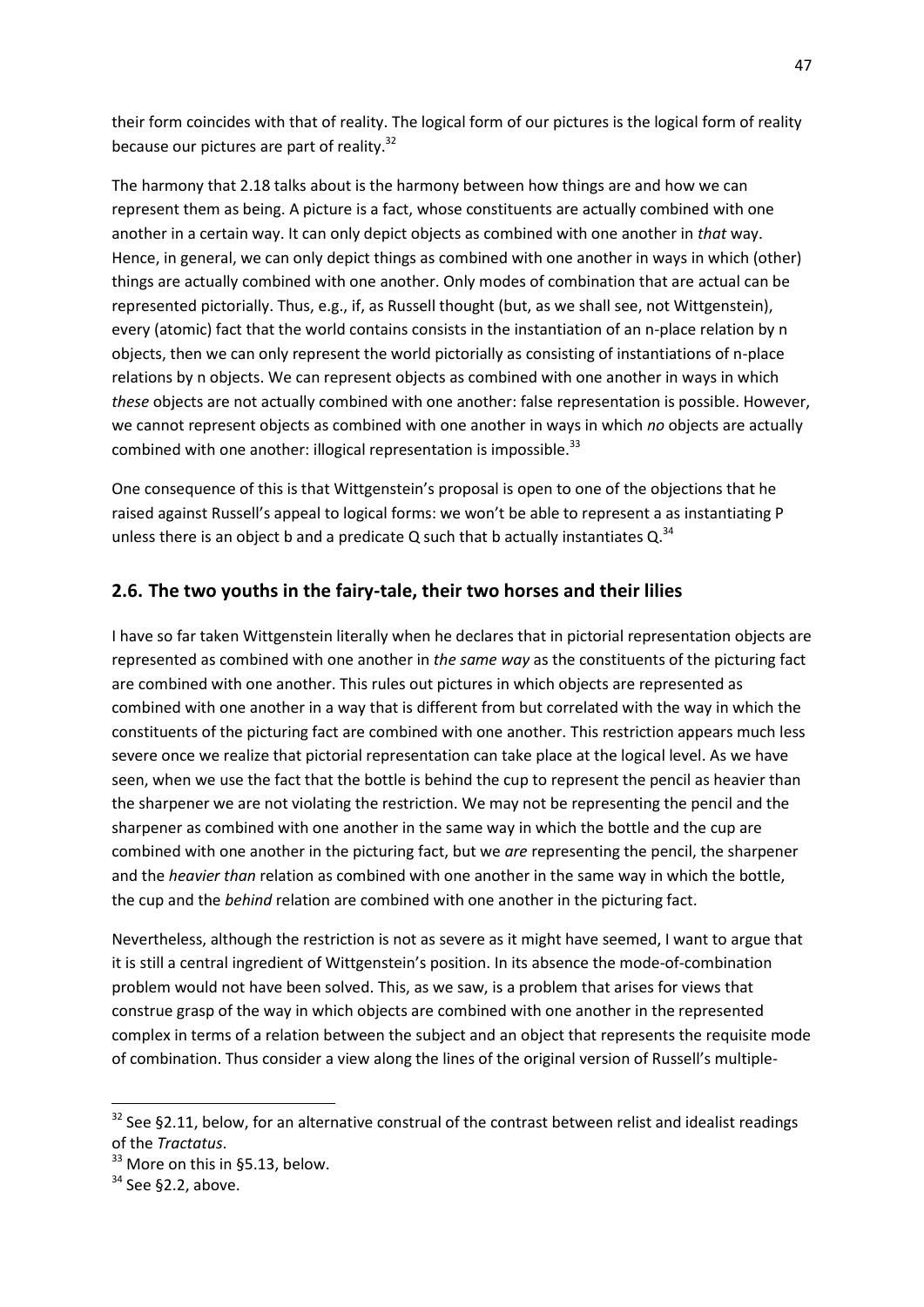relation theory. According to this view, a subject represents the pencil as being behind the sharpener when she bears a certain relation to the pencil, the sharpener and the *behind* relation. As we saw, the problem with this position is that representing the pencil as being behind the sharpener requires grasping how the pencil, the sharpener and the *behind* relation are to be combined with one another in order for the representation to be correct.<sup>35</sup> This grasp cannot arise from a relation between the subject and the constituents to be combined. Hence the account allows representation to take place in the absence of this grasp, and the mode-of-combination constraint is not satisfied.

Suppose now that we try to solve the problem by construing representation of the pencil as being behind the sharpener as a relation that the subject bears to the pencil, the sharpener, the behind relation and the form of dual complexes. This strategy is ineffectual, as it faces the same problem as the original proposal. Being related to the constituents and the form of the represented complex won't enable the subject to grasp how the constituents are to be combined with one another unless she grasps how the constituents and the form are to be combined with one another. And grasp of how constituents and form are to be combined with one another cannot arise from a relation to the constituents and the form.

Consider now how spatial picturing fares with respect to the mode-of-combination constraint. Suppose once more that I represent the pencil as being behind the sharpener with the fact that the bottle is behind the cup. Suppose that when I grasp the picturing fact I grasp how its constituents are combined with one another. Then grasp of the picturing fact will enable me to grasp the mode of combination of the represented complex. I grasp how pencil and sharpener are represented as combined with one another (the former behind the latter) by grasping how the bottle and the cup are actually combined with one another (together, of course, with the pairing of bottle with pencil and cup with sharpener).<sup>36</sup>

I want to argue that the difficulty faced by the versions of the multiple-relation theory that we've just considered doesn't arise for this model. The account doesn't explain my grasp of how pencil and sharpener are to be combined with one another through grasp of the relation (*behind*) by which they are to be combined. If we followed this route, it would be necessary to explain my grasp of how the objects and the relation are to be combined to form the represented complex. Grasp of how pencil and sharpener are to be combined with one another is explained instead through grasp of an actually obtaining complex in which two other objects (the bottle and the cup) are combined in that way. We haven't introduced a third entity whose mode of combination with the other two would need to be grasped. If we grasp how bottle and cup are actually combined, we grasp how pencil and

1

<sup>&</sup>lt;sup>35</sup> The problem is not about order. It arises also for symmetrical relations.

<sup>&</sup>lt;sup>36</sup> In Wittgenstein's characterisation of the phenomenon of pictorial representation, the subject is conspicuously absent. Where I say, e.g., that I use the fact that the bottle is behind the cup to represent the pencil as being behind the sharpener, Wittgenstein would say that the fact that the bottle is behind the cup represents the pencil as being behind the sharpener. There are important reasons for this feature of his presentation, which we will discuss in the next chapter. Pending that discussion, I shall present the picture theory as an attempt to solve the same problem as Russell's theories of judgment and understanding: how *we* manage to represent the world as being a certain way. In the next chapter we shall consider how, if at all, this approach can be squared with Wittgenstein's subject-less presentation.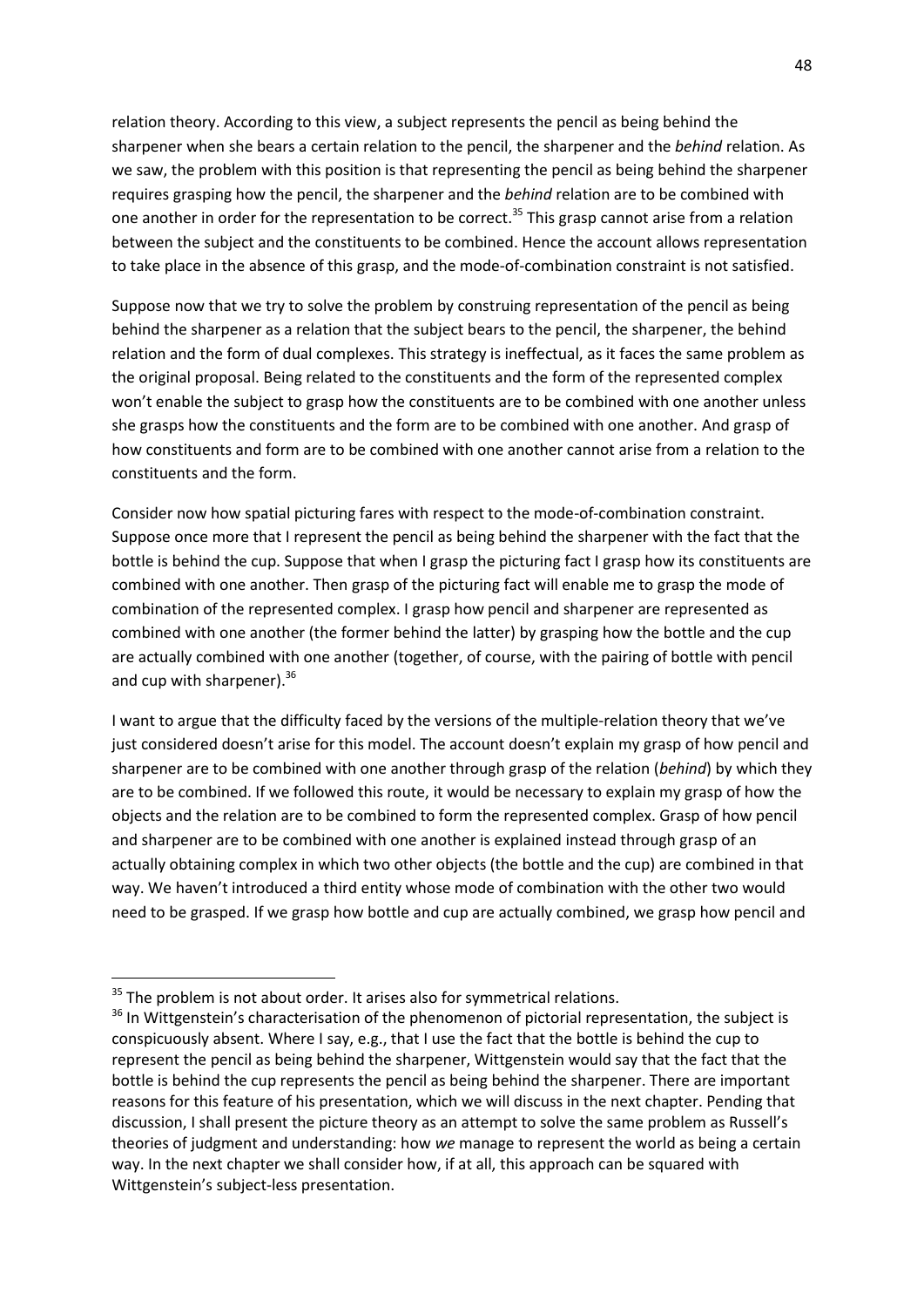sharpener are to be combined, since the way in which pencil and sharpener are to be combined is *the same* as the way in which bottle and cup are actually combined.

Let's consider next the situation with respect to logical picturing. Suppose now that I represent the pencil as being heavier than the sharpener with the fact that the bottle is behind the cup, and suppose once more that when I grasp the picturing fact I grasp how its constituents are combined with one another. Now my grasp of how pencil and sharpener are to be combined with one another does involve grasp of the relation (*heavier than*) by which they are to be combined in the represented complex. Hence grasping how pencil and sharpener are to be combined does require grasping how pencil, sharpener and the *heavier than* relation are to be combined, unlike in our example of spatial picturing. This is the first step of the regress faced by the multiple-relation theory.

However, in logical picturing the regress gets stopped at the next step—in the same way in which spatial picturing stopped it at the previous step. The way in which I grasp how the objects and the relation are to be combined is not by grasping a fourth item that embodies the mode of combination. This, as we've seen, would allow the regress to continue. Grasp of how the objects and the relation are to be combined results instead from grasp of how two other objects (the bottle and the cup) and another relation (*behind*) are actually combined in the picturing complex. Grasping how the bottle, the cup and the *behind* relation are actually combined amounts to grasping how the pencil, the sharpener and the *heavier than* relation are to be combined, because the pencil, the sharpener and the *heavier than* relation are to be combined *in the same way* in which the bottle, the cup and the *behind* relation are actually combined.

Now, I am arguing that the identity of the actual mode of combination of the picturing fact and the mode of combination that would produce the represented complex is an essential feature of Wittgenstein's proposal. The reason is that in its absence the cognitive regress would not be stopped. To see this, suppose that we try to represent the pencil as being heavier than the sharpener with a fact whose constituents are the bottle, the cup, the *behind* relation and a threeplace relation connecting the remaining three constituents. For this purpose we define a ternary relation of *contiguity*, pairing a binary relation R and two objects a, b when there is no object c such that either aRc and cRb or bRc and cRa, i.e when R doesn't put anything between a and b. Suppose now that, as a matter of fact, the bottle and the cup are contiguous with respect to the *behind* relation. We can now use this fact to represent the pencil as being heavier than the sharpener, taking the bottle, the cup and the *behind* relation as standing for the pencil, the sharpener and the *heavier than*, as before, and, in addition, taking contiguity to stand for binary instantiation.

Notice that this proposal would allow the regress to advance to the next step. Now we grasp how the pencil, the sharpener and the *heavier than* relation are to be combined with one another by grasping the item (the binary-instantiation relation) that is supposed to combine them. But grasp of the binary-instantiation relation won't produce grasp of how the pencil, the sharpener and the *heavier than* relation are to be combined with one another unless I grasp how the pencil, the sharpener, the *heavier than* relation *and* the binary-instantiation relation are to be combined with one another. In this case the regress is stopped at the next step. The way in which the pencil, the sharpener, the *heavier than* relation *and* the binary-instantiation relation are to be combined with one another is the way in which the bottle, the cup, the *behind* relation and contiguity are actually combined with one another, i.e. by the ternary-instantiation relation (see [Figure 4\)](#page-19-0). Hence I can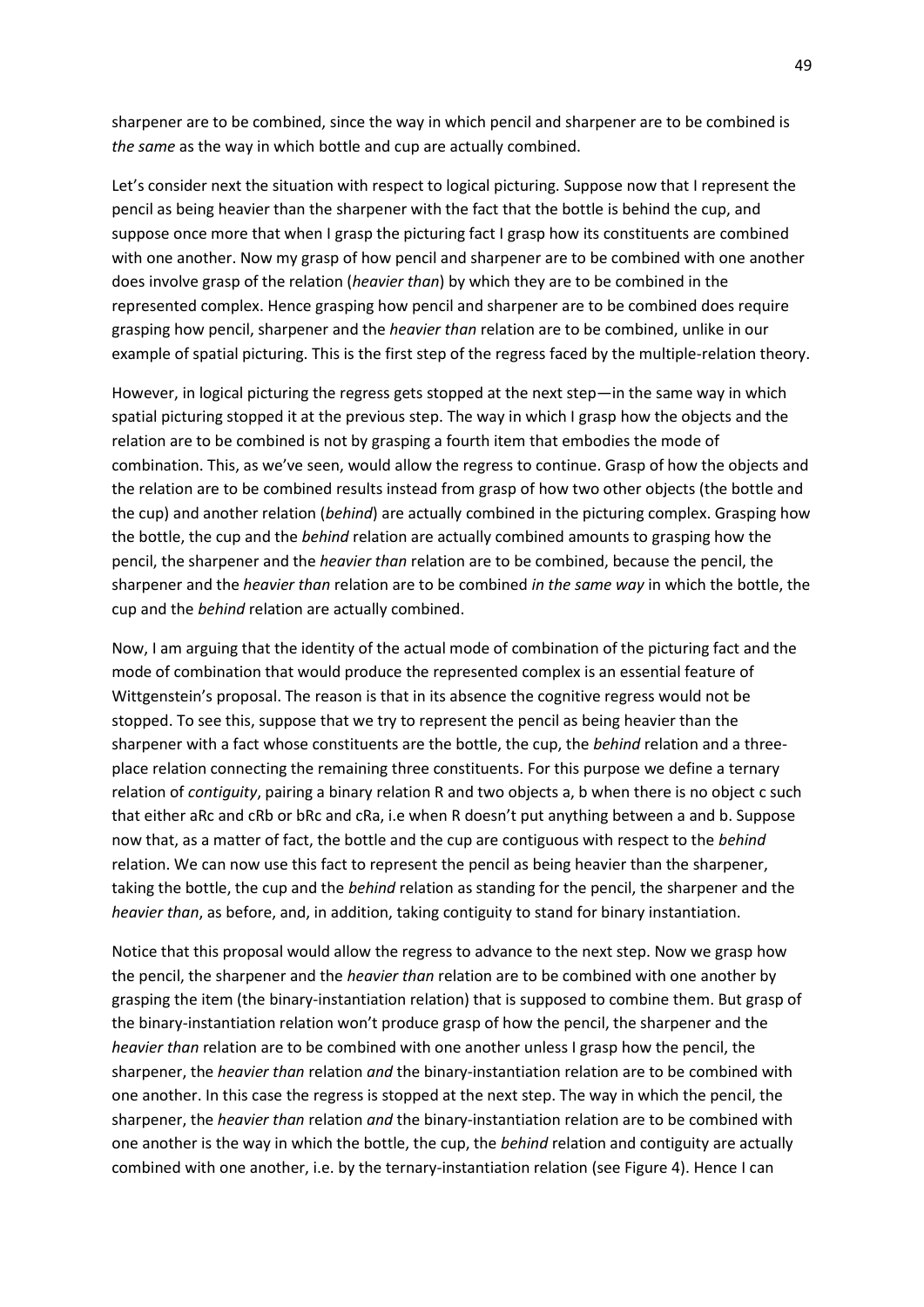grasp the former by grasping the latter, without invoking a further item that is supposed to combine the pencil, the sharpener, the *heavier than* relation and the binary-instantiation relation into a unit.





<span id="page-19-0"></span>If there wasn't identity between the modes of combination at this level either, the regress would continue one more step. In general the regress will continue for as long as identity is not reached. If identity is not reached at any point, the regress will continue to infinity, and representation will not be possible.<sup>37</sup> Notice that the claim that things can only be depicted as combined with one another in ways in which some things are actually combined with one another (2.18) can now be seen as a corollary of this outcome.

The thought that there are no viable alternatives to pictorial representation is part of what Wittgenstein characterizes as his fundamental idea at 4.0312:

> My fundamental idea is that the 'logical constants' are not representatives; that there can be no representatives of the *logic* of facts.

As we shall see in Chapter 6, Wittgenstein's idea applies to the representation of truth-functional composition and quantificational structure, but it also applies to states of affairs, i.e. simple combinations of objects. Concerning a state of affairs, what there cannot be representatives of (its logic) is the way in which its constituents would have to be put together (at the higher level of analysis) in order to produce the state of affairs. If we tried to represent a state of affairs with items standing for its constituents *and* their mode of combination, we would need to represent, in addition, the way in which the constituents and their mode of combination would have to be put together, giving rise to the familiar regress. That's why there cannot be representatives of the logic of states of affairs. Their modes of combination are not represented through representatives, but with facts whose constituents are combined with one another in that way.

It will be instructive to compare at this point Wittgenstein's pictorial representation with the model of representation that Russell put forward in *Theory of Knowledge*. As we saw, Russell claimed that in an episode of understanding the mind has to produce a synthesis of the constituents of the represented complex. I argued that with this demand Russell was seeking to stop the cognitive regress. As we have seen, Wittgenstein's idea that we use facts to represent things as being a certain way plays a similar role. The similarities end here. The synthesis that the mind would produce, on

<sup>&</sup>lt;sup>37</sup> The early Wittgenstein's use of identity between the modes of combination of picturing fact and represented complex may well have been one of the targets of the later Wittgenstein's attack on the use of the notion of identity in philosophy [\(Wittgenstein 2001: §§215-16\)](#page--1-10).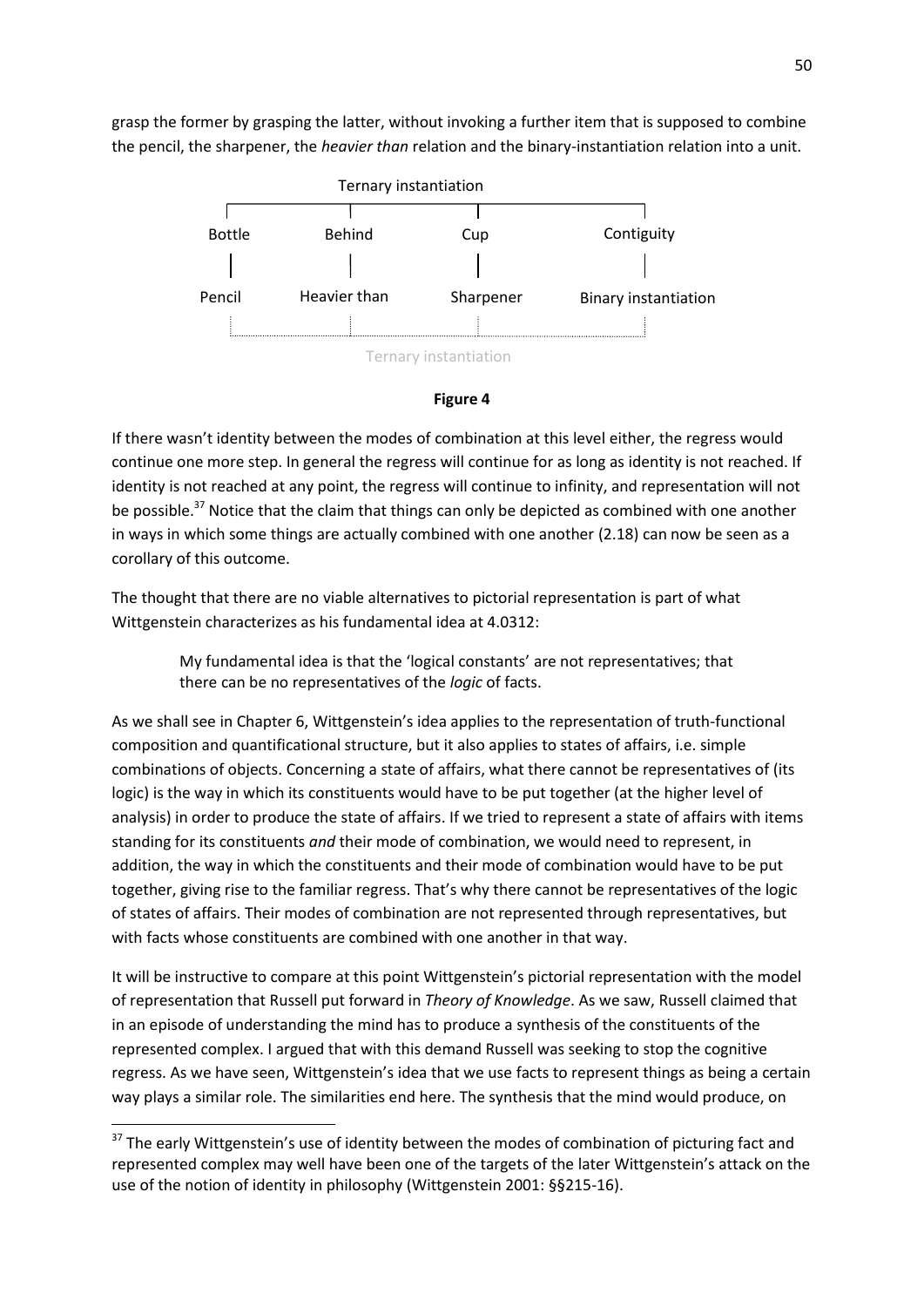Russell's model, to represent the pencil as being heavier than the sharpener has as its constituents the pencil, the sharpener, the *heavier than* relation and the form of dual complexes. The fact that would do the picturing on Wittgenstein's model would have none of these constituents. In the case of a logical picture, its constituents would be two objects other than the pencil and the sharpener (e.g. the bottle and the cup) and, in the case of a logical picture, a relation other than the *heavier than* relation (e.g., the *behind* relation).

This difference has a very important consequence. If Russell's theory is to make room for falsehood, the way in which the pencil, the sharpener, the *heavier than* relation and the form of dual complexes are combined in the mental synthesis has to be different from the way in which they are supposed to be combined in the represented complex. Otherwise the production of the mental synthesis would ensure the truth of what is understood. Russell achieves this by taking the form to figure in the mental synthesis as a constituent while it figures in the represented complex in some other capacity, not as a constituent. But this means that Russell's model doesn't satisfy Wittgenstein's identity requirement. As a result, grasp of the mental synthesis won't produce grasp of how the constituents and form of the represented complex would have to be combined to produce the complex.

Wittgenstein, by contrast, doesn't face these difficulties. Because the constituents of the picturing fact are different from the constituents of the represented complex, saying that their modes of combination are identical doesn't jeopardize false representation. Now, when Wittgenstein insists that the mode of combination of picturing fact and represented complex have to be identical, it is hard not to see this as an implicit attack on a view that doesn't satisfy this requirement. If this impression is correct, then the view that Wittgenstein has in mind can be no other than Russell's 1913 theory of understanding.

## **2.7. Thoughts and propositions**

So far, our discussion of pictorial representation has simply described a possible mode of representation, making no claim as to whether it is actually in use. In the 2.1s and the 2.2s, where the notion is introduced, all we are told is that picturing takes place, that we engage in it: "We picture facts to ourselves" (2.1). It's not until the 3s that we are told precisely where pictorial representation is to be found:

3. A logical picture of a fact is a thought.

Hence mental representation follows the model of pictorial representation presented in the 2.1s and the 2.2s. And what goes for mental representation goes for its linguistic counterpart:

3.1 In a proposition a thought finds an expression that can be perceived by the senses.

The discussion of pictorial representation was not idle academic speculation: all mental and linguistic representation is pictorial in nature.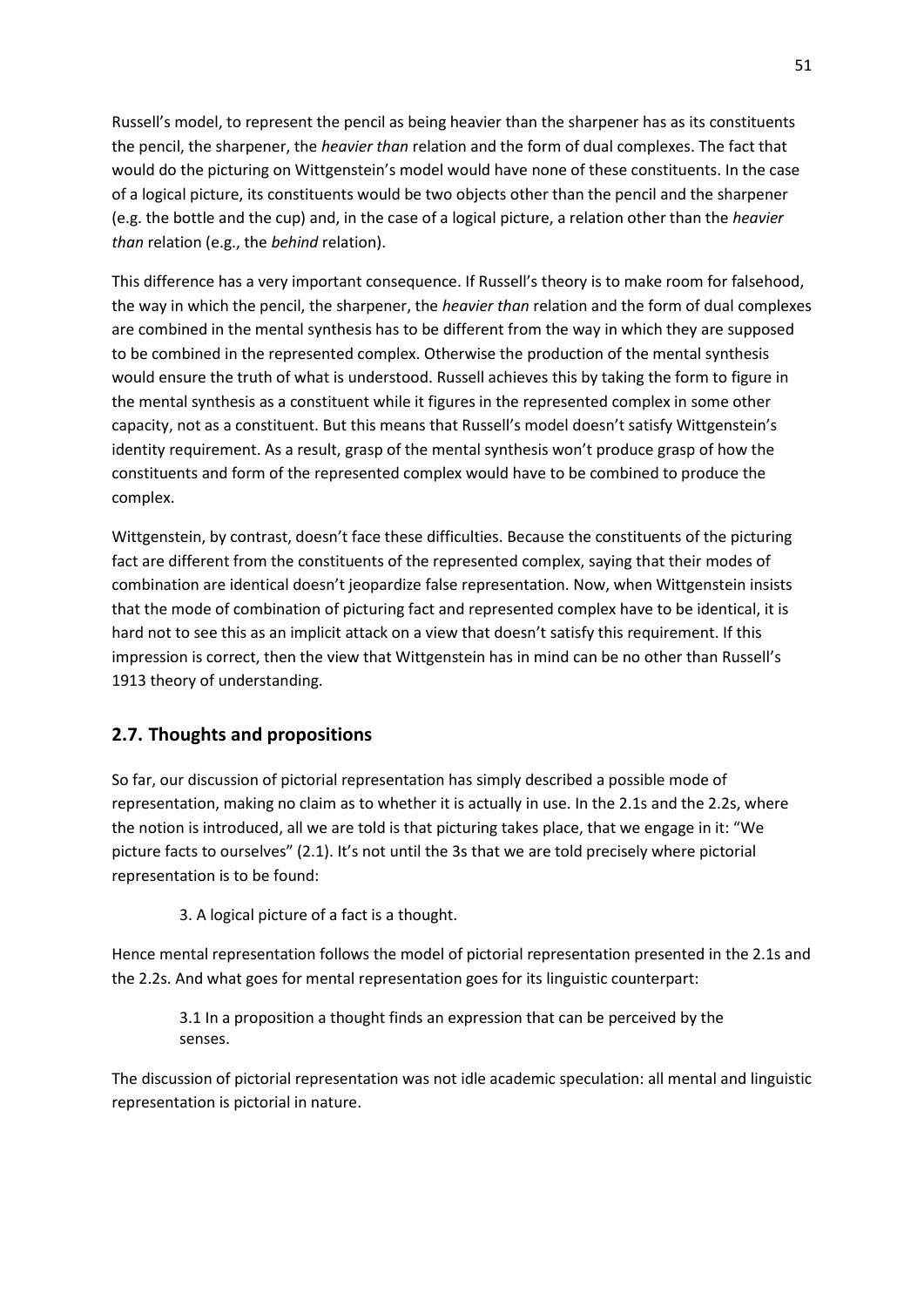The 3.1s provide a characterisation of how propositional signs represent things as being a certain way which is strictly parallel to the characterisation provided in the 2.1s and 2.2s of how pictures achieve this:

3.14 What constitutes a propositional sign is that in it its elements (the words) stand in a determinate relation to one another. A propositional sign is a fact.

Here what I've presented as the central ingredient of pictorial representation is given further emphasis:

> 3.141 A proposition is not a blend of words.—(Just as a theme in music is not a blend of notes.)

A proposition is articulate.

3.142 Only facts can express a sense, a set of names cannot.

Notice that the thought that propositions represent by being facts is already expressed in the "Notes on Logic":

Propositions [which are symbols having reference to facts] are themselves facts: that this inkpot is on the table may express that I sit in this chair. [\(Potter 2009:](#page--1-5)  [276\)](#page--1-5)

The picture theory can be seen as a theoretical articulation of this basic insight.

At section 3.1432 Wittgenstein gives us an illustration of how the pictorial model is to be applied to linguistic representation:

Instead of, 'The complex sign "aRb" says that a stands to b in the relation R' we ought to put, 'That "a" stands to "b" in a certain relation says that aRb.'

This passage tells us that propositional signs should not be treated as objects standing for other objects, along the lines of how names refer. A propositional sign represents things as being a certain way by being a fact, in Wittgenstein's example, the fact "that 'a' stands to 'b' in a certain relation". We can characterise the picturing fact in this case as the fact that a name, 'a', bears to another name, 'b', the relation  $\rho$ , where x bears  $\rho$  to y when x is written to the left of y with 'R' between them. Hence the picturing fact is the fact that 'a' $\rho'$ b'.

Now in order for this fact to be a pictorial representation, it has to represent certain objects as combined with one another in the same way in which the constituents of the picturing fact are actually combined with one another. As we've seen, this can occur at two levels, depending on how we analyse the fact that 'a'p'b'. On a lower-level analysis, the constituents of the fact are 'a' and 'b', while  $\rho$  is the way in which these constituents are combined with one another. If we use the fact as a picture at this level of analysis, it will represent a (the referent of 'a') as bearing relation  $\rho$  to b (the referent of 'b'). Clearly, if the model is applied at this level, the fact that 'a' $\rho$ 'b' will be able to represent only a very restricted range of states of affairs. But picturing can also take place when we adopt the higher-level analysis of the picturing fact. And this is unquestionably the approach that we are supposed to take, since thoughts and propositions are *logical* pictures. At this level of analysis, the constituents of the picturing fact are 'a', 'b' and  $\rho$ , combined with one another by the binary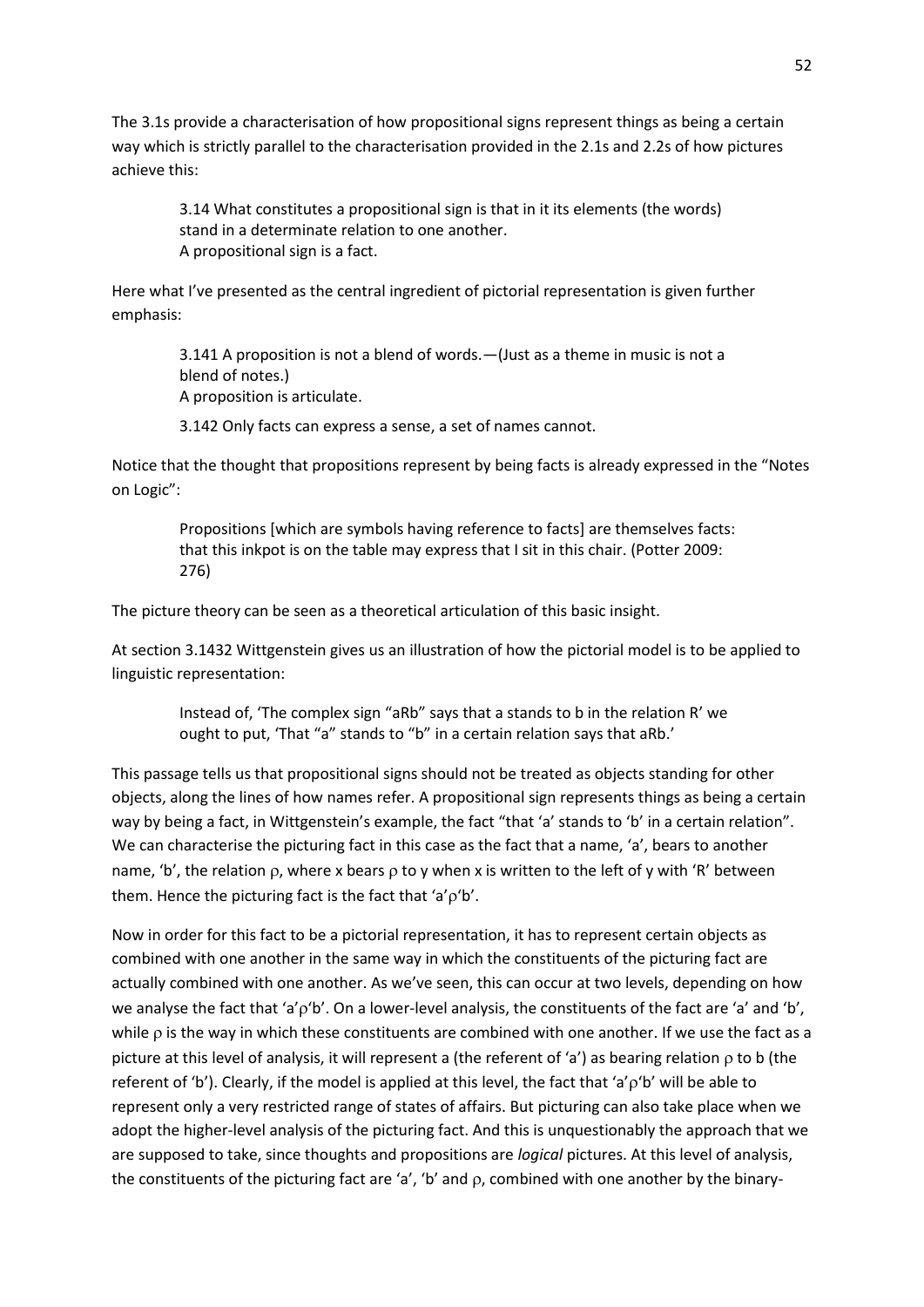instantiation relation. If the fact is used as a picture at this level, it will represent three objects as combined with one another in the same way in which 'a', 'b' and  $\rho$  are combined with one another in the picturing fact, i.e. by means of the binary-instantiation relation. This is how it manages to depict a as bearing relation R to b—i.e. a, b and R as combined with one another by the binaryinstantiation relation.<sup>38</sup>

It should be clear from my account of pictorial representation what I take to be Wittgenstein's main reason for thinking that propositions and thoughts are pictures—that linguistic and mental representation is pictorial in nature. Propositions (and thoughts) have to be pictures because there is no alternative. Pictorial representation is the only method by which we can represent things as being a certain way, as it offers the only viable solution to the mode-of-combination problem. But propositions and thoughts represent things as being a certain way. Therefore they have to be pictures.

There is one passage in the *Tractatus* where Wittgenstein appears to offer an argument in support of the claim that propositions are pictures. In the 4.0s, Wittgenstein takes up again the issue of the pictorial character of propositions. The claim that propositions are pictures is restated at 4.01:

A proposition is a picture of reality.

A proposition is a model of reality as we imagine it.<sup>39</sup>

4.01 is followed by a series of sections numbered as dependent on it (4.011-4.016). The next proposition after these is 4.02:

> We can see this from the fact that we understand the sense of a propositional sign without its having been explained to us.

There is no obvious referent for "this" in the section immediately preceding 4.02. This, together with Wittgenstein's numbering, lends strong support to the hypothesis that it refers back to 4.01, and hence that 4.02 offers a reason for thinking that a proposition is a picture of reality. The connection is confirmed by the next section:

4.021 A proposition is a picture of reality: for if I understand a proposition, I know the situation that it represents. And I understand the proposition without having had its sense explained to me.

In these passages, Wittgenstein derives the conclusion that propositions are pictures from the premise that there is something (the sense of the proposition) that doesn't need to be explained to us in order to understand the proposition. The key to interpreting the argument is to decide what it is that doesn't have to be explained to us. Notice first that there is something that does need to be explained to us if we are to understand a proposition:

<sup>&</sup>lt;sup>38</sup> For an insightful discussion of the interpretation of 3.1432, see [\(Long 1969\)](#page--1-9)

<sup>&</sup>lt;sup>39</sup> Here, as elsewhere, the verb *to imagine* is used by the translators to render the reflexive use of the verb *denken* (as we imagine it = so wie wir sie uns denken). This may well be the best option overall, but it doesn't display as clearly as the original that thought is involved in the representation under discussion. Instead of "as we imagine it" Ogden has "as we think it is".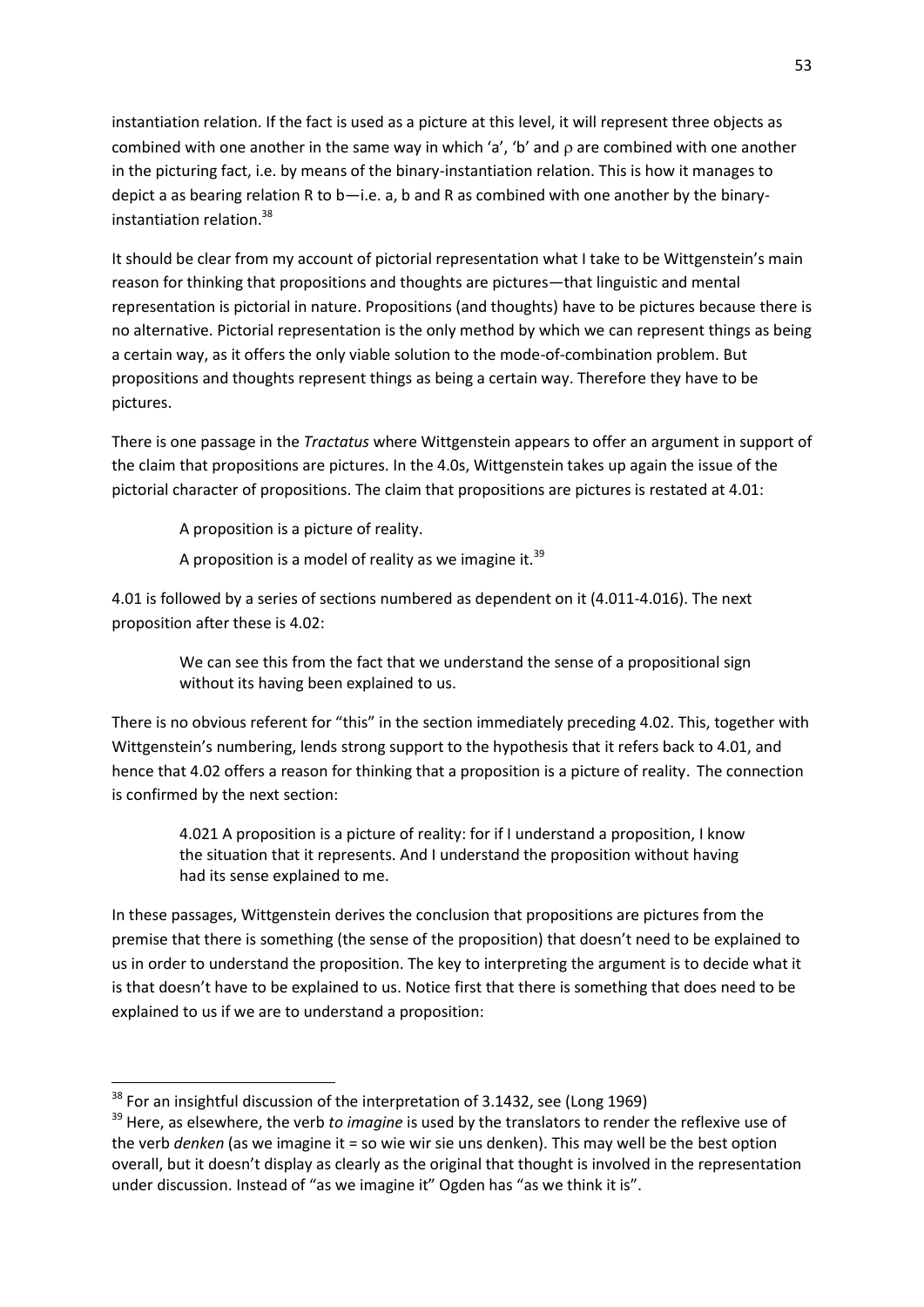4.026 The meanings of simple signs (words) must be explained to us if we are to understand them.

In other words, explanation is required in order to come to know the constituents of the represented complex—which objects the proposition represents as combined with one another. So, what else do we need to know in order to understand a proposition but doesn't have to be explained to us? Clearly the answer is the way in which the constituents of the represented complex would have to be combined with one another in order to form the complex. As we saw in the previous chapter, the point had already been emphasized by Russell:

If we are acquainted with a and with similarity and with b, we can understand the statement "a is similar to b" […]. But this would not be possible unless we knew how they are to be put together […]. [\(Russell 1984: 101\)](#page--1-4)

So understanding a proposition requires knowing both the constituents and the mode of combination of the represented complex. And whereas the former need to be explained to us, explanation of the latter is not required. This is the phenomenon that Wittgenstein is adducing in support of the pictorial character of propositions.

It is not hard to see why the premise would support the conclusion. If a proposition were 'a set of names', 'a blend of words', then understanding of the proposition would enable us to grasp the constituents of the represented complex. What it wouldn't enable us to grasp is the way in which these constituents would have to be combined in order to form the represented complex. Unless the mode of combination were explained to us, we wouldn't grasp the sense of the proposition. Hence, since the mode of combination doesn't need to be explained to us, a proposition is not a set of names. However, if propositions are pictures it becomes very easy to understand why the mode of combination doesn't need to be explained to us. If the proposition is a fact, then in grasping the fact we grasp both its constituents and how they are combined with one another. If now the referents of the constituents are explained to us, we will know which objects have to be combined with one another to form the represented complex. Crucially, knowing how these constituents would have to be combined with one another requires no additional explanation. The way in which they would have to be combined is the way in which the constituents of the proposition are actually combined, and this we have already grasped in grasping the fact the proposition consists in.

I mentioned above that the claim that propositions are facts is already clearly expressed in the "Notes on Logic". I want to suggest now that the pictorial model of representation seems to make an appearance, as a target of attack, in Russell's *Theory of Knowledge*. I have in mind the view that Russell attributes to Hume in Chapter IV of Part II:

[…] Hume conceives thought as conjoining the *ideas* of objects, while what makes a thought *true* is a conjunction of the *objects*. [\(Russell 1984: 139\)](#page--1-4)

The view that the constituents of the thought are different from the constituents of the represented complex is clearly an aspect of Wittgenstein proposal. Wittgenstein doesn't refer to the constituents of the thought as ideas, but he doesn't seem to rule out the possibility that they are psychic items of some kind. This is how he puts the point in a letter to Russell of August 1919, in which he replies to Russell's queries about the *Tractatus*: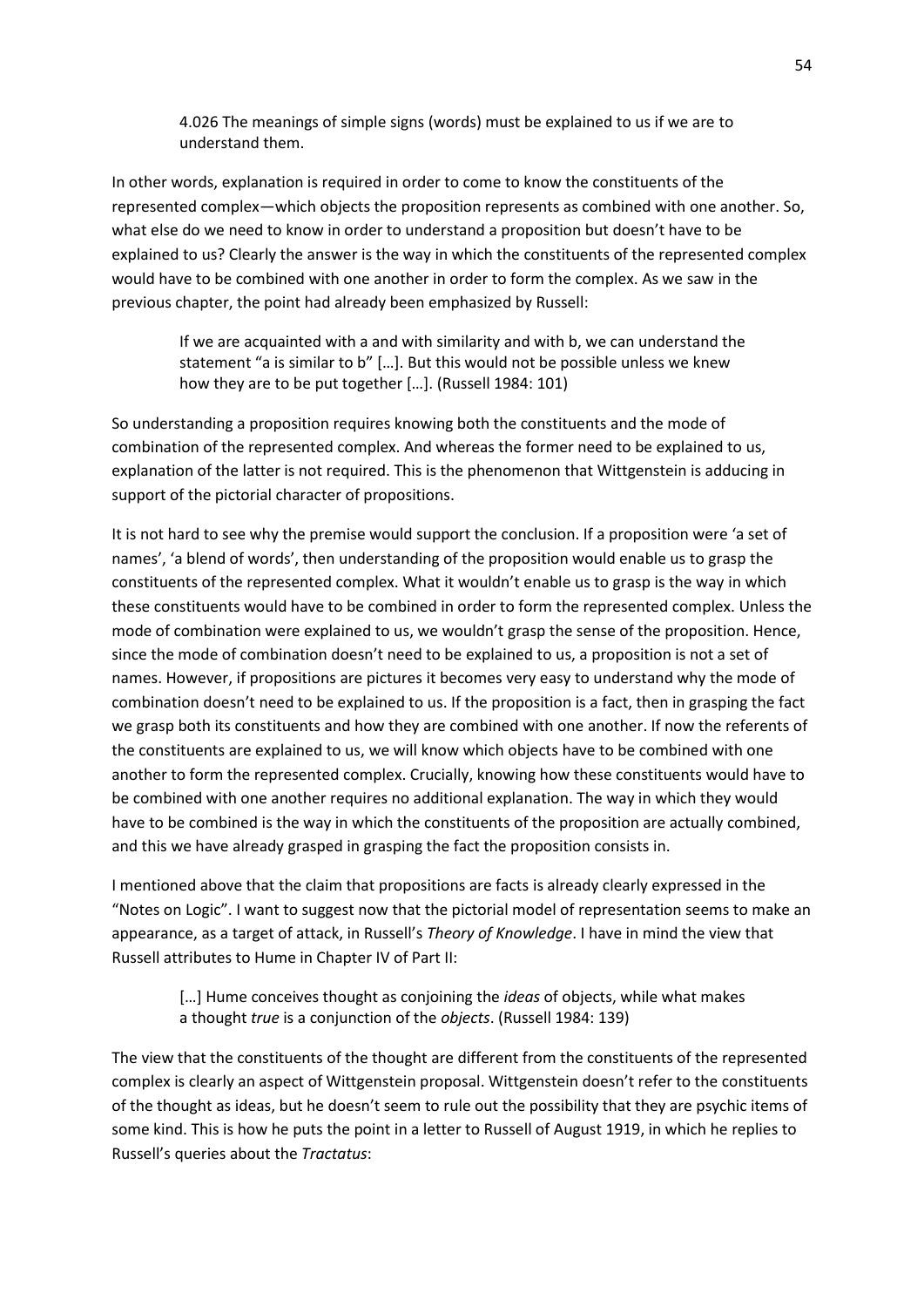"Does a Gedanke consist of words?" No! But of psychical constituents that have the same sort of relation to reality as words. What those constituents are I don't know. [\(McGuinness 2008: 99\)](#page--1-2)

Russell is fully aware of the advantages of this move. The passage continues:

This gives, of course, a short and easy way of defining falsehood, and of distinguishing between propositions and the facts that make them true. [\(Russell](#page--1-4)  [1984: 139\)](#page--1-4)

However, for reasons that we will consider in the next chapter, Russell is firmly committed to the view that the constituents of the represented complex have to be constituents of the judgment complex:

For us, owing to our rejection of "ideas" as a *tertium quid* between subject and object, no such explanation is possible. When we judge that mercury is heavier than gold, *mercury* and *heavier* and *gold* must themselves be constituents of the event which is our judging […]. [\(Russell 1984: 139-40\)](#page--1-4)

What interests us is a difficulty that he raises for the Humean position. As Russell characterizes the view, when we judge "we bring our idea of mercury in some relation with our idea of gold" [\(Russell](#page--1-4)  [1984: 140\)](#page--1-4). Russell's problem with this concerns the nature of the relation between ideas that is supposed to play this role:

The relation between my idea of mercury and my idea of gold cannot be "heavier", since my ideas are not supposed to have weight. Nor can it be the *idea* of "heavier", since that is not a relation. It must, therefore, be some new relation, in some way related to "heavier", subsisting between my ideas, but not necessarily present to consciousness when I judge. [\(Russell 1984: 140\)](#page--1-4)

Thus, on the view that, according to Russell, the Humean must adopt, we represent mercury as being heavier than gold with an actually obtaining complex in which an object that stands for mercury bears a relation that stands for "heavier" to an object that stands for gold. This account of representation clearly satisfies our characterisation of logical picturing. It corresponds to the way in which, in the example we used, the fact that the bottle is behind the cup can represent the pencil as being heavier than the sharpener. Taken as a characterisation of logical picturing, Russell's account is incomplete, since it doesn't mention the identity between the way in which the constituents of the picturing complex are combined with one another and the way in which the constituents of the represented complex would have to be combined with one another. Nevertheless, what he says about the Humean position is clearly compatible with logical picturing.

Russell sees no merit in the proposal:

This, however, is obviously absurd. My judging obviously consists in my believing that there is a relation between the actual objects, *mercury* and *gold*, not in there being in fact a relation between my ideas of these two objects. Thus the whole nature of belief must necessarily be misunderstood by those who suppose that it consists in a relation between "ideas", rather than in the belief of a relation between objects. [\(Russell 1984: 140\)](#page--1-4)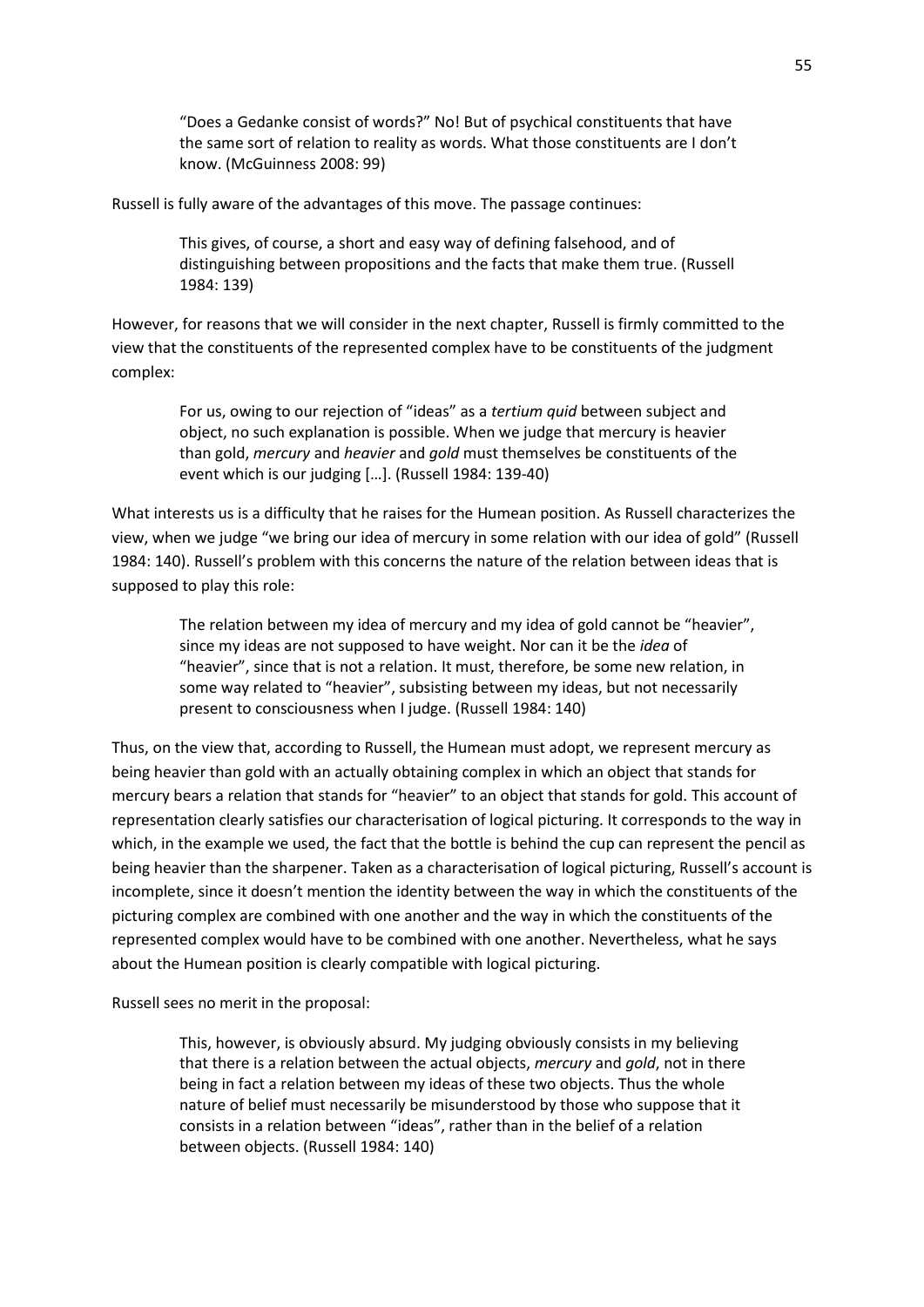If this is offered as an argument against the Humean view, it is not very compelling. The Humean could concede that there being in fact a relation between two ideas doesn't amount to representing mercury as being heavier than gold. However she could contend that *grasp* of this fact, and of the correlations between the ideas and the relation between them, on the one hand, and mercury, gold and the relation "heavier", on the other, is what representing mercury as being heavier than gold consists in.<sup>40</sup> By taking this line, the Humean would be adopting the position that I am attributing to Wittgenstein.

It makes little sense to speculate about the connection between this passage of *Theory of Knowledge* and Wittgenstein's notion of pictorial representation. I am going to restrict myself to enumerating three salient possibilities. The first possibility is that the ideas that Russell is presenting and attacking are ideas that Wittgenstein had put to him. We know that Russell and Wittgenstein had extensive discussions of the ideas presented in *Theory of Knowledge*, and that Wittgenstein was thinking of representation along these lines by October 1913, a mere five months after Russell wrote these lines. If Wittgenstein had developed these ideas before Russell wrote about the Humean view, it would be surprising if he hadn't discussed them with Russell. Russell would have noticed that the views that he is attributing to Hume are similar to Wittgenstein's. The second possibility is that Wittgenstein's position was inspired by Russell's discussion of the Humean view. According to this hypothesis, the position would have been introduced in their conversations by Russell, and Wittgenstein would have extracted from it some of the central ideas of the picture theory. Finally, it is possible, of course, that there is no connection in either direction between Wittgenstein's proposal and the view that Russell attributes to Hume. The first of these possibilities strikes me as more plausible than the other two, but it is unlikely that we will ever come across enough evidence to decide the question.

## **2.8. The general form of a proposition**

**.** 

We might be able to use these ideas to cast some light on Wittgenstein's enigmatic characterisation of the general form of a proposition:

The general form of a proposition is: This is how things stand. (4.5)

On the most natural reading of this passage, Wittgenstein is simply claiming that propositions represent things as being a certain way [\(Black 1964: 236\)](#page--1-12). But if this reading is correct, it is hard to see how the claim provides an answer to the question that Wittgenstein presents it as addressing. To give the most general propositional form, he tells us, is:

[…] to give a description of the propositions of *any* sign-language *whatsoever* in such a way that every possible sense can be expressed by a symbol satisfying the description, and every symbol satisfying the description can express a sense, provided that the meanings of the names are suitably chosen. (4.5)

<sup>&</sup>lt;sup>40</sup> If the position is articulated along these lines, then Russell's contention that the relation between the ideas might not be present to consciousness when I judge would pose an obstacle to the view. For one could argue that grasp of the picturing fact would require grasp of its constituents, including the relation that refers to "heavier".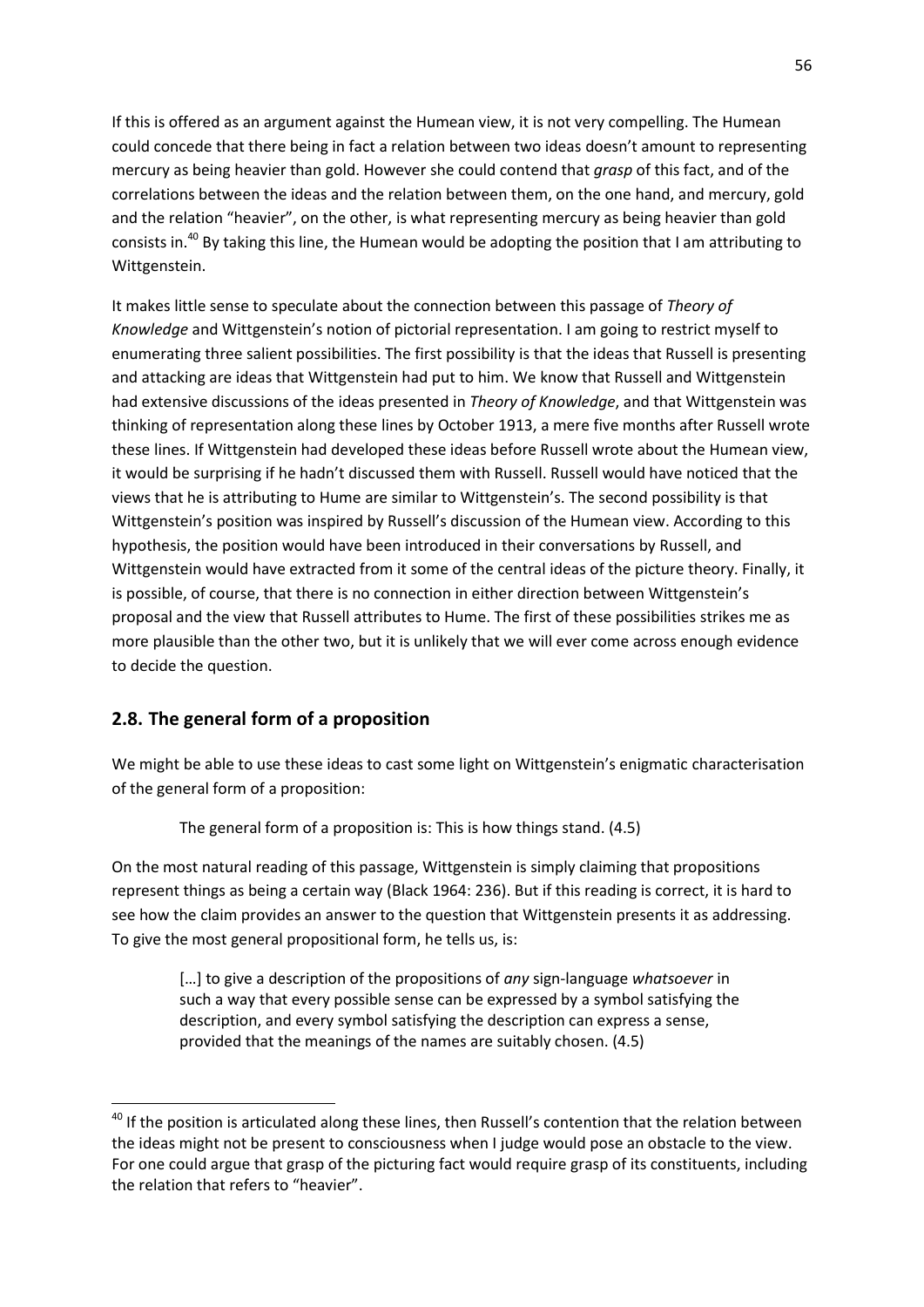If this is what giving the general propositional form amounts to, then the task involves explaining *how* propositions represent things as being a certain way—what conditions a proposition has to satisfy in order to succeed in performing this representational function. On the natural reading of "this is how things stand", characterising the general propositional form in these terms does not discharge this task. Here I want to consider an alternative reading of "this is how things stand" on which the claim that this is the general propositional form does live up to the expectations generated by Wittgenstein's characterisation of the task.

I am suggesting that "this is how things stand" should express Wittgenstein's answer to the question, what "the propositions of *any* sign-language *whatsoever*" have to be like in order to represent things as being a certain way. In light of what we've seen so far, Wittgenstein's answer to this question can only be: they have to be pictures. If we follow this line of reasoning, Wittgenstein's characterisation of the general propositional form would have to express the claim that propositions are pictures. Can "this is how things stand" be read in this way?

I want to suggest that this is possible, so long as we are prepared to read the demonstrative "this" ("so und so", in the original) as referring to the picturing fact. Then "this is how things stand" could be paraphrased as: "the way things stand in the picture is the way things stand in the world". We can illustrate the point with the example that Wittgenstein gives in the *Notebooks*:

In the proposition a world is as it were put together experimentally. (As when in the law-court in Paris a motor-car accident is represented by means of dolls, etc.) [\(Wittgenstein 1979: 7\)](#page--1-6)

On the reading that I am presenting, Wittgenstein's characterisation of the general propositional form would provide the following account of how the accident is represented: this (i.e. the way things stand in the tableau vivant) is how the accident happened.

Clearly what "this" would demonstrate in this case is not the dolls, model cars, etc. We are not claiming that those were involved in the actual accident. "this" would demonstrate the way in which these items are arranged. This arrangement of the dolls, etc. is what we are claiming to be present in the actual situation. Then "this is how things stand" could be further unpacked as "the way in which the constituents of the tableau vivant are combined with one another is the way in which the objects involved in the accident were combined with one another", or, more generally: "this mode of combination, exhibited by the picturing fact, is the way in which things are combined with one another in the world". Wittgenstein's claim would then be that the pictorial nature of propositions is what makes it possible 'for every possible sense to be expressed' and 'for every symbol to express a sense, provided that the referents of the names are suitably chosen'. Propositions represent the world pictorially, by displaying how things stand.<sup>41 42</sup>

 $41$  The plausibility of this reading is somewhat decreased by comments made by Wittgenstein in his correspondence with Ogden on the translation of this passage:

In the end of this prop[osition] "Es verhält sich so und so" doesn't mean "Things are combined in such and such a way" but—as I have mentioned above—it means something like "such and such is the case". This is the only English expression I know for it. Perhaps one could say "things stand such and such". The expression must be one used in every day language to express that something or other is the case. [\(Wittgenstein 1973: 30\)](#page--1-13)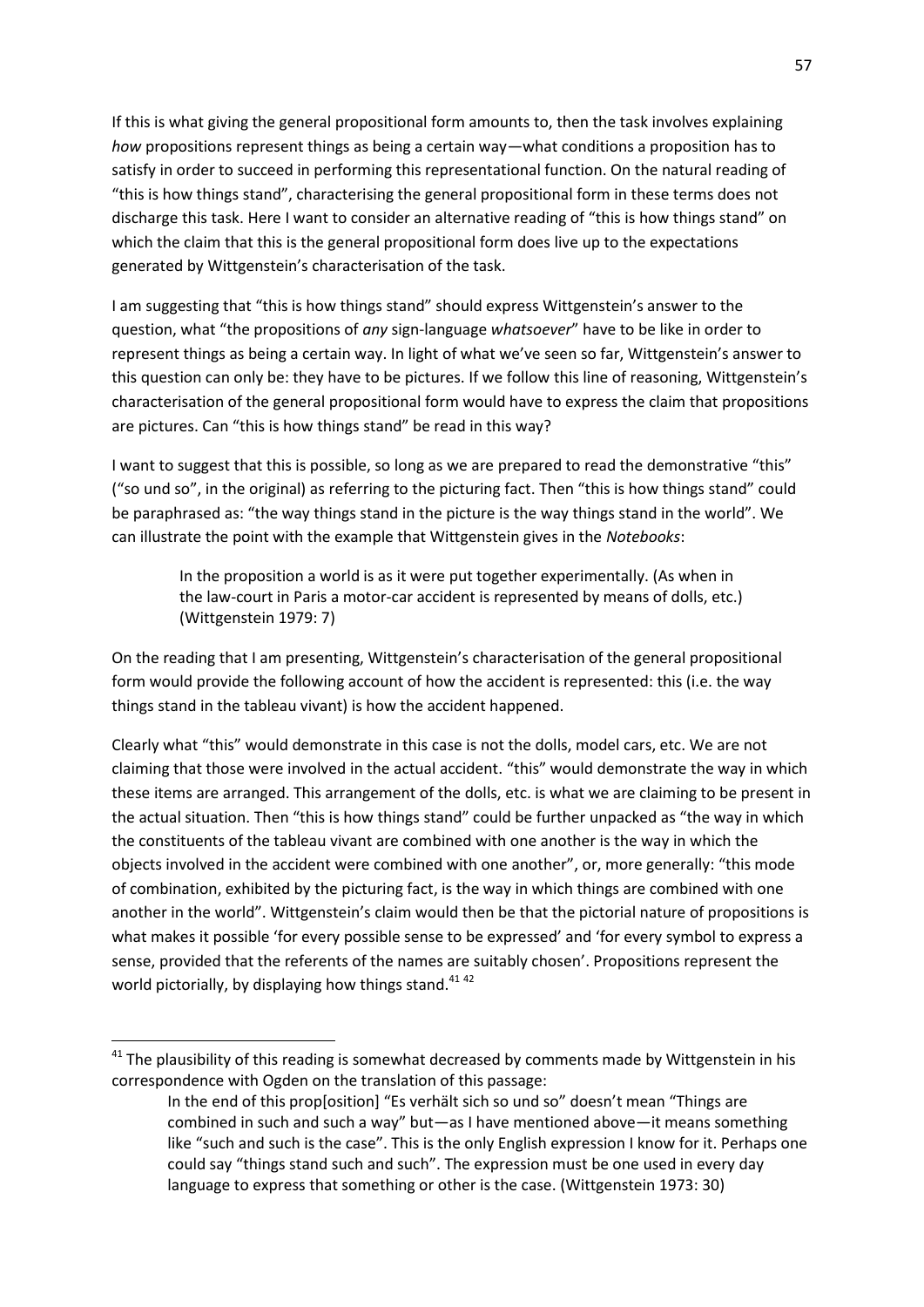I am claiming, then, that the demonstrative in "This is how things stand" should be read as denoting the mode of combination of the constituents of the propositional picture. I'm supporting this claim with the contention that the characterisation of the general form of the proposition should express the pictorial nature of propositional representation. This point receives strong support from Wittgenstein's gloss on the task of giving the most general propositional form. And once we accept this point, the reading of "This is how things stand" that I am defending acquires considerable plausibility.

Notice, also, that the standard reading is not without problems. Suppose that the demonstrative is read as denoting the represented state of things—not the tableau vivant, but the actual accident. On this reading, "this is how things stand" would provide a plausible characterisation of *true* propositions, in which the way things are represented as being coincides with the way things are. But the template would not be applicable to false propositions: *this*, on this reading, would *not* be how things stand, according to the proposition.

## **2.9. Depicting pictorial form**

**.** 

One of the central themes of the *Tractatus* is the idea that, given the account that it provides of how propositions and thoughts represent, there are limits to what they can represent. Wittgenstein unquestionably attached great importance to this aspect of his work. In a letter to Russell he writes:

I'm afraid you haven't got hold of my main contention to which the whole business of logical propositions is only a corollary. The main point is the theory of what can be expressed (*gesagt*) by propositions—i.e. by language—(and which comes to the

Similar comments are made elsewhere concerning this expression [\(Wittgenstein 1973: 26-27, 33\)](#page--1-13). Ogden adopts Wittgenstein's proposal and translates the passage as "such and such is the case". I want to suggest that this translation makes my reading seem less plausible than the original does. In Ogden's translation, "such and such" is the subject of "is the case". This makes it hard to see how it could refer to anything other than the represented complex. In the original, by contrast "so und so" is an adverbial complement of the verb. It denotes *the way* things stand. This makes it much more natural to read it as referring to the way things stand *in the picture*, as I am recommending. Wittgenstein's second, unidiomatic proposal, "things stand such and such", would preserve this feature of the original.

 $42$  Notice that I've only offered an interpretation of the passage in its application to elementary propositions. However, it is clear that the general form of the proposition is supposed to include all propositions, non-elementary as well as elementary. The point is stated explicitly in the alternative characterisation of the general form of the proposition that Wittgenstein offers later on:

6 The general form of a truth-function is  $[\overline{p}, \overline{\xi}, N(\overline{\xi})]$ .

This is the general form of a proposition.

6.001 What this says is just that every proposition is a result of successive applications to elementary propositions of the operation  $N(\xi)$ .

(When applied to a set of propositions, the N operator produces the proposition that's true just in case none of the members of the set are true. See [\(Geach 1981\)](#page--1-14))

On the most natural extension of my reading to non-elementary propositions, "this" ("so und so") would refer to those elementary propositions from which a given proposition results by successive applications of the N operator. The problem with this is that different propositions can result from different sequences of applications of the N operator to *the same* elementary propositions. I am going to argue below ([§6.11](#page--1-15)) that this poses a serious problem for Wittgenstein's position.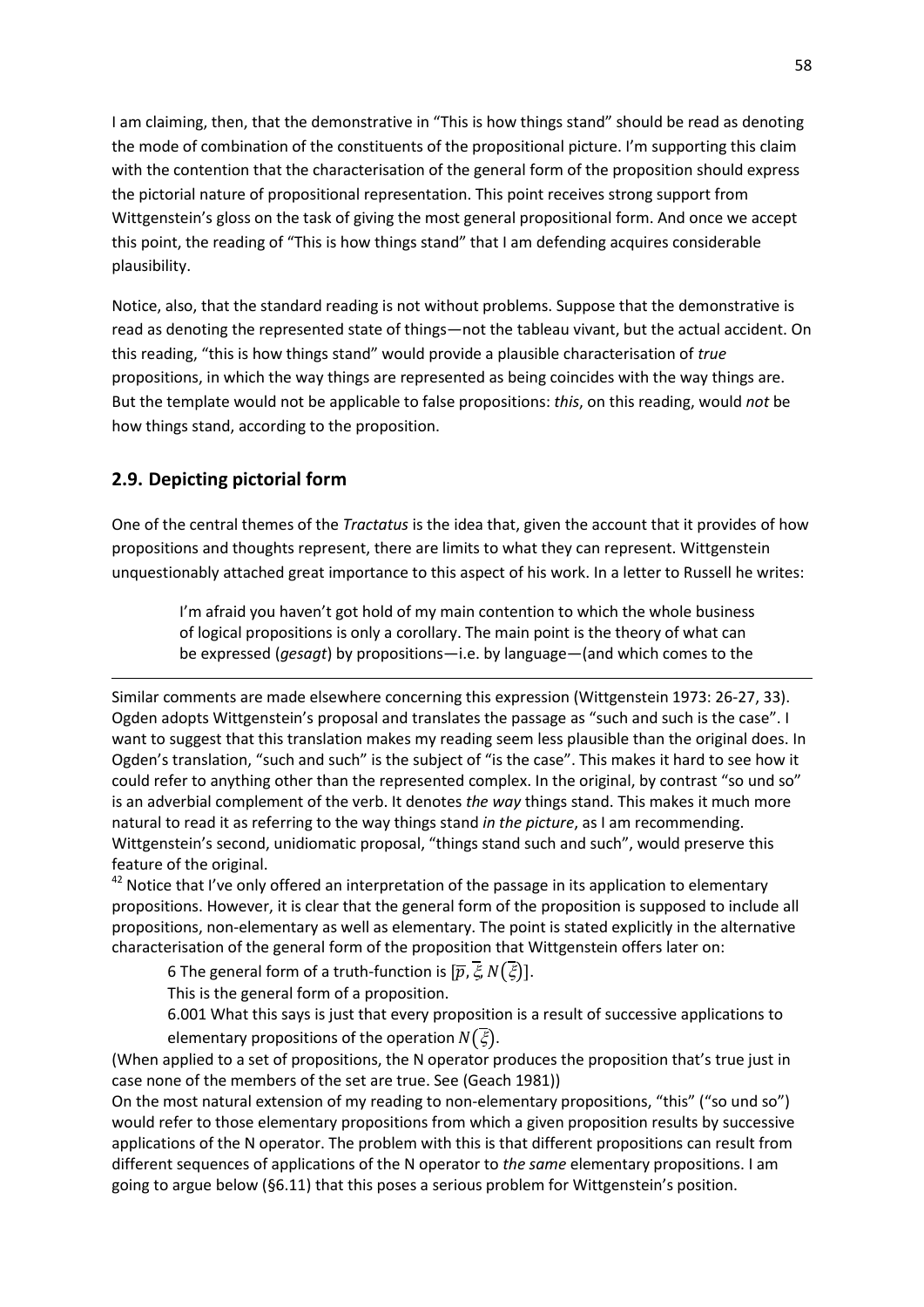same thing what can be *thought*) and what cannot be expressed by propositions, but only shown (*gezeigt*); which, I believe, is the cardinal problem of philosophy. [\(McGuinness 2008: 98\)](#page--1-2)

As we saw in the Introduction, the issue is of the greatest importance for Wittgenstein's programme. For the limits imposed by the nature of representation on what can be represented are expected to lead ultimately to the recognition of the propositions of the *Tractatus* as nonsensical.

The issue makes its first appearance in the pre-Tractarian manuscripts in the "Notes Dictated to Moore":

> In order that you should have a language which can express or *say* everything that *can* be said, this language must have certain properties; and when this is the case, *that* it has them can no longer be said in that language or *any* language. [\(Wittgenstein 1979: 108\)](#page--1-6)

In the *Tractatus*, the idea is introduced immediately after pictorial representation has been characterised. We are first told what a picture *can* depict:

2.171 A picture can depict any reality whose form it has.

The next section tells us what a picture can't depict:

2.172 A picture cannot, however, depict its pictorial form: it displays it.

I want to focus here on the first, negative claim of this section: a picture cannot depict its own pictorial form. The next two sections offer an argument for this claim:

> 2.173 A picture represents its subject from a position outside it. (Its standpoint is its representational form.) That is why a picture represents its subject correctly or incorrectly.

2.174 A picture cannot, however, place itself outside its representational form.

The argument appears to have the following structure:

- 1. A picture has to represent its subject correctly or incorrectly. (Premise)
- 2. In order to be able to represent its subject correctly or incorrectly, a picture must represent its subject from a position outside it. (Premise)
- 3. A picture cannot represent its representational form from a position outside it. (Premise)
- 4. A picture cannot represent its representational form correctly or incorrectly. (from 2 and 3)

Therefore:

5. A picture cannot represent its representational form. (from 1 and 4)

I want to suggest that the thrust of Premise 1 is the possibility of incorrect representation: picturing would only provide a satisfactory account of the kind of representation we are interested in if it were possible for a picture to represent its subject incorrectly—for things not to be as the picture represents them as being. Then Premise 2 makes the claim that a picture that didn't represent its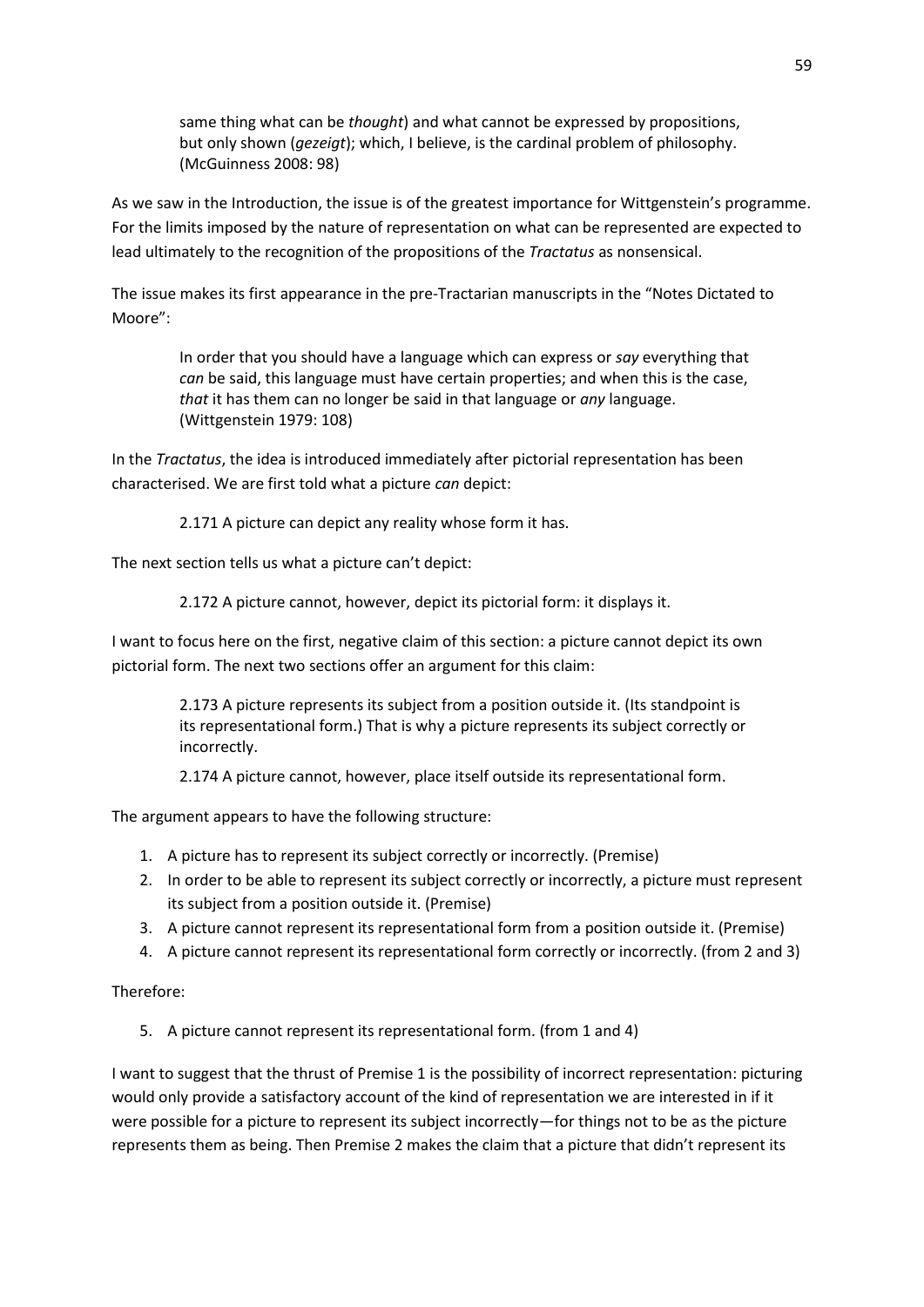subject from a position outside it wouldn't be able to represent it incorrectly. And the reason why a picture cannot represent its own pictorial form is that it cannot represent it incorrectly.

In this section I want to concentrate on cases in which the pictorial/representational form of the picture is not its logical form. As I shall argue later on, these are the cases for which the argument is primarily intended. In [§2.5](#page-12-0) I introduced the contrast between lower-level and higher-level analyses of a fact. My focus will be pictures that represent according to their lower-level analysis. Let me refer to these pictures as *lower-level pictures*. In an example of lower-level picturing that we have used before, the fact that the bottle is behind the cup can represent the pencil as being behind the sharpener.

We know that the pictorial form of a picturing fact is the way in which its constituents are actually combined, at the (lowest) level at which this coincides with the way in which objects in the world are represented as combined. In our example, the pictorial form of the picture consisting in the bottle being behind the cup is the item corresponding to the relation *behind*. In Chapter 4, I am going to put forward a construal of Wittgenstein's conception of the constituents of facts and propositions. We shall see then that the constituent that corresponds to the relation *behind* is a certain feature of the fact—that it consists in an object bearing the *behind* relation to another object. This feature will be the pictorial form of this picture.

Pictures, as we know, represent things as being a certain way—e.g. the pencil as being behind the sharpener. What a picture can represent, according to 2.171, is a range of states of things. Now, in order for this discussion to make any sense, what, according to 2.172, a picture cannot represent, must also consist in things being a certain way. If it didn't have this character, then the argument for the claim that a picture cannot represent it would be entirely redundant: a picture wouldn't be able to represent it simply because it's not the kind of thing pictures are in the business of representing.

It follows that making more or less literal sense of the argument in the 2.17s requires thinking of pictorial form as a fact-like item—a way for things to be. I am going work on the assumption that pictorial form has this character and try to identify the most plausible candidate for the job, without worrying for now about whether what we end up with corresponds to a conception of pictorial form that the *Tractatus* as a whole can be seen as endorsing.

One possibility would be to treat as the pictorial form of the bottle-cup picture the following state of affairs:

The bottle being behind the cup consists in an object bearing the *behind* relation to another object.

However, focusing on this particular state of affairs won't enable us to appreciate the difficulty that Wittgenstein is raising. The problem with a picture depicting its own pictorial form is supposed to be that it cannot do so incorrectly, i.e. that if the picture depicted the state of affairs that its pictorial form consists in, this state of affairs couldn't fail to obtain. Furthermore, the impossibility of the state of affairs failing to obtain must be somehow due to the existence of the picture—the state of affairs cannot fail to obtain because the picture exists.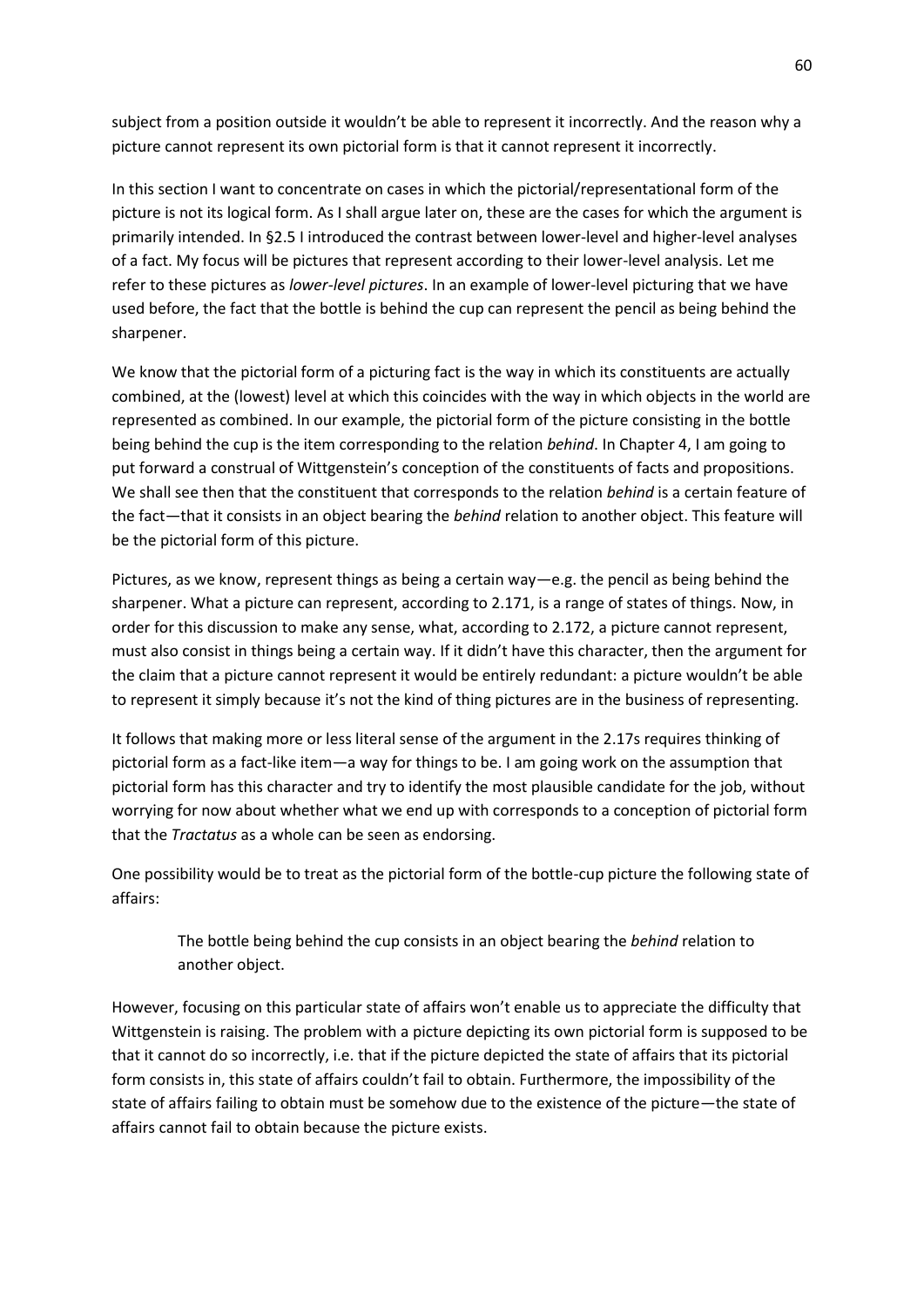In order to pose this kind of problem, the state of affairs in question must be one that could fail to obtain if the picture didn't exist. This would enable us to discuss the effect of the existence of the picture on the possible obtaining of the state of affairs. These considerations render the current proposal problematic. It would require assuming that if the bottle is not behind the cup, the bottle being behind the cup will not consist in an object bearing the *behind* relation to another object. However, it seems natural to say that this is what the bottle being behind the cup consists in whether or not the objects are actually arranged in this way, just as, say, a two-hour marathon would consist in a person covering the requisite distance on foot in two hours or less whether or not this has ever been achieved.

In order to overcome this difficulty I propose to concentrate, not on the state of affairs consisting in the instantiation by the picture of its pictorial form, but on the state of affairs consisting in the existence of an instance of the pictorial form of the picture, i.e.:

There is a fact consisting in an object bearing the *behind* relation to another object.

And this state of affairs is logically equivalent to:

Some object bears the behind relation to some other object.

I propose then to construe Wittgenstein's claim that the bottle-cup picture cannot represent its own pictorial form as the claim that it cannot represent this state of affairs (i.e.  $(\exists x, y)$  Behind(x, y)). In general, for any lower-level picturing fact of the form  $R(a_1,..., a_n)$ , the claim will be that it cannot depict the state of affairs  $(\exists x_1,..., x_n)$  R( $x_1,..., x_n$ ).

To repeat, I am not claiming that this is the account of pictorial form defended by the *Tractatus* as a whole. My claim is simply that this is the best construal of the notion enabling us to make literal sense of the argument in the 2.17s. In any case, in spite of its Russellian appearance, the proposal is not that distant from the construal of the notion that I want to defend. I have argued that the pictorial form of the bottle being behind the cup is the relation *behind*, and, as I indicated above, in Chapter 4 I'm going to attribute to Wittgenstein a construal of relations according to which, say, the relation *behind* is a common feature present in all complexes of the form x is behind y. And it seems perfectly natural to characterise what these complexes have in common by saying that when one of them obtains some object bears the behind relation to some other object.

Our working hypothesis was that the problem that Wittgenstein's argument exploits concerns the need to make room for incorrect representation. This, according to Wittgenstein, can only be achieved when the picture represents its subject from a position outside it. In order to complete our construal of the argument, we just need to explain what this means. My proposal is that a picture represents its subject from a position outside it when the obtaining of the picturing fact doesn't make it the case that the represented complex obtains. On the construal of the pictorial form of lower-level pictures that I have adopted, this requirement is not satisfied. Putting all this together, we can provide a construal of Wittgenstein's argument along the following lines:

- 1. It has to be possible for a picture to represent its subject incorrectly. (Premise)
- 2. If the obtaining of the picturing fact makes it the case that the represented complex obtains, then the picture cannot represent its subject incorrectly. (Premise)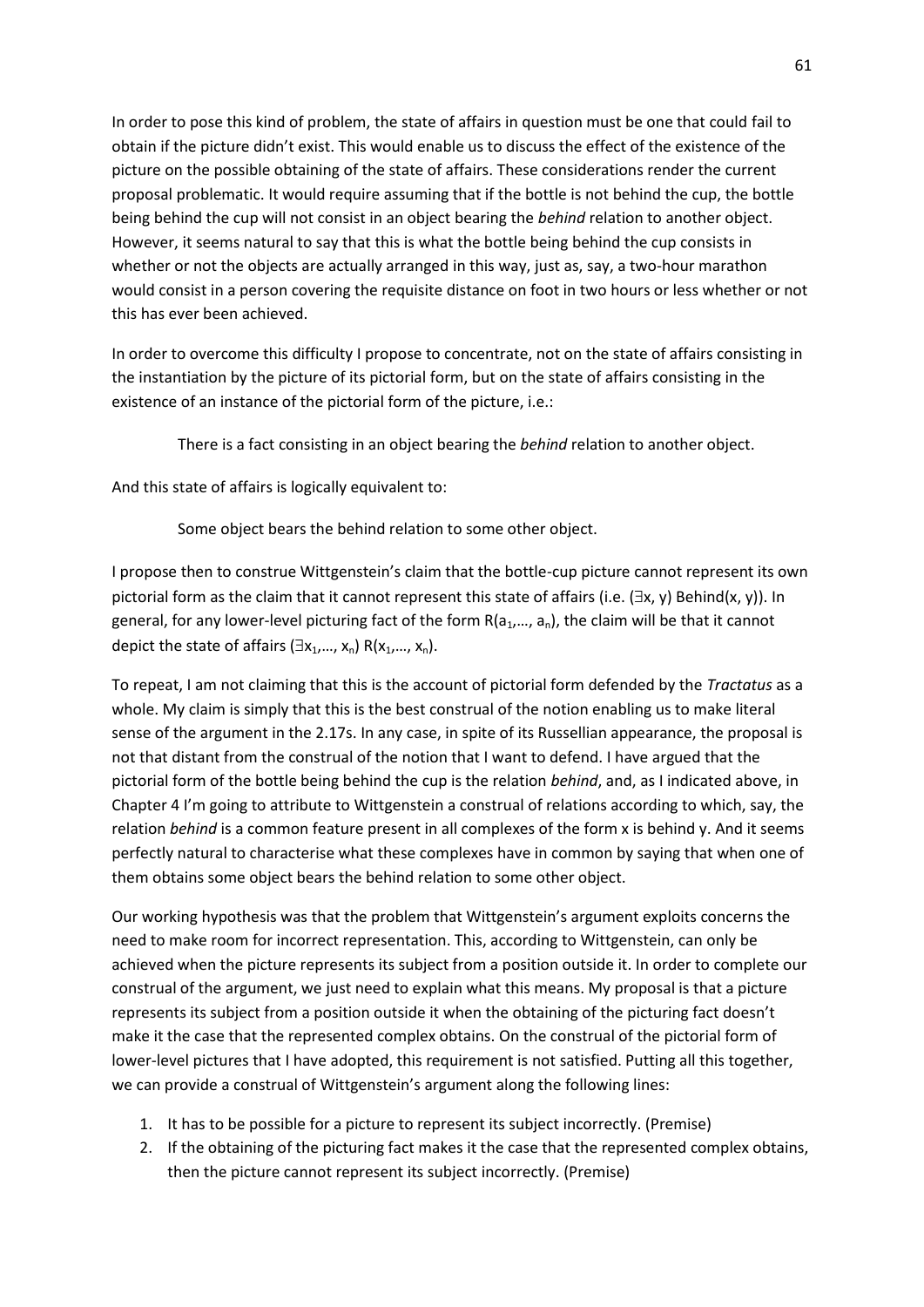- 3. The obtaining of a lower-level picturing fact makes it the case that its pictorial form obtains. (Premise)
- 4. A lower-level picture cannot represent its pictorial form incorrectly. (from 2 and 3)

Therefore:

**.** 

5. A lower-level picture cannot represent its pictorial form. (from 1 and 4)

Premise 1 can be taken as a stipulation: the kind of representation of a state of affairs that Wittgenstein is seeking to elucidate with the picture theory is representation that can be falserepresentation of a state of affairs that may or may not obtain.<sup>43</sup> This is the constraint that was violated by Russell's dual-relation theory, and by the similar view that, according to Stout, Russell, at a later stage, unconsciously slipped into. Russell's goal in 1913 was to provide a theory of representation that satisfied this constraint, and Wittgenstein's aspiration was that his picture theory would succeed where he saw Russell as failing. Premise 2 is self-evident, and Premise 3 follows directly from our construal of the pictorial form of a lower-level picture. Furthermore, the argument is clearly valid. Hence, so long as we think of pictorial form along the lines that I have suggested, the conclusion is inescapable: a lower-level picture cannot represent its own pictorial form.

Now, Wittgenstein's claim is that a lower-level picture cannot represent its pictorial form, not that the pictorial form of a lower-level picture cannot be represented at all. He doesn't rule out the possibility that the pictorial form of a lower-level picture is represented by some other picture. This possibility is explicitly countenanced in a passage of the "Notes Dictated to Moore":

In any ordinary proposition, e.g., "Moore good", this *shews* and does not say that "*Moore*" is to the left of "good"; and here what is shewn can be *said* by another proposition. [\(Wittgenstein 1979: 111\)](#page--1-6)

It is important to see that this *is* a possibility. The stronger claim—that the pictorial form of a lowerlevel picture cannot be represented by any picture—is incorrect. To see this, notice, first, that it is perfectly possible to represent the bottle as being behind the cup with a picture in which no object is behind any other object. We can achieve this by means of logical picturing. Thus, e.g., reversing the pictorial relation in the example that we used in [§2.5,](#page-12-0) if the pencil is as a matter of fact heavier than the sharpener, we can use this fact to represent the bottle as being behind the cup, making the pencil stand for the bottle, the sharpener for the cup and the *heavier than* relation for the *behind* relation. The fact that the pencil is heavier than the sharpener is perfectly compatible with the possibility that nothing is behind anything, i.e. with the possibility that the lower-level form of the bottle being behind the cup doesn't obtain.

Now, although the fact that the pencil is heavier than the sharpener can represent the bottle as being behind the cup, this is not what's needed. What we need is a picture that represents that

<sup>&</sup>lt;sup>43</sup> There are reasons for thinking that Wittgenstein didn't see Premise 1 as a mere stipulation, but as a substantive principle to the effect that a proposition would not be meaningful unless there were both situations that make it true and situations that make it false. I believe, however, that treating Premise 1 in this way weakens the argument, since Wittgenstein offers, to my mind, no cogent support for this principle.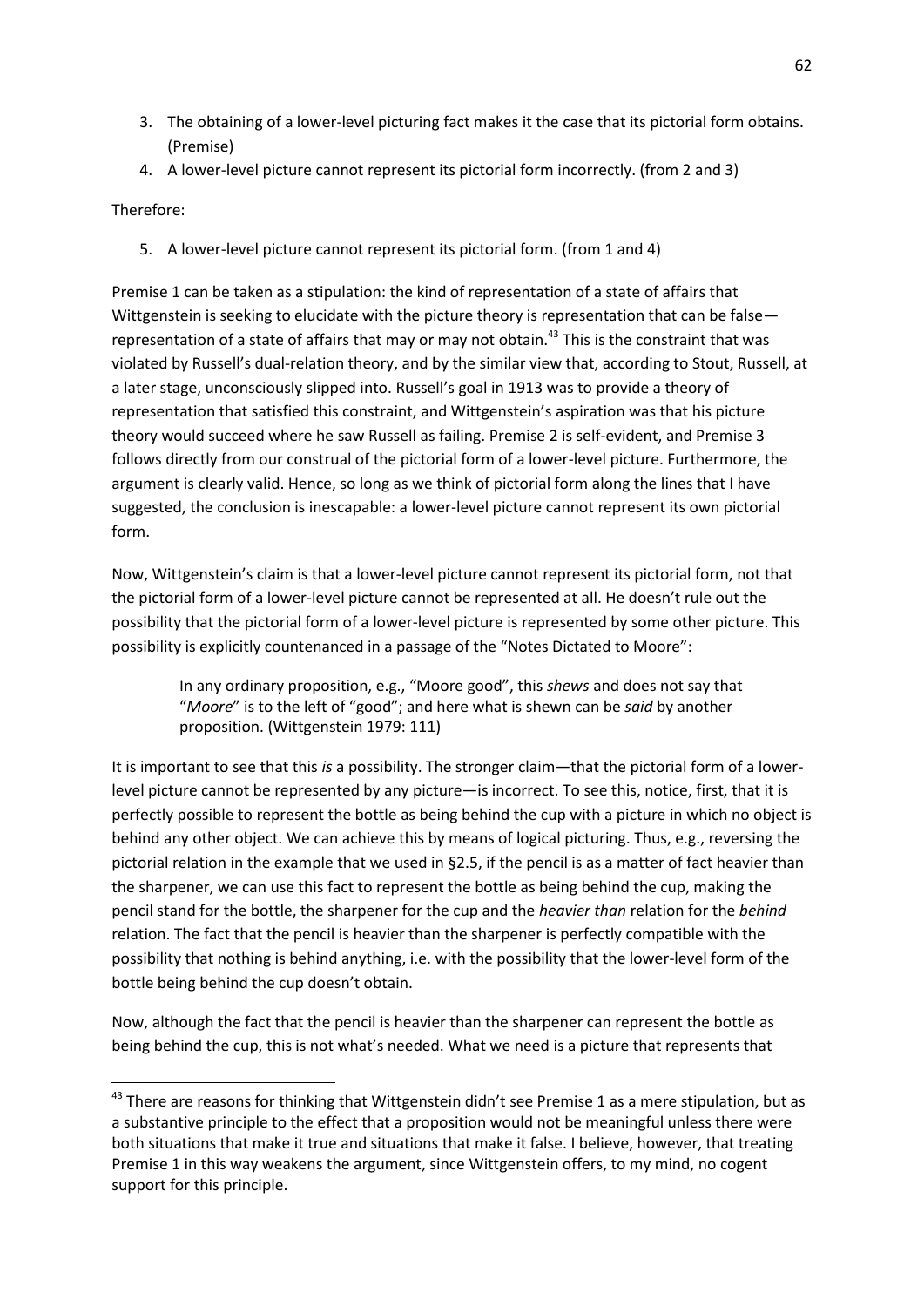something (anything) is behind something (anything), i.e.  $(\exists x,y)$  behind(x,y), and it is hard to see how the fact that the pencil is heavier than the sharpener could perform this task. As we shall see in Chapter 6, it is not clear that Wittgenstein has a satisfactory account of how his picture theory can be applied to the depiction of existential and other molecular states of affairs. However, these difficulties are independent of the problem we are discussing. The point that matters for our purposes is that if there was an otherwise satisfactory account of how to picture logically an existential state of affairs, it could be applied to the depiction of the lower-level form of the bottle being behind the cup. The possibility of representing this state of affairs incorrectly shouldn't in principle pose a problem.

Suppose, as an illustration that we use as our picture the fact that something is heavier than something, making the *heavier than* relation stand for the *behind* relation. Now we would be representing the behind relation as 'combined' into a complex in the same way in which the heavier than relation is 'combined' into the picturing fact. There may be all sorts of reasons why this account is not satisfactory, or not available to Wittgenstein. However my point is that the account wouldn't suffer from the problem we are considering. Something being heavier than something is perfectly compatible with nothing being behind anything.

## **2.10. Depicting logical form**

The thoughts concerning the depiction of pictorial form expressed by 2.171-2.172 are clearly echoed in a later section concerning logical form:

4.12 Propositions can represent the whole of reality, but they cannot represent what they must have in common with reality in order to be able to represent it logical form.

The earlier passage tells us what a picture can represent ('any reality whose form it has') and what it cannot represent ('its pictorial form'). 4.12 tells us what propositions can represent ('the whole of reality') and what they cannot represent ('logical form').

The parallel is surely intended. There is, however, an important difference between what the earlier passage claims about pictorial form and what's now being claimed concerning logical form. As we saw in the preceding section, Wittgenstein is only claiming that a picture cannot represent its own pictorial form, not that the pictorial form of a (lower-level) picture cannot be represented by any picture. With respect to logical form, by contrast, he's making the stronger claim: the logical form of a proposition cannot be represented by any proposition. The difference between the two claims is highlighted in the continuation of the passage of the "Notes Dictated to Moore" quoted in the preceding section, in which we are told that what "Moore good" shows can be said by another proposition:

But this only applies to that *part* of what is shewn which is arbitrary. The *logical* properties which it shews are not arbitrary, and that it has these cannot be said in any proposition. [\(Wittgenstein 1979: 111\)](#page--1-6)

This suggests that the relevant contrast is between the aspects of the structure of a picture that correspond to its lower-level analysis and those that correspond to its higher-level analysis. Let's say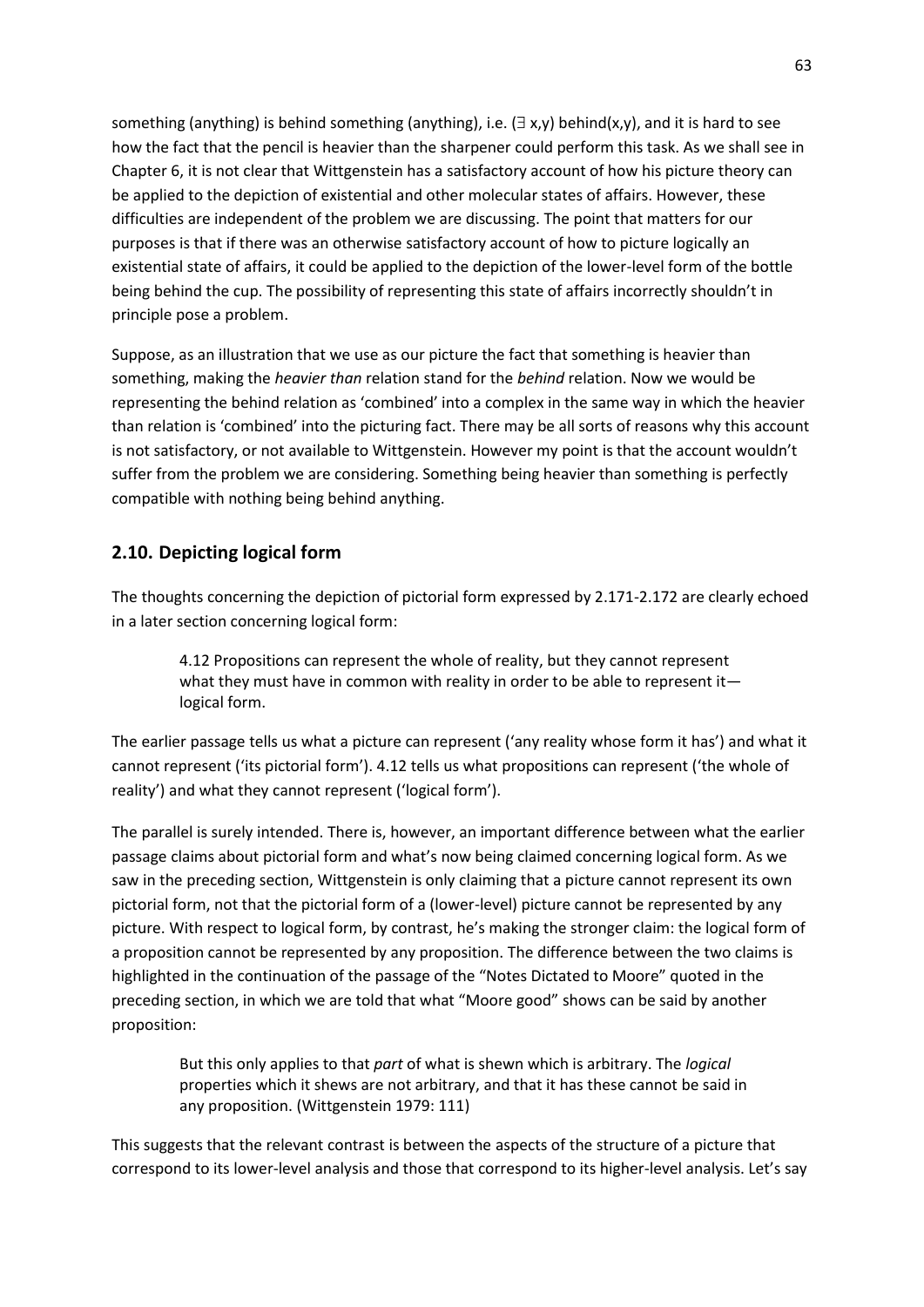that a picture is a *higher-level picture* when what it has in common with the represented complex is the aspects of its structure corresponding to its higher-level analysis—i.e. when its pictorial form is its logical form. Wittgenstein's claim is that the pictorial form of a higher-level picture—i.e. its logical form—cannot be represented by any picture.

At 4.12 he explains in the following terms why logical form cannot be represented:

In order to be able to represent logical form, we should have to be able to station ourselves with propositions somewhere outside logic, that is to say outside the world.

This is clearly parallel to the argument he had offered at 2.173-2.174 for the claim concerning pictorial form. In both cases irrepresentability is supposed to follow from the impossibility of representing the relevant subject from a position outside it. This strongly suggests that for logical form, as well as for pictorial form, the problem concerns the need to make room for incorrect representation. I am going to assume here that this is the source of the difficulty. I am also going to use the construal I provided in the preceding section of what it means for a picture to represent its subject from a position outside it: this will happen whenever the obtaining of the picturing fact doesn't make it the case that the represented complex obtains.

All we need now is a construal of the notion of logical form. In [§4.8](#page--1-16), below, I'm going to provide a construal of the notion of the logical form of a fact or proposition. On my proposal, the logical form of, say, the fact that the bottle is behind the cup will be a feature of this fact—that it consists in some object bearing some binary relation to some object. Adapting our discussion in the preceding section, we can argue that in order to consider the possibility of logical forms being represented by propositions, we need think of a logical form as a state of affairs—a way for things to be. A straightforward analogue of a possibility that we considered there would be to focus on the following state of affairs:

The bottle being behind the cup consists in an object bearing a binary relation to another object.

However the reasoning that we sketched in the preceding section suggests that this is not an appealing option. Once again it will be preferable to concentrate on the existential generalisation of this state of affairs, i.e.:

There is a fact that consists in an object bearing a binary relation to another object.

Or, equivalently,

1

Some object bears some binary relation to some other object.

In general, the logical form of a fact of the form R( $a_1,...,a_n$ ) will be  $(\exists \rho,x_1,...,x_n) \rho(x_1,...,x_n)$ .<sup>44</sup> My proposal then is to construe Wittgenstein's claim that the logical form of a proposition cannot be

<sup>&</sup>lt;sup>44</sup> This could also be written as  $(\exists \rho,x_1,..., x_n) \in_n (\rho,x_1,..., x_n)$ . Nothing will turn on which of these symbolisations we adopt.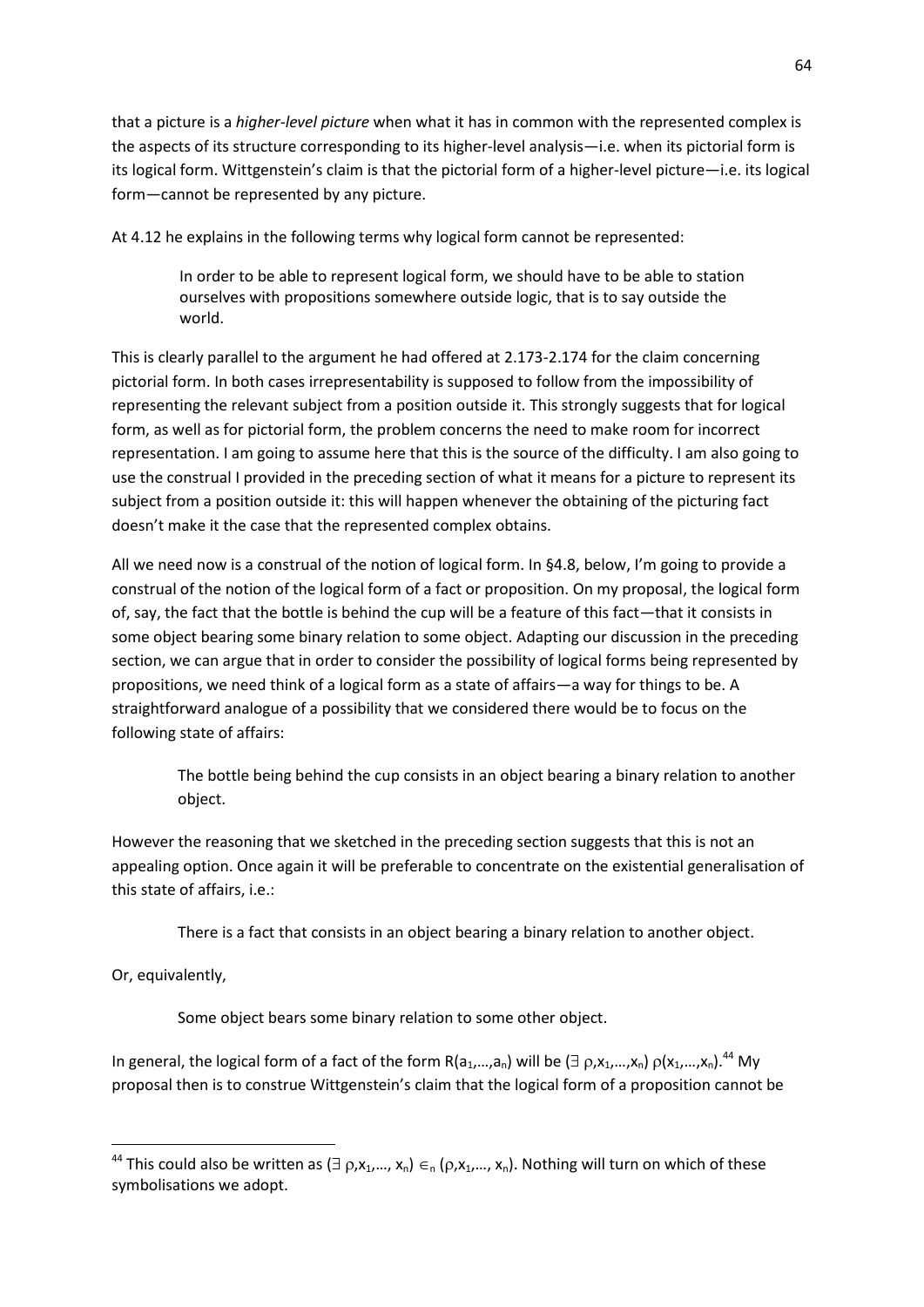represented by any proposition as the claim that no proposition can represent a state of affairs of the form  $(\exists \rho,x_1,...,x_n) \rho(x_1,...,x_n)$ .

As with lower-level pictorial form, we can argue that the conception of logical form reached is not all that distant from the construal of the Tractarian notion that I am going to defend in §4.8. On that construal, the logical form of the bottle being behind the cup is a feature that it shares with all complexes of the form xYz, and it seems perfectly natural to say that what these complexes have in common is that when one of them obtains some object bears some binary relation to some other object.<sup>45</sup>

Let's concentrate once more on the state of affairs of the bottle being behind the cup. We are treating as its logical form the state of affairs consisting in some individual bearing some binary relation to some individual, i.e.  $(\exists \rho, x,y) \rho(x,y)$ . The reasoning that we gave to argue that the bottle being behind the cup cannot depict its own lower-level form can also be used to argue that it cannot depict its higher-level form. For the obtaining of the state of affairs of the bottle being behind the cup would necessarily make it the case that some individual bears some binary relation to some individual—i.e. that the state of affairs that its logical form consists in obtains.

However, as we have seen, Wittgenstein is not claiming only this. His claim in this case is that the logical form of the bottle being behind the cup cannot be depicted by any other picture either.<sup>46</sup> How is this result obtained? Notice that the strategies that we considered for representing pictorial form won't work here. The pencil being heavier than the sharpener is compatible with nothing being behind anything, but it is certainly not compatible with nothing bearing any binary relation to anything. And the same goes for the state of affairs consisting in something being heavier than something. If this state of affairs obtains, then necessarily, once again, something bears some binary relation to something. In order to depict the logical form of the bottle being behind the cup, we would need a fact whose obtaining doesn't involve anything bearing any binary relation to anything, and it is hard to see how any fact that satisfies this requirement could be used to depict this logical form. For the constituents of the picturing fact would have to be combined with one another in the same way in which objects would have to be combined with one another in order for  $(\exists \rho, x, y) \rho(x, y)$ to obtain, and this mode of combination would have to involve binary instantiation.

<sup>&</sup>lt;sup>45</sup> This may seem to take Wittgenstein back to Russell's 1913 conception of forms. For Wittgenstein, however, there was a crucial difference. As we saw in §2.2, Wittgenstein thought that Russellian forms had to be treated on a par with other facts. But he didn't treat his own logical forms in this way. He saw logical forms as arising only as a result of a process of abstraction, and he thought that the presence of a logical form in a complex, like the instantiation of an internal property or relation (see §5.10), should not be treated as a separate item in the catalogue of facts.

<sup>&</sup>lt;sup>46</sup> I have construed the logical form of a proposition as a (fully existentially generalised) fact, and I am claiming that Wittgenstein is trying to argue that no proposition can represent this fact. This might seem to carry an implicit commitment to readings of the *Tractatus* on which Wittgenstein seeks to establish a category of inexpressible truths (see the Introduction, above). But this is not so. He didn't think of these facts as inexpressible but ontologically unproblematic. On the contrary, he thought that the complete catalogue of facts would not contain any entries corresponding to them. His position on this point seems deeply unstable, and it may well be one of the areas where we are expected to appreciate the incoherence of the positions designated as correct by the rules that define the practice of philosophy. See §3.11 for further discussion.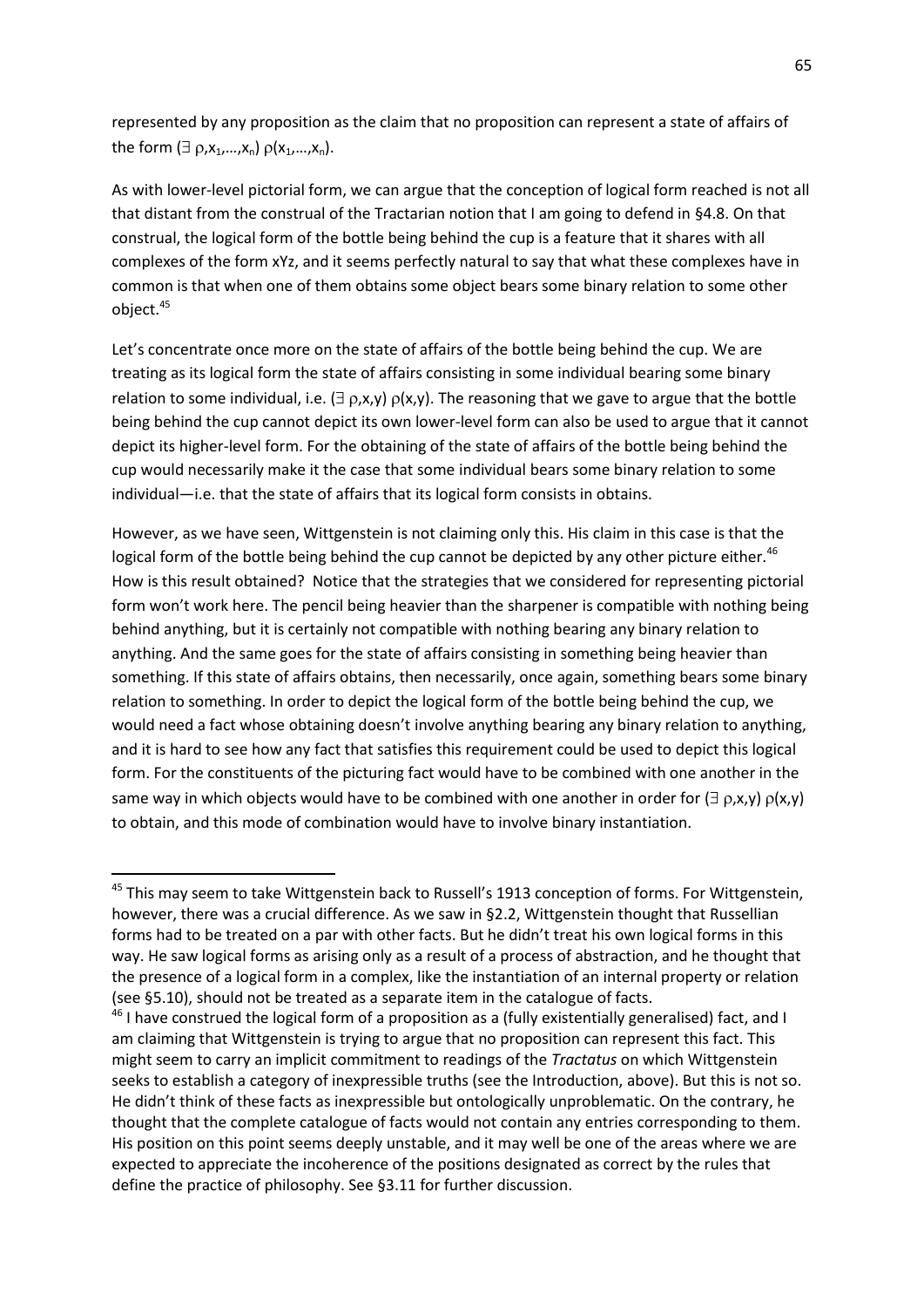We can formulate the argument in the following terms:

- 1. It has to be possible for a picture to represent its subject incorrectly. (Premise)
- 2. If the obtaining of the picturing fact makes it the case that the represented complex obtains, then the picture cannot represent its subject incorrectly. (Premise)
- 3. The obtaining of any picturing fact that would be otherwise suitable for representing the logical form of a (picturing) fact would make it the case that the logical form obtains. (Premise)
- 4. No picturing fact can represent the logical form of a (picturing) fact incorrectly. (from 2 and 3)

### Therefore:

5. No picturing fact can represent the logical form of a (picturing) fact. (from 1 and 4)

Premises 1 and 2 are unproblematic, as before, but now Premise 3 is open to question, even on our assumption concerning the construal of logical forms. Let's consider what it would involve by focusing on the specific example of the fact that the bottle is behind the cup. On our assumption that the logical form of this fact is  $(\exists \rho, x,y) \rho(x,y)$ , the application of Premise 3 to this fact is the claim that the obtaining of any picturing fact that would be otherwise suitable for representing  $(\exists \rho, x, y)$  $p(x,y)$  would make it the case that  $(\exists p,x,y) p(x,y)$  obtains. This would be so provided that any picturing fact that would be otherwise suitable for representing  $(\exists \rho, x,y) \rho(x,y)$  involves an instance of binary instantiation. Is this so?

In order to answer this question, we need to consider how existential situations would are represented according to the *Tractatus*. This can be achieved with Wittgenstein's operator N (5.502). When applied to a set of propositions, N yields the proposition that's true just in case all the elements of the set are false. Now if B the set of all propositions that represent binary complexes, 'N(B)' will be the proposition that no object bears any binary relation to any object, and 'N(N(B))' will be the proposition that at least one object bears at least one binary relation to at least one object, i.e.  $(\exists \rho, x,y) \rho(x,y)$ . Hence 'N(N(B))' will represent the logical form of the fact that the bottle is behind the cup, falsifying the conclusion of Wittgenstein's argument. A proper assessment of this proposal would take us too far away of our main goal, as it would require extensive discussion of Wittgenstein's treatment of non-elementary propositions. We shall approach this issue later on ([§6.11\)](#page--1-15). For now I only want to point out a difficulty that threatens to scupper this strategy.

The claim that propositional signs are facts is supposed to apply to all propositions, non-elementary as well as elementary. So 'N(N(B))' has to be a fact. The main problem in interpreting Wittgenstein's treatment of non-elementary propositions is to understand which fact is supposed to do this job. As we have seen, an elementary proposition is a fact with the same logical form as the represented complex. As we'll see in §[6.11,](#page--1-15) there are general problems with applying this model to nonelementary propositions. Here I want to concentrate on a problem raised specifically by fully existentially generalised propositions. Take, for example, the representation of something bearing some binary relation to something. On the proposal that we are considering, this would have to be represented with a fact of the same logical form. The problem is that there seems to be *only one* fact of this form. If this is right, then the fact that 'N(N(B))' consists in will have to be identical with the represented complex. Hence, trivially, the obtaining of the representing fact would bring about the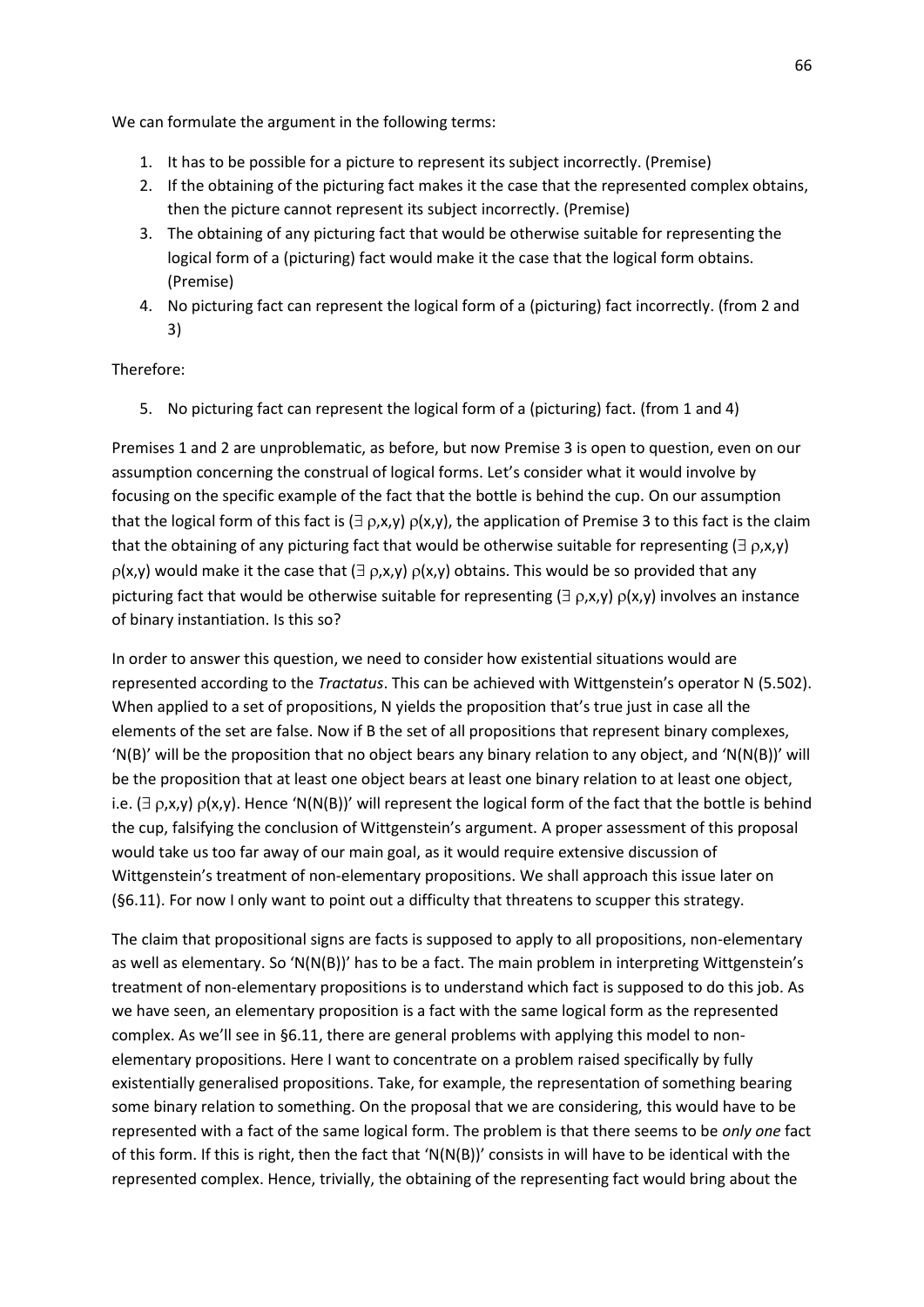obtaining of the represented complex. On this account of how non-elementary propositions represent, 'N(N(B))' doesn't falsify Premise 3.

On an alternative account of how non-elementary propositions represent, the facts involved in  $'N(N(B))'$  would be the elements of B, i.e. the facts that serve as propositions representing binary states of affairs, including, e.g., a proposition representing the bottle as being behind the cup. But the elements of B will have to have the same logical form as the states of affairs they depict, i.e. each of them will have to consist in an object bearing a binary relation to an object. It follows that 'N(N(B))' doesn't falsify Premise 3 on this account either. The fact 'N(N(B))' consists in will include facts to the effect that an object bears a binary relation to an object. Hence its obtaining will make it the case that  $(\exists \rho, x, y) \rho(x, y)$  obtains.<sup>47</sup>

Another strategy for trying to undermine Premise 3 exploits a move we have already discussed. The basic thought is that we might be able to represent the bottle as being behind the cup with a fact that doesn't require anything to bear any binary relation to anything. Consider once more the relation of contiguity that we introduced earlier—a ternary relation pairing a binary relation R and two objects a, b when there is no object c such that either aRc and cRb or bRc and cRa, i.e. when R doesn't put anything between a and b. Suppose now that, as a matter of fact, Clara and Alicia are contiguous with respect to the friendship relation, i.e. they don't have any friends in common.

We could try to use this fact to represent the bottle as being behind the cup. We would take friendship to stand for the *behind* relation, Clara for the bottle, Alicia for the cup *and* contiguity for binary instantiation. Then we would take the fact that Clara and Alicia are contiguous with respect to friendship—i.e. that contiguity, friendship, Clara and Alicia are connected by the ternary instantiation relation—to represent binary instantiation, the behind relation, the bottle and the cup as combined with one another in the same way—i. e. to represent binary instantiation (a ternary relation) as instantiated by the behind relation, the bottle and the cup.

1

 $47$  We saw in [§2.2](#page-1-0) that Wittgenstein had criticised Russell's conception of forms because he was forced to treat fully existentially generalised propositions as necessary truths. If the difficulties we are raising here are genuine, then, if there were propositions representing fully existentially generalised states of affairs, then Wittgenstein, like Russell, would have to ascribe to them a very special status. They wouldn't be necessarily true, but they would have the following feature: their existence would entail their truth. Furthermore, it would be possible to tell from the proposition alone that it is true, without comparing it with reality. But since, according to the 2.22s, there can be no propositions with these features, we have to conclude that there are no propositions representing fully existentially generalised states of affairs. 'N(N(B))' would then have to be treated along the same lines as tautologies—as a proposition that doesn't stand in any representational relation to reality.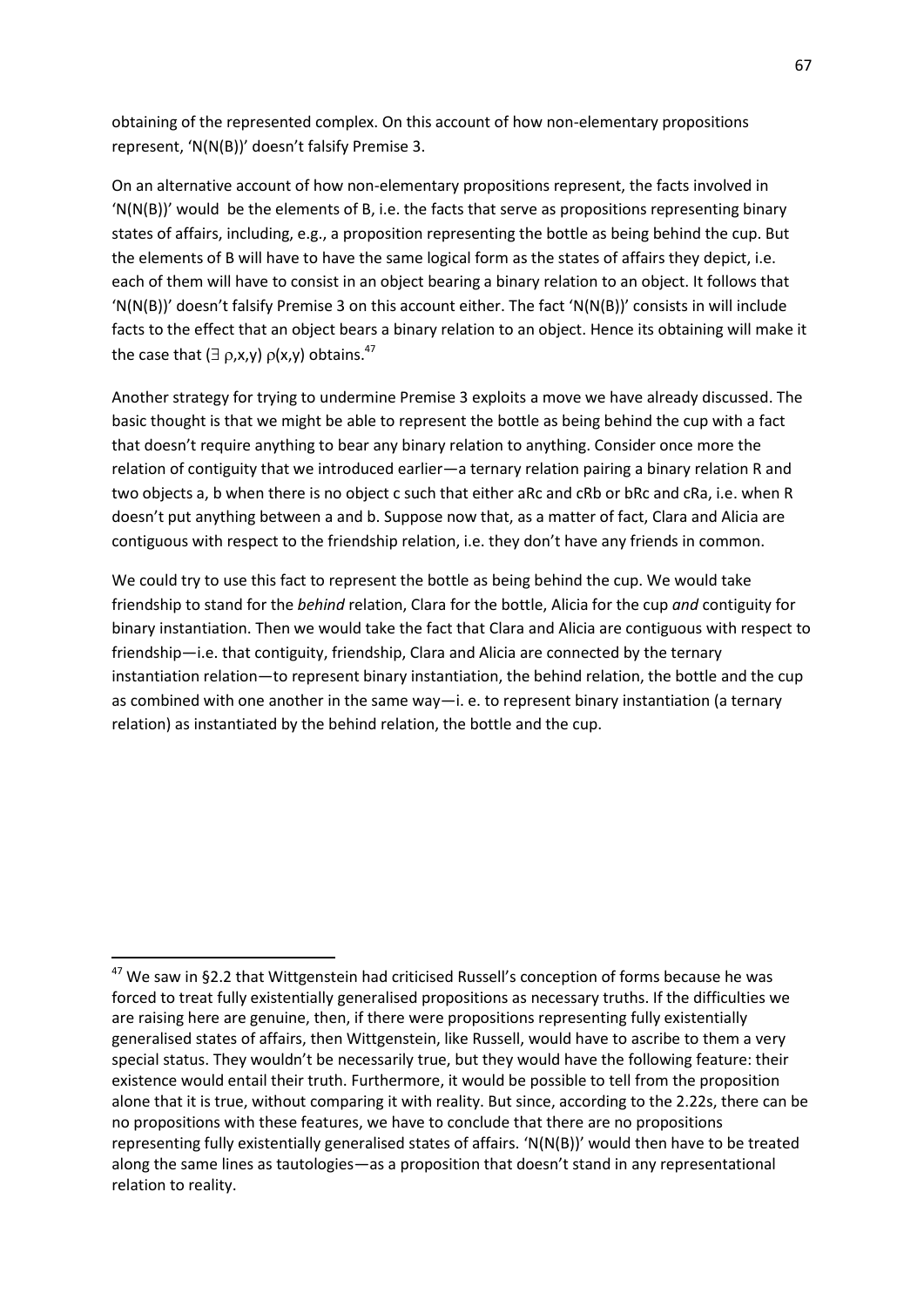

Ternary instantiation

If this is an acceptable way of picturing the bottle as being behind the cup, this will have been achieved with a fact—Clara and Alicia being contiguous with respect to friendship—whose obtaining doesn't obviously entail that anything bears any binary relation to anything. For a can be contiguous to b with respect to R even if a doesn't bear R to b, and even if nothing bears R to anything. The fact that Clara and Alicia are contiguous with respect to friendship is compatible with (in fact, entailed by) no one being anyone's friend. Hence the obtaining of the picturing fact doesn't seem to necessitate the obtaining of the state of affairs  $(\exists p, x, y) p(x, y)$  that we are treating as the logical form of the bottle being behind the cup.

Now, even if the fact that Clara and Alicia are contiguous with respect to friendship could represent the bottle as being behind the cup, it wouldn't represent the logical form of this state of affairs. However, the general strategy that this exemplifies might be expected to generate a suitable representation of this logical form. As an illustration, as before, we might try to use the fact that there exist three items connected by the contiguity relation to picture the existence of three items connected by the binary-instantiation relation. Whatever other problems this proposal might face, it won't suffer from the problem that we are trying to avoid: the obtaining of the picturing fact appears to be compatible with the non-obtaining of the represented complex, since, as we have seen, the existence of three items connected by contiguity doesn't seem to entail that anything bears any binary relation to anything. If this is a viable proposal, then Premise 3 of the argument is wrong, and if my construal of Wittgenstein's argument is along the right lines, Wittgenstein hasn't shown that the logical form of a proposition cannot be depicted by another proposition.

There are a couple of ways in which one might try to defend Premise 3 from this objection. One could argue first that binary instantiation is a sui generis relation—that the way in which it connects a relation and two objects is different from the way in which any normal ternary relation connects three items. Notice that if this point is accepted, our objection to Premise 3 collapses. The way in which binary instantiation would have to connect the bottle, the cup and the *behind* relation in order for the bottle to be behind the cup is *not* the way in which Clara, Alicia and friendship are connected by the contiguity relation. The latter are combined by ternary instantiation, whereas the former would have to be combined by a sui generis four-place relation (call it *binary metainstantiation*). Hence what we presented as an instance of picturing is no such thing. To represent binary instantiation as combining the bottle, the cup and the behind relation in the way in which they would have to be combined in order for the bottle to be behind the cup, we would need a fact in which four items are combined, not by ternary instantiation, but by binary meta-instantiation. And this would not allow us to resist Premise 3. Binary meta-instantiation connects binary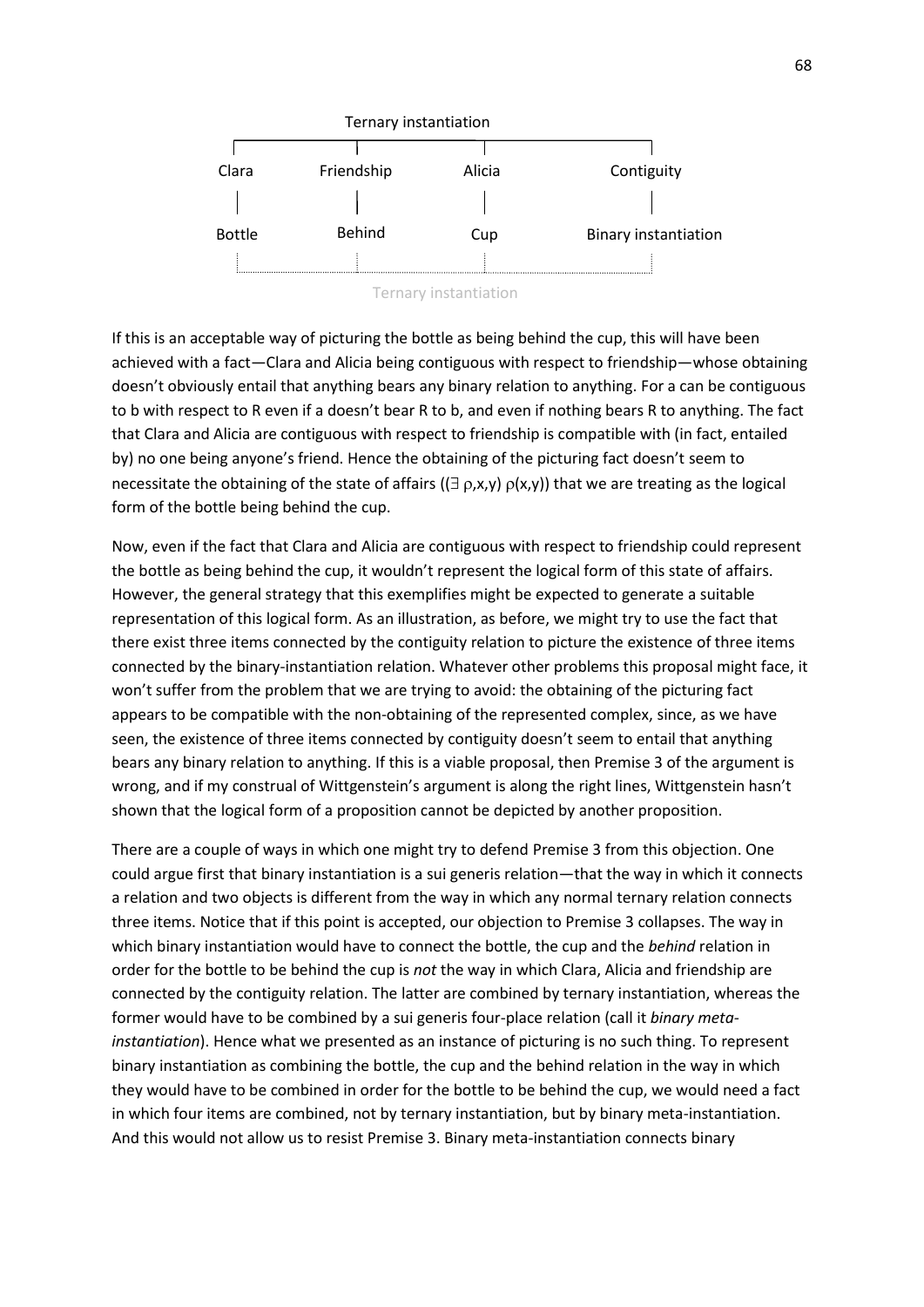instantiation, a binary relation and two objects. And when it does, necessarily, binary instantiation connects the binary relation and the two objects, as Premise 3 dictates.

A second way in which one could reply to our objection to Premise 3 is by challenging the claim that the fact that a ternary relation combines three objects is compatible with nothing bearing any binary relation to anything. Going back to our example, we saw that Clara and Alicia being contiguous with respect to friendship is compatible with no one bearing the friendship relation to anyone. One could argue, however that there is a binary relation other than friendship that is necessarily instantiated whenever contiguity is instantiated. For a given relation R, let R-contiguity be the relation that a bears to b just in case a and b are contiguous with respect to R. It is easy to see that necessarily if a and b are contiguous with respect to R, then a is R-contiguous with b. Thus, in our example, the fact that Clara and Alicia are contiguous with respect to friendship entails that Clara and Alicia are *friendship-contiguous*. Hence the instantiation of contiguity by two objects and a relation entails the instantiation of a binary relation by these two objects, and Premise 3 is satisfied.

The point is quite general. If R is an n-place relation, and  $a_1,..., a_n$  are such that  $R(a_1,..., a_n)$ , then, necessarily, n n–1-place relations  $S_1,..., S_n$  are instantiated, where, for all  $x_1,..., x_{n-1}$ ,  $S_1(x_1,..., x_{n-1})$  just in case R(a<sub>1</sub>, x<sub>1</sub>,…, x<sub>n-1</sub>), S<sub>2</sub>(x<sub>1</sub>,…, x<sub>n-1</sub>) just in case R(x<sub>1</sub>, a<sub>2</sub>, x<sub>2</sub>…, x<sub>n-1</sub>), etc. Hence the instantiation of a ternary relation entails that (three) binary relations are instantiated. It follows that the strategy that I have described offers no counterexample to Premise 3.

I think that the line of reasoning that I've developed in this section offers the most promising avenue available to Wittgenstein for showing that any attempt to represent the logical form of a proposition will fail to make room for the possibility of incorrect representation. We haven't reached a conclusive verdict on the cogency of the argument. The plausibility of the claim that this is the line of reasoning that Wittgenstein is advancing is somewhat reduced by the modifications to his notion of logical form that we have introduced in order to run the argument.

Another factor weighing against the attribution of this lie of reasoning to Wittgenstein is the fact that it cannot be extended to other claims that the *Tractatus* presents as related. Immediately after 4.12, Wittgenstein provides an extensive catalogue of what propositions can't say. And, as I'll argue in Chapter 5, it doesn't seem possible to generalise the argument that I have presented here to cover these cases. This means also that the argument will be of limited use at the second stage of Wittgenstein's programme. Even if it succeeds, the meaningfulness of many of the philosophical doctrines of the *Tractatus* won't be under threat. We need to look elsewhere in the *Tractatus* for the source of a more wide-ranging challenge to the meaningfulness of its propositions. We shall undertake this task in Chapter 5.

#### <span id="page-38-0"></span>**2.11. Showing**

If I am going to use the fact that the bottle is behind the cup to represent the pencil as being heavier than the sharpener, I need to have some cognitive access to that fact and its structure. I need to grasp how its constituents are combined with one another—its logical form—, as well as the pairings of its constituents with the objects that I intend to represent (the pencil, the sharpener and the *heavier than* relation). As we have seen, Wittgenstein thought that I cannot grasp the logical form of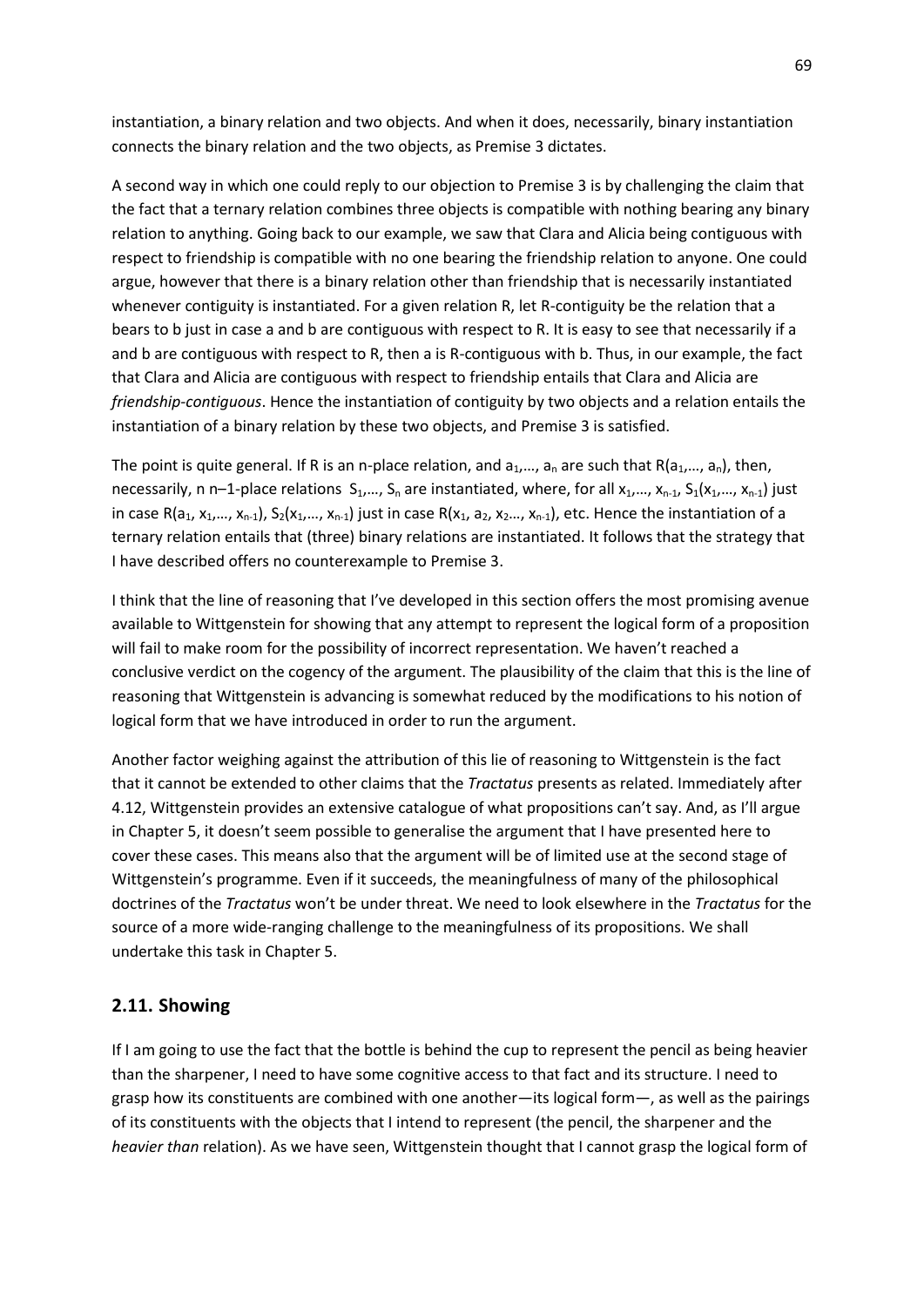a fact by picturing it. But then, how do I grasp the logical form of a fact that I am going to use as a logical picture?

Wittgenstein postulates an alternative non-pictorial model of how pictorial form in general, and logical form in particular, is made available to us. A picture, he tells us at 2.172, "displays" (aufweisen) its pictorial form. Our access to logical form is described in similar terms at 4.121: Logical form is "mirrored" (spiegeln) in propositions, it "expresses *itself*" (sich ausdrücken) in language. Propositions "show" (zeigen), "display" (aufweisen) the form of reality. And the same mode of access is invoked to explain our grasp of the pairings of the constituents of the picturing fact with the objects they stand for: "one proposition '*fa*' shows that the object *a* occurs in its sense" (4.1211).

The introduction of a non-pictorial mode of access to logical form is a move that we saw Russell make in 1913. On his account of understanding, understanding a proposition required grasping its form. If this grasp could be achieved only by the kind of understanding that the account is seeking to explicate, we would face an infinite regress (understanding of the form would require grasp if its form, etc.). For this reason, Russell concluded that "understanding of the pure form ought to be simpler than that of any proposition which is an example of the form" [\(Russell 1984: 129\)](#page--1-4). As we saw, Russell didn't have strong views on whether our access to forms should be characterised as understanding or acquaintance. What was clear to him was that it would have to be a dual relation, in which the subject is directly aware of the form.

Wittgenstein's picture theory faces a similar problem. Using a fact as a (logical) picture requires grasping the (logical) form of the picturing fact. But if this grasp consisted in picturing the logical form, we would need to find a fact to picture it, and we would need to grasp the logical form of this fact. An infinite regress seems unavoidable. It follows that the picture theory requires a non-pictorial account of how we access logical forms. Even if, contrary to what Wittgenstein has argued, we could picture the logical forms of facts, our grasp of the logical forms of the facts that we use as pictures would have to be non-pictorial. Having logical forms shown or displayed to us solves for Wittgenstein the problem that the dual relation of understanding of, or acquaintance with, forms solved for Russell.

Furthermore, Wittgenstein seems to be thinking of our access to logical forms along the same lines as Russell—as a pseudo-perceptual, immediate relation to facts and their forms. In the "Notes Dictated to Moore", where the notion appears for the first time, it is characterised as a kind of seeing:

It is *obvious* that, e.g., with a subject-predicate proposition, *if* it has any sense at all, you *see* the form, so soon as you *understand* the proposition, in spite of not knowing whether it is true or false. [\(Wittgenstein 1979: 110\)](#page--1-6)

The perceptual analogy also appears in the *Tractatus*:

5.5423 To perceive a complex means to perceive that its constituents are related to one another in such and such a way.

I am suggesting that this is what happens when the logical form of a fact is shown to us: we perceive that the constituents of the fact are combined with one another in such and such a way.